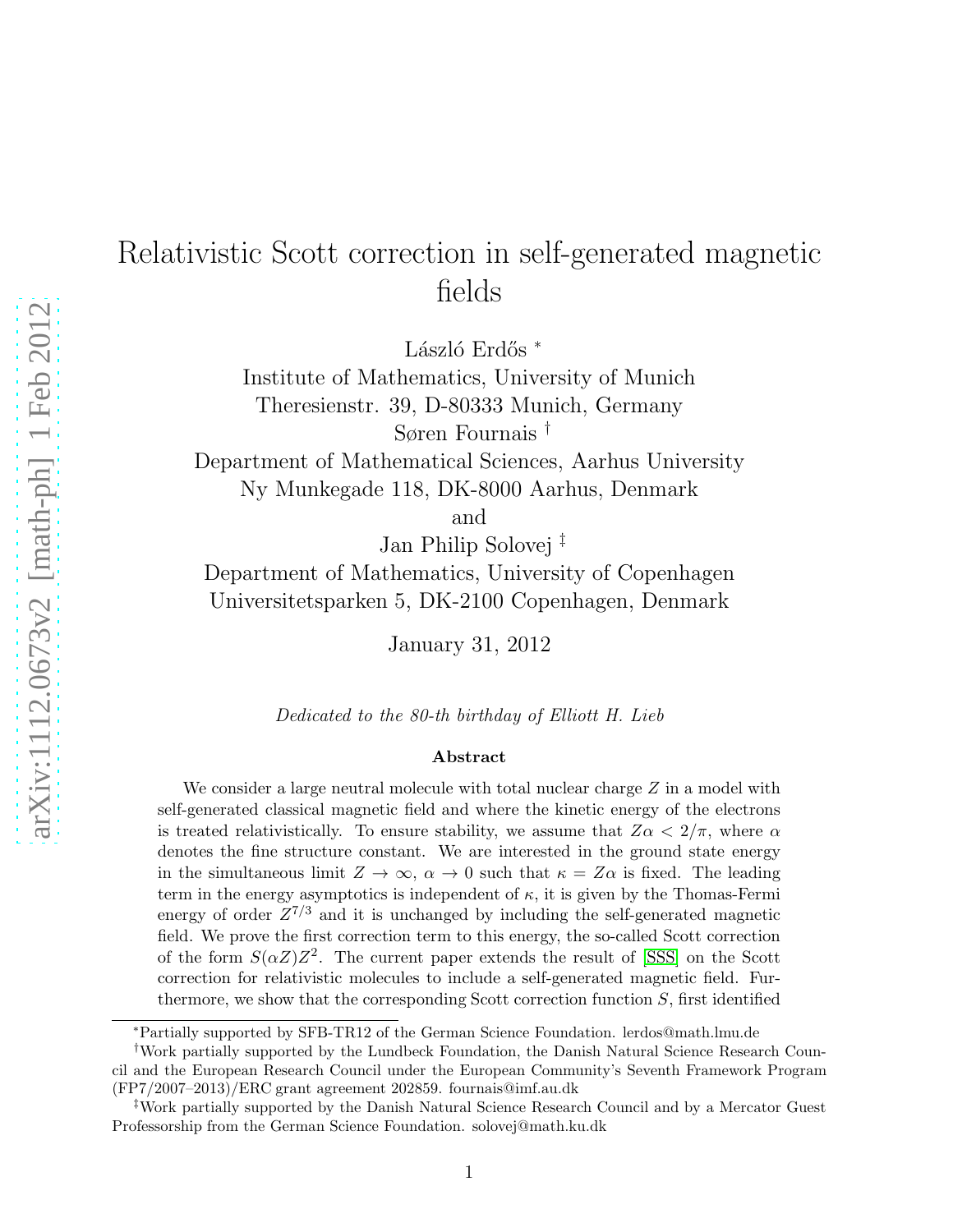in [\[SSS\]](#page-33-0), is unchanged by including a magnetic field. We also prove new Lieb-Thirring inequalities for the relativistic kinetic energy with magnetic fields.

#### AMS 2010 Subject Classification: 35P15, 81Q10, 81Q20

Key words: Relativistic Pauli operator, semiclassical asymptotics, magnetic field

Running title: Relativistic Scott correction

# 1 Introduction and results

We consider a relativistic model of a molecule in three dimensions, where the kinetic energy of the electrons is modelled by the square root of the Pauli operator. The nuclei are fixed at positions  $\mathbf{R} = (R_1, \ldots, R_M)$  and have charges  $\mathbf{Z} = (Z_1, \ldots, Z_M)$ ,  $Z_k > 0$ . Let  $Z = \sum_{j=k}^{M} Z_k$  be the total nuclear charge. For simplicity we consider a neutral molecule, i.e. the number of electrons N is set to be equal to the total nuclear charge,  $N = Z$ . The particles are subject to Coulomb interaction and the electrons are dynamical. The kinetic energy operator of a single electron is

<span id="page-1-1"></span>
$$
\mathcal{T}^{(\alpha)}(A) := \sqrt{\alpha^{-2}T(A) + \alpha^{-4}} - \alpha^{-2},\tag{1.1}
$$

where  $\alpha > 0$  is a parameter (fine structure constant) and  $T(A)$  is the non-relativistic kinetic energy operator given by

$$
T(A) := \begin{cases} [\sigma \cdot (-i\nabla + A)]^2 & \text{(Pauli)}\\ (-i\nabla + A)^2 & \text{(Schrödinger)}. \end{cases}
$$
(1.2)

Here A is the magnetic vector potential generating the magnetic field  $B = \nabla \times A$  and  $\sigma$ is the vector of the three Pauli matrices. Note that in the  $\alpha \to 0$  limit  $\mathcal{T}^{(\alpha)}(A)$  is replaced with  $\frac{1}{2}T(A)$ , its non-relativistic counterpart. We will treat the Pauli case (with spin- $\frac{1}{2}$ ) and the spinless Schrödinger case in parallel. For simplicity, we write the proofs for the more difficult Pauli case; the necessary modifications for the Schrödinger case are straightforward and left to the reader. The operator  $T(A)$  acts on  $L^2(\mathbb{R}^3, \mathbb{C}^2)$ ; in the Schrödinger case  $T(A)$  is diagonal in the spin variables.

The Hamiltonian of the molecule is

$$
H(\mathbf{Z}, \mathbf{R}, \alpha, A) := \sum_{j=1}^{Z} \left( \mathcal{T}_{j}^{(\alpha)}(A) - \sum_{k=1}^{M} \frac{Z_{k}}{|x_{j} - R_{k}|} \right) + \sum_{j < k} \frac{1}{|x_{j} - x_{k}|},\tag{1.3}
$$

where  $\mathcal{T}_j^{(\alpha)}$  $\zeta_j^{(\alpha)}(A)$  acts in the Hilbert space of the j-th electron. The Hilbert space for the whole system is

<span id="page-1-0"></span>
$$
\mathcal{H} = \bigwedge_{j=1}^{Z} L^2(\mathbb{R}^3, \mathbb{C}^2).
$$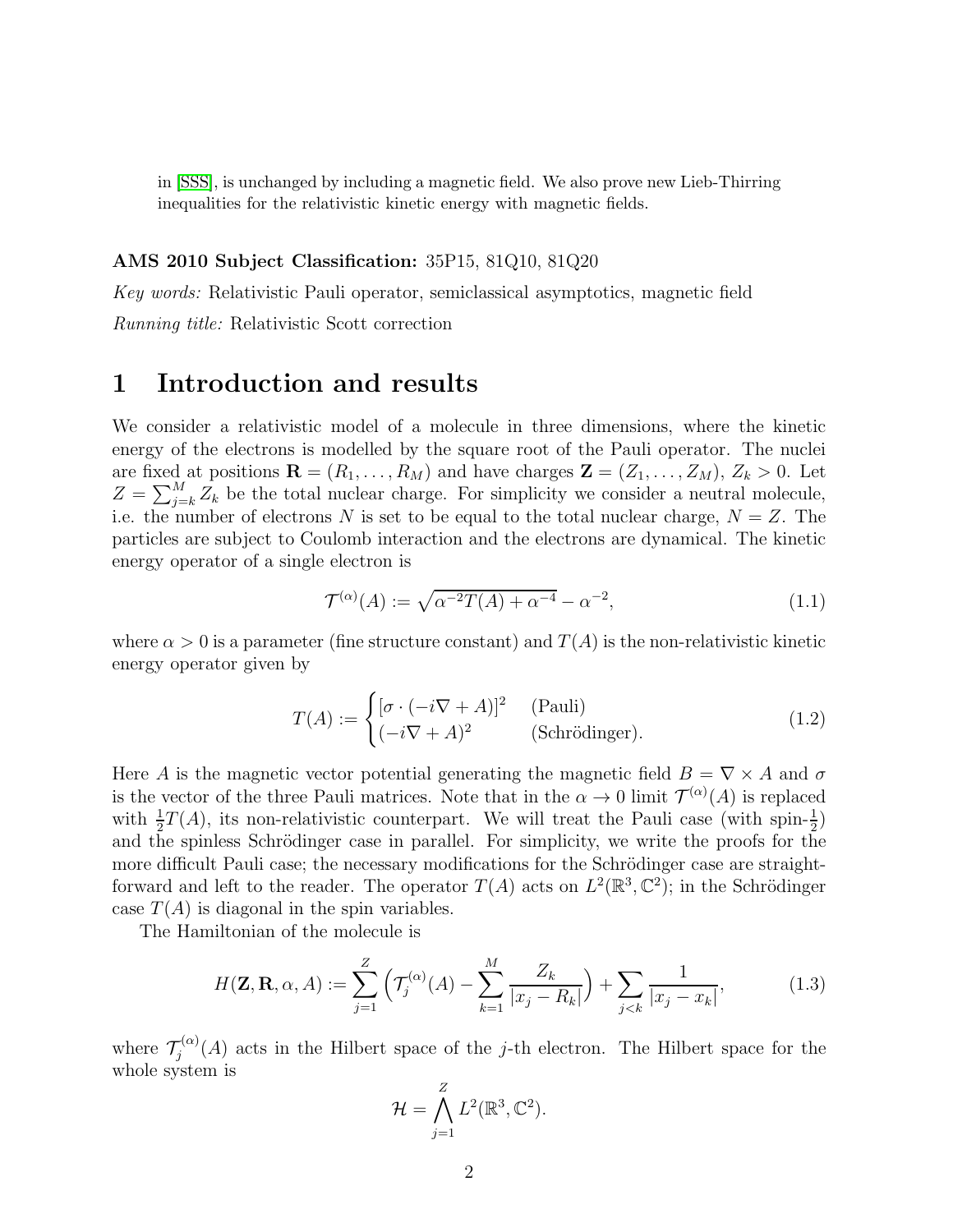Our units are  $\hbar^2 (me^2)^{-1}$  for the length,  $me^4 \hbar^{-2}$  for the energy and  $mec \hbar^{-1}$  for the magnetic vector potential, where  $m$  is the electron mass,  $e$  is the electron charge and  $\hbar$ is the Planck constant. In these units, the only physical parameter that appears in the total Hamiltonian [\(1.3\)](#page-1-0) is the dimensionless fine structure constant  $\alpha = e^2(\hbar c)^{-1} \sim \frac{1}{137}$ . It is known that  $\max_k Z_k \alpha \leq 2/\pi$  is necessary for the stability of the system, even without magnetic field  $(A = 0)$ . In this paper we will assume that  $\max_k Z_k \alpha < 2/\pi$  and we will investigate the simultaneous limit  $Z \to \infty$ ,  $\alpha \to 0$ .

For a given vector potential  $A$ , the ground state energy of the electrons is given by

<span id="page-2-0"></span>
$$
E_0(\mathbf{Z}, \mathbf{R}, \alpha, A) := \inf \operatorname{Spec} H(\mathbf{Z}, \mathbf{R}, \alpha, A). \tag{1.4}
$$

The total energy with a self-generated magnetic field is obtained by adding the field energy  $(8\pi)^{-1}\alpha^{-2}\int |\nabla \times A|^2$  and minimizing over all vector potentials,

$$
E_0(\mathbf{Z}, \mathbf{R}, \alpha) := \inf_A \left\{ E_0(\mathbf{Z}, \mathbf{R}, \alpha, A) + \frac{1}{8\pi\alpha^2} \int_{\mathbb{R}^3} |\nabla \times A|^2 \right\}.
$$
 (1.5)

Since the magnetic energy will always be finite, we can also assume that  $A \in L^{6}(\mathbb{R}^{3})$  (see Appendix of [\[FLL\]](#page-32-0) for the existence of such a gauge), and we thus have

$$
\nabla \cdot A = 0, \qquad C^{-1} \Big( \int_{\mathbb{R}^3} A^6 \Big)^{1/3} \le \int_{\mathbb{R}^3} |\nabla \otimes A|^2 = \int_{\mathbb{R}^3} |\nabla \times A|^2 \tag{1.6}
$$

by the Sobolev inequality, where  $|\nabla \otimes A|^2 = \sum_{i,j=1}^3 |\partial_i A_j|^2$ . We will call a vector potential A admissible if  $A \in L^{6}(\mathbb{R}^{3}), \nabla \otimes A \in L^{2}(\mathbb{R}^{3}),$  and  $\nabla \cdot A = 0$ . Thus [\(1.5\)](#page-2-0) can be reformulated as

$$
E_0(\mathbf{Z}, \mathbf{R}, \alpha) = \inf_A \left\{ E_0(\mathbf{Z}, \mathbf{R}, \alpha, A) + \frac{1}{8\pi\alpha^2} \int_{\mathbb{R}^3} |\nabla \otimes A|^2 \right\},\tag{1.7}
$$

where the minimization is taken over all admissible A.

The main question is the ground state energy in the large  $Z$  limit. The answer depends on whether relativistic or non-relativistic models are considered and whether magnetic fields are included or not.

In the non-relativistic case without magnetic field  $(A = 0)$  the ground state energy to leading term is of order  $Z^{7/3}$  and it is given by the Thomas-Fermi theory [\[LS\]](#page-32-1). The next order term, known as the Scott correction, is of order  $Z^2$  and it is explicitly given by

<span id="page-2-1"></span>
$$
2 \cdot \frac{1}{4} \sum_{k=1}^{M} Z_k^2 \tag{1.8}
$$

(the additional factor 2 is due to the spin degeneracy) and it was rigorously proved for atoms in [\[H,](#page-32-2) [SW1\]](#page-32-3) and for molecules in [\[IS\]](#page-32-4), see also [\[SS\]](#page-32-5).

The ground state energy of the *relativistic molecule without magnetic field* up to subleading order (Scott correction) has been studied in [\[SSS\]](#page-33-0) (an alternative proof for the special case of atoms,  $M = 1$ , was given in [\[FSW1\]](#page-32-6)):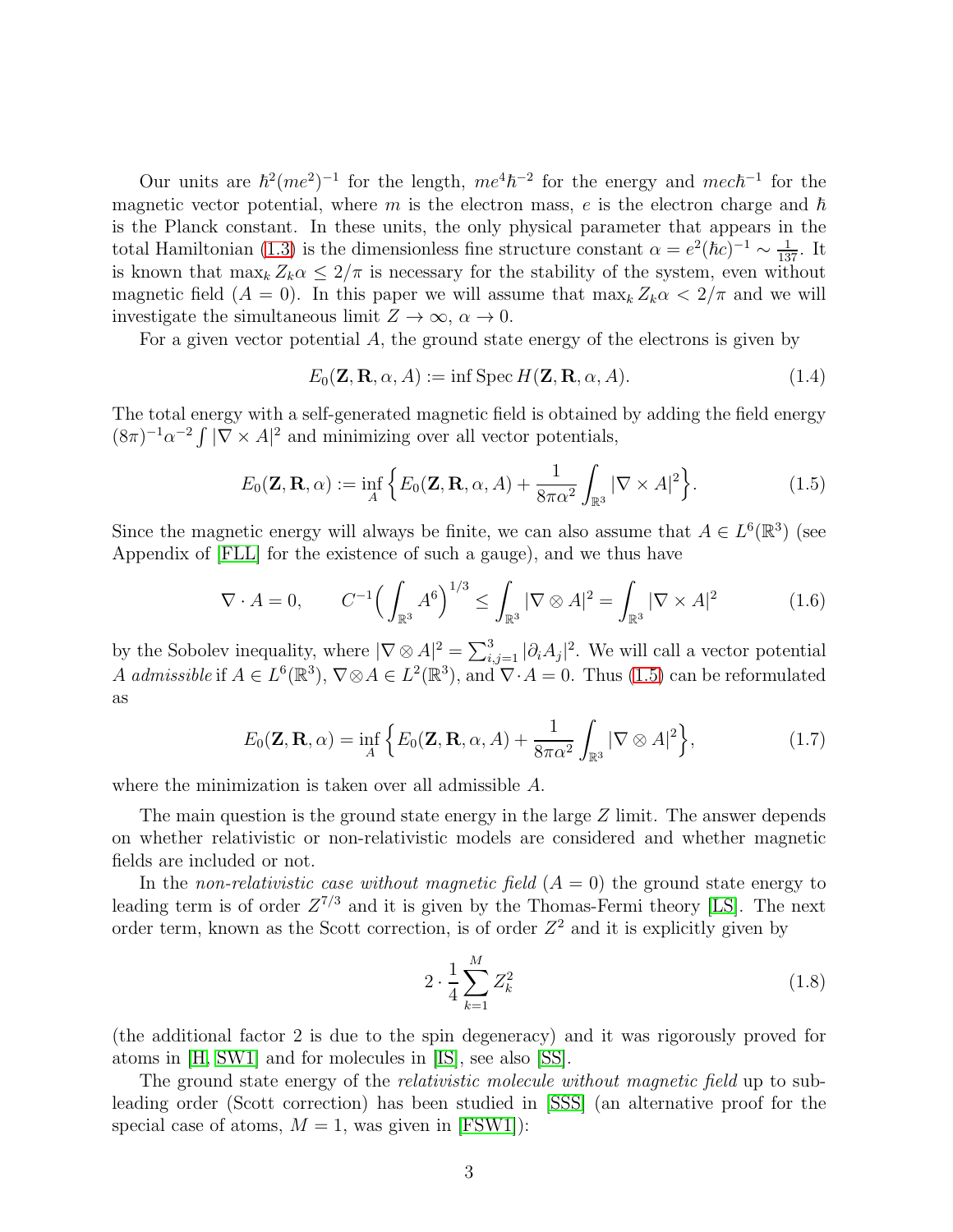<span id="page-3-0"></span>Theorem 1.1 (Non-magnetic relativistic Scott correction [\[SSS\]](#page-33-0)).

Let  $\mathbf{z} = (z_1, \ldots, z_M)$  with  $z_1, \ldots, z_M > 0$ ,  $\sum_{k=1}^M z_k = 1$ , and  $\mathbf{r} = (r_1, \ldots, r_M) \in \mathbb{R}^{3M}$ with  $\min_{k\neq\ell}|r_k - r_\ell| > r_0$  for some  $r_0 > 0$  be given. Define  $\mathbf{Z} = (Z_1, \ldots, Z_M) = Z\mathbf{z}$  and  $\mathbf{R} = Z^{-1/3}\mathbf{r}$ . Then there exist a constant  $E^{\rm TF}(\mathbf{z}, \mathbf{r})$  and a universal (independent of  $\mathbf{z}$ ,  $\mathbf{r}$ and M) continuous, non-increasing function  $S_2 : [0, 2/\pi] \to \mathbb{R}$  with  $S_2(0) = 1/4$  such that as  $Z = \sum_{k=1}^{M} Z_k \to \infty$  and  $\alpha \to 0$  with  $\max_k \{Z_k \alpha\} \leq 2/\pi$  we have

<span id="page-3-2"></span>
$$
E_0(\mathbf{Z}, \mathbf{R}; \alpha, A = 0) = Z^{7/3} E^{\text{TF}}(\mathbf{z}, \mathbf{r}) + 2 \sum_{k=1}^{M} Z_k^2 S_2(Z_k \alpha) + \mathcal{O}(Z^{2-1/30}). \tag{1.9}
$$

The implicit constant in the error term depends only on M and  $r_0$ .

In the recent paper [\[EFS3\]](#page-32-7) (see also [\[EFS1\]](#page-31-0) and [\[EFS2\]](#page-31-1)) the Scott correction for a non-relativistic molecule in the presence of a self-generated magnetic field was proved and shown to be of the form  $S_1(\alpha^2 Z)Z^2$ , i.e to depend on  $\alpha$  through the combination  $\alpha^2 Z$ (see also [\[Iv,](#page-32-8) [Iv1,](#page-32-9) [Iv2\]](#page-32-10) for an alternative derivation). This parameter,  $\alpha^2 Z$ , is also the parameter which in non-relativistic molecules with self-generated magnetic field has to be small to ensure stability. Note that the physical units chosen in [\[EFS3\]](#page-32-7) differ by a factor 2 from the choice we made in this paper, in particular the non-relativistic  $\alpha \to 0$  limit of  $T(A)$  is  $-\frac{1}{2}\Delta$  in the current units, so the Thomas-Fermi energy is modified compared with [\[EFS3\]](#page-32-7). Moreover, the notation for the Scott function  $S_1$  incorporates the  $8\pi$  factor explicitly appeared in (1.8) of [\[EFS3\]](#page-32-7). The notations in the current paper follow the conventions of [\[SSS\]](#page-33-0).

In the light of these previous results, it is natural to ask the following questions for relativistic molecules with self-generated field.

1. (Existence of Scott term)

Is it true that there exists a function  $S_3$  such that

$$
E_0(\mathbf{Z}, \mathbf{R}, \alpha) = Z^{7/3} E^{\text{TF}}(\mathbf{z}, \mathbf{r}) + 2 \sum_{k=1}^{M} Z_k^2 S_3(Z_k \alpha) + o(Z^2), \tag{1.10}
$$

in the simultaneous limit  $Z \to \infty$ ,  $\alpha \to 0$  with  $\kappa = Z\alpha$  fixed, for any  $\kappa$  small?

2. (The Scott term is non-magnetic) Is it true that  $S_2 = S_3$ , i.e. the Scott term with self-generated magnetic field is the same as for the non-magnetic operator  $(A = 0)$ ?

The following main theorem of this paper gives an affirmative answer to these questions:

<span id="page-3-1"></span>Theorem 1.2 (Relativistic Scott correction with self-generated field). Let the assumptions and notations be as in Theorem [1.1,](#page-3-0) in particular we fix  $M$ ,  $\mathbf{z}$  and  $\mathbf{r}$ . Assume furthermore that there exists  $\kappa_0 < 2/\pi$  such that

$$
\max_{k} \{ Z_k \alpha \} \le \kappa_0. \tag{1.11}
$$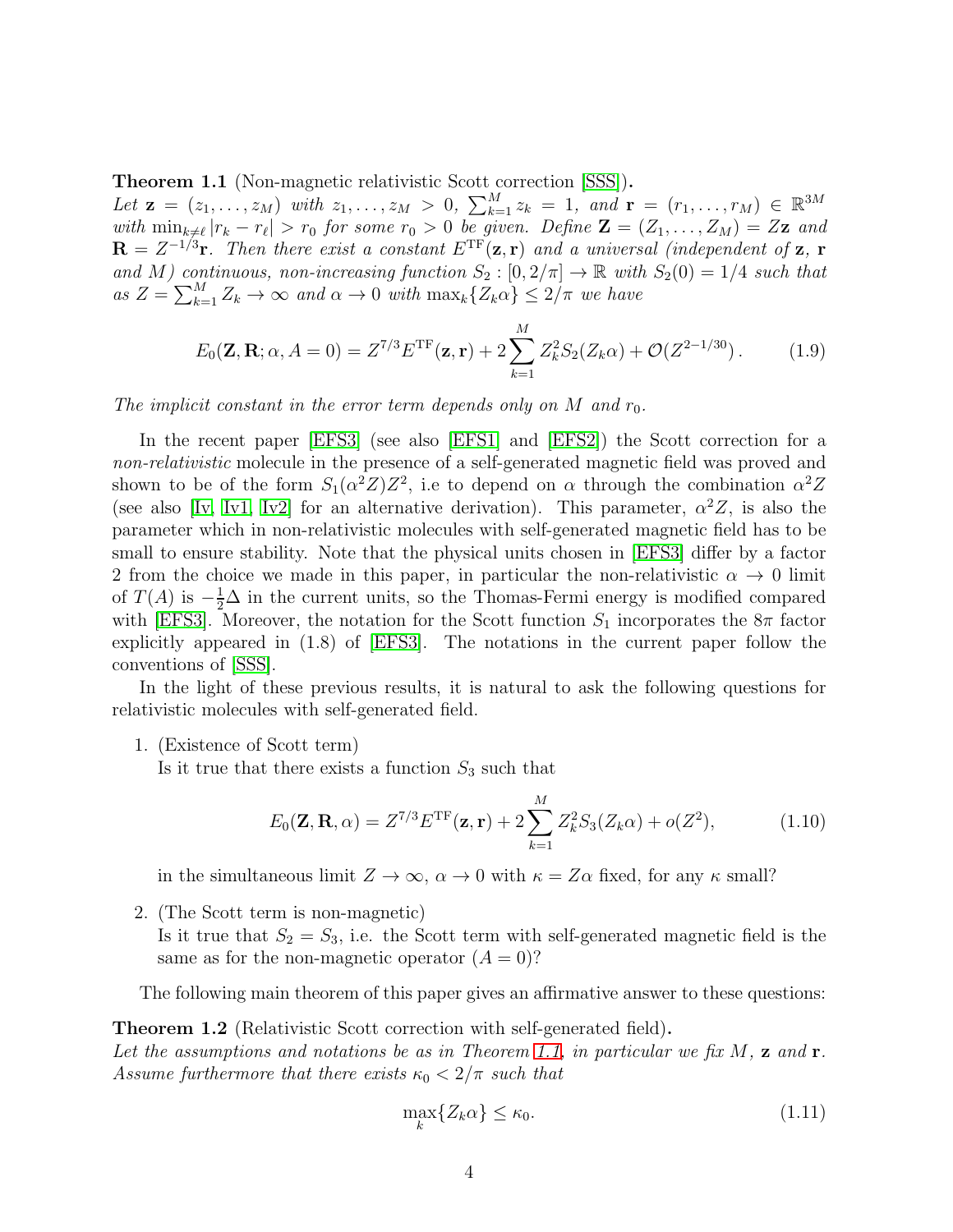Then the ground state energy with self-generated magnetic field is given by

<span id="page-4-0"></span>
$$
E_0(\mathbf{Z}, \mathbf{R}; \alpha) = Z^{7/3} E^{\mathrm{TF}}(\mathbf{z}, \mathbf{r}) + 2 \sum_{k=1}^{M} Z_k^2 S_2(Z_k \alpha) + o(Z^2)
$$
(1.12)

in the limit as  $Z \to \infty$  and  $\alpha \to 0$ .

In contrast to the non-relativistic case [\[EFS3\]](#page-32-7), the Scott correction is non-magnetic in the relativistic case. The reason is that the prefactor  $(8\pi\alpha^2)^{-1}$  in front of the magnetic energy is of order  $Z^2$  in the relativistic case (since  $Z\alpha$  is bounded), i.e. it is much larger than in the non-relativistic case (when  $Z\alpha^2$  was bounded). Therefore the self-generated magnetic field is much smaller in the relativistic case and it eventually does not influence the kinetic energy up to the order of the Scott term. In fact, our proof gives a somewhat stronger result; it proves that Theorem [1.2](#page-3-1) also holds if the constant  $8\pi$  in [\(1.7\)](#page-2-1) is replaced with any fixed positive finite number.

We now comment on the new ingredients of the proof. Since the magnetic field is not expected to influence the final result, we can treat it perturbatively. To control this perturbation, our main tools are: i) a new magnetic Lieb-Thirring type inequality for the relativistic case; and ii) a new localization scheme for the kinetic energy operator  $\mathcal{T}^{(\alpha)}(A)$ .

The magnetic Lieb-Thirring inequality for the non-relativistic Pauli operator has been proven in [\[LLS\]](#page-32-11), while the Daubechies inequality handles the relativistic case without magnetic field [\[Dau\]](#page-31-2). Our Theorem [2.2](#page-8-0) combines and generalizes these two classical inequalities. We also need a modified version of this result that allows us to include Coulomb singularities with subcritical coupling constants (Theorem [2.3\)](#page-9-0). We remark that magnetic fields have been incorporated into the Daubechies inequality even with the critical Coulomb sin-gularity [\[FLS\]](#page-32-12), but this result concerns only the Schrödinger case [FLS] where diamagnetic techniques are available.

The main localization formula used in [\[SSS\]](#page-33-0) (Theorem 2.5) is not applicable with a magnetic field since it relies on the explicit formula for the relativistic heat kernel. Instead, we use the usual IMS formula under the square root, then apply the operator-monotonicity of the square root function and a useful "Pull-out" inequality (Lemma [3.1\)](#page-10-0). Constantly adjusting the parameter  $\alpha$  in  $\mathcal{T}^{(\alpha)}(A)$ , we can show that the localization errors can be controlled essentially as effectively as in [\[SSS\]](#page-33-0) despite the lack of any explicit formula.

## 2 Structure of the proof

The main steps of the proof of Theorem [1.2](#page-3-1) follow the proof of Theorem [1.1](#page-3-0) given in [\[SSS\]](#page-33-0). To avoid unnecessary repetitions, we will sometimes explicitly refer to certain lemmas from [\[SSS\]](#page-33-0), but otherwise we keep the current paper self-contained. We will focus on the modifications needed in order to accomodate the self-generated magnetic field.

We consider the number of nuclei M and the minimal distance  $r_0$  among the rescaled nuclear centers to be fixed throughout the proof and every generic constant denoted by C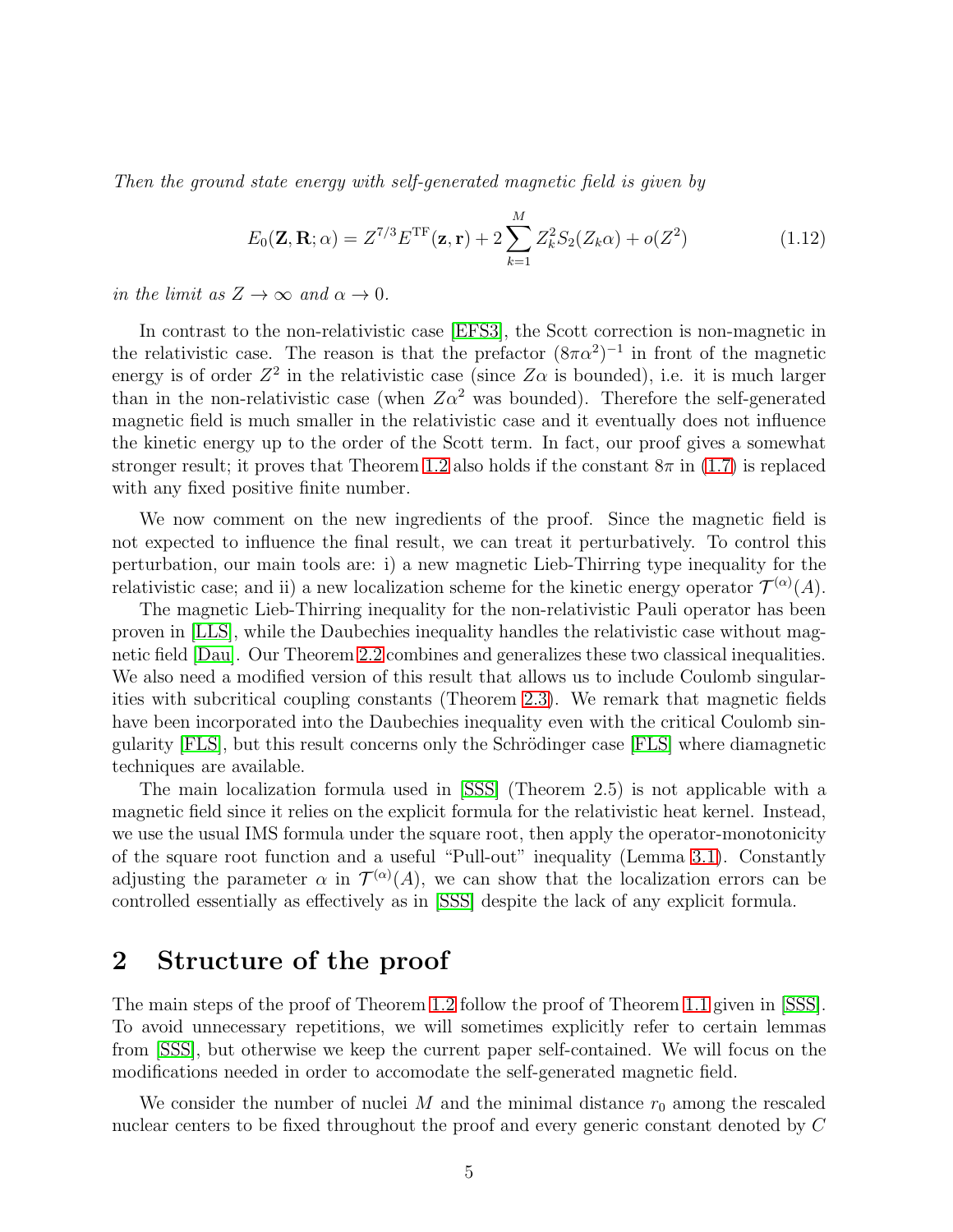in the sequel may depend on them. The notations

$$
[a]_+ := \max\{0, a\} \ge 0, \qquad [a]_- := \min\{0, a\} \le 0
$$

stand for the positive and negative parts of a real number or a self-adjoint operator a. Integrals with unspecified integration domain are always considered on  $\mathbb{R}^3$ .

The upper bound in [\(1.12\)](#page-4-0) follows from [\(1.9\)](#page-3-2) by choosing  $A = 0$  in [\(1.5\)](#page-2-0). So we only need to consider the lower bound.

### 2.1 Passage to the mean field Thomas-Fermi theory

We will use the Thomas-Fermi theory for non-relativistic molecules without magnetic field [\[LS\]](#page-32-1). We will not introduce this theory here in details, we refer the reader to Section 2.7 of [\[SSS\]](#page-33-0) whose notation we follow. In particular, let  $V_{\mathbf{Z},\mathbf{R}}^{TF}(x) = V^{TF}(\mathbf{Z},\mathbf{R},x)$  be the Thomas-Fermi potential and  $\rho_{\mathbf{Z},\mathbf{R}}^{TF}(x) = \rho^{TF}(\mathbf{Z},\mathbf{R},x)$  the corresponding Thomas-Fermi density and let

$$
D(f,g) = \frac{1}{2} \int \int \frac{\overline{f(x)}g(y)}{|x-y|} dx dy, \qquad D(f) := D(f,f).
$$

Define the functions

<span id="page-5-2"></span>
$$
d_{\mathbf{r}}(x) = \min_{k=1,\dots,M} \{ |x - r_k| \},
$$
\n(2.1)

$$
d_{\mathbf{R}}(x) = \min_{k=1,\dots,M} \{ |x - R_k| \} = Z^{-1/3} d_{\mathbf{r}}(Z^{1/3}x). \tag{2.2}
$$

The Thomas-Fermi potential  $V_{\mathbf{z},\mathbf{r}}^{TF}(x)$  satisfies the following bounds for all multi-indices  $n \in \mathbb{N}^3$  and all x with  $d_{\mathbf{r}}(x) \neq 0$ :

$$
\left|\partial_x^n V_{\mathbf{z},\mathbf{r}}^{TF}(x)\right| \le C_n^* \min\{d_\mathbf{r}(x)^{-1}, d_\mathbf{r}(x)^{-4}\} d_\mathbf{r}(x)^{-|n|},\tag{2.3}
$$

and we also have

$$
\left| V_{\mathbf{z},\mathbf{r}}^{TF}(x) - \frac{z_k}{|x - r_k|} \right| \le C^*, \quad \text{for} \quad |x - r_k| \le r_0/2, \quad k = 1, 2, \dots M,
$$
 (2.4)

where the constants  $C_n^*$  and  $C^*$  depend only on  $r_0$ , M and  $\max\{Z_1, Z_2, \ldots, Z_M\}$  (see Theorem 2.12 and Remark 2.14 in [\[SSS\]](#page-33-0)).

We get from the correlation estimate [\[SSS,](#page-33-0) Theorem 2.9 (see also calculation on p. 55)] that if  $\psi \in \mathcal{H}$  is normalized, then

$$
\langle \psi, H(\mathbf{Z}, \mathbf{R}, \alpha, A)\psi \rangle \ge \text{Tr} \left[ \mathcal{T}^{(\alpha)}(A) - V_{\mathbf{Z}, \mathbf{R}}^{TF}(x) - CZ^{3/2}sg(x) \right]_{-} - D(\rho_{\mathbf{Z}, \mathbf{R}}^{TF}) - CsZ^{8/3} - Cs^{-1}Z,
$$
\n(2.5)

where the parameter s is chosen as

<span id="page-5-3"></span><span id="page-5-1"></span><span id="page-5-0"></span>
$$
s = Z^{-5/6}
$$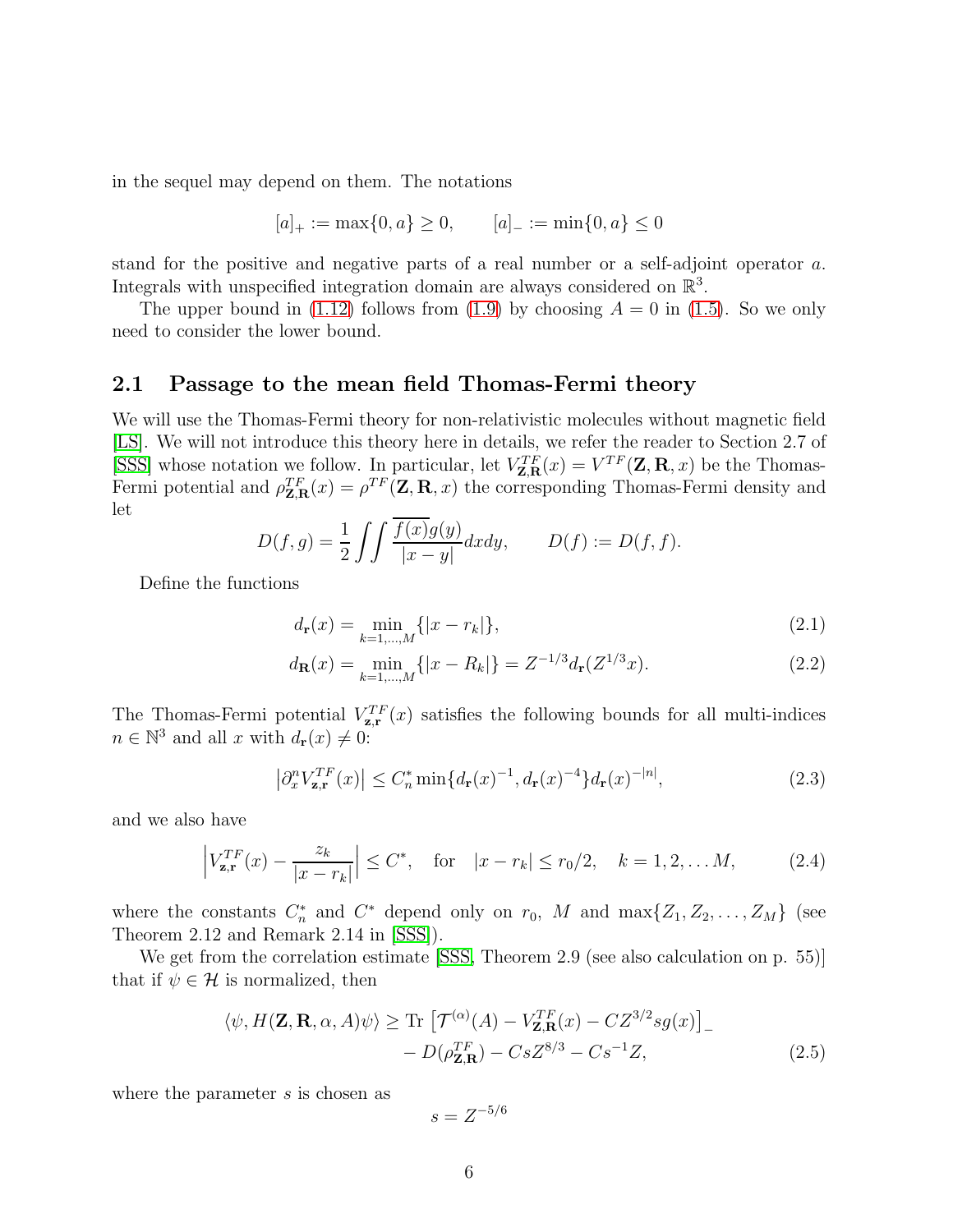and

$$
g(x) = \begin{cases} (2s)^{-1/2}, & d_{\mathbf{R}}(x) < 2s, \\ d_{\mathbf{R}}(x)^{-1/2}, & 2s \le d_{\mathbf{R}}(x) \le Z^{-1/3}, \\ 0, & Z^{-1/3} < d_{\mathbf{R}}(x). \end{cases}
$$
(2.6)

With the above choice of s, we have  $sZ^{8/3} = s^{-1}Z = Z^{11/6}$ , so the last two terms in [\(2.5\)](#page-5-0) are negligible to the order  $o(Z^2)$  we are interested.

We will estimate the error term  $CZ^{3/2}sg(x) = CZ^{2/3}g(x)$  by borrowing a small  $\delta$ -part of the kinetic energy and using the Lieb-Thirring inequality, Theorem [2.2](#page-8-0) below (with  $h = 1$  and  $\beta = \alpha$ ). With the choice of  $\delta = Z^{-1/2}$ , using  $\alpha \le CZ^{-1}$  and computing  $\int g^{5/2} \le C Z^{-7/12}$  and  $\int g^4 \le C Z^{-1/3}$ , we get

$$
\operatorname{Tr}\left[\delta\mathcal{T}^{(\alpha)}(A) - CZ^{3/2}sg(x)\right]_{-} \ge -CZ^{11/6} - CZ^{7/12}\Big(\int |\nabla \times A|^2\Big)^{3/4}.\tag{2.7}
$$

Inserting these estimates in [\(2.5\)](#page-5-0) and using that Tr  $[X + Y]_-\geq$  Tr  $[X]_+ +$  Tr  $[Y]_-$  for self-adjoint operators X, Y, we get for any A and any normalized  $\psi \in \mathcal{H}$ ,

$$
\langle \psi, H(\mathbf{Z}, \mathbf{R}, \alpha, A)\psi \rangle \ge \text{Tr} \left[ (1 - Z^{-1/2}) \mathcal{T}^{(\alpha)}(A) - V_{\mathbf{Z}, \mathbf{R}}^{TF} \right]_{-}
$$

$$
- D(\rho_{\mathbf{Z}, \mathbf{R}}^{TF}) - C Z^{11/6} - C Z^{7/12} \Big( \int |\nabla \times A|^2 \Big)^{3/4}
$$

$$
\ge \text{Tr} \left[ (1 - Z^{-1/2}) \mathcal{T}^{(\alpha)}(A) - V_{\mathbf{Z}, \mathbf{R}}^{TF} \right]_{-}
$$

$$
- D(\rho_{\mathbf{Z}, \mathbf{R}}^{TF}) - C(Z^{11/6} + Z^{7/3} \alpha^6) - \frac{1}{16\pi \alpha^2} \int |\nabla \times A|^2. \tag{2.8}
$$

So, using  $Z\alpha \leq C$ ,

$$
\langle \psi, H(\mathbf{Z}, \mathbf{R}, \alpha, A)\psi \rangle + \frac{1}{8\pi\alpha^2} \int |\nabla \times A|^2 \ge \text{Tr} \left[ (1 - Z^{-1/2}) \mathcal{T}^{(\alpha)}(A) - V_{\mathbf{Z}, \mathbf{R}}^{TF} \right] - D(\rho_{\mathbf{Z}, \mathbf{R}}^{TF}) - CZ^{11/6} + \frac{1}{16\pi\alpha^2} \int |\nabla \times A|^2.
$$
 (2.9)

Clearly, the constant 16 can be replaced with any finite constant larger than 8 at the expense of changing  $C$  in the last line.

### 2.2 Scaling

We now introduce the usual semiclassical scaling of the Thomas-Fermi theory. The kinetic energy operator with the semiclassical parameter  $h$  is defined by

<span id="page-6-0"></span>
$$
T_h(A) = \begin{cases} [\sigma \cdot (-ih\nabla + A)]^2 & \text{(Pauli)}\\ (-ih\nabla + A)^2 & \text{(Schrödinger)} \end{cases}
$$
(2.10)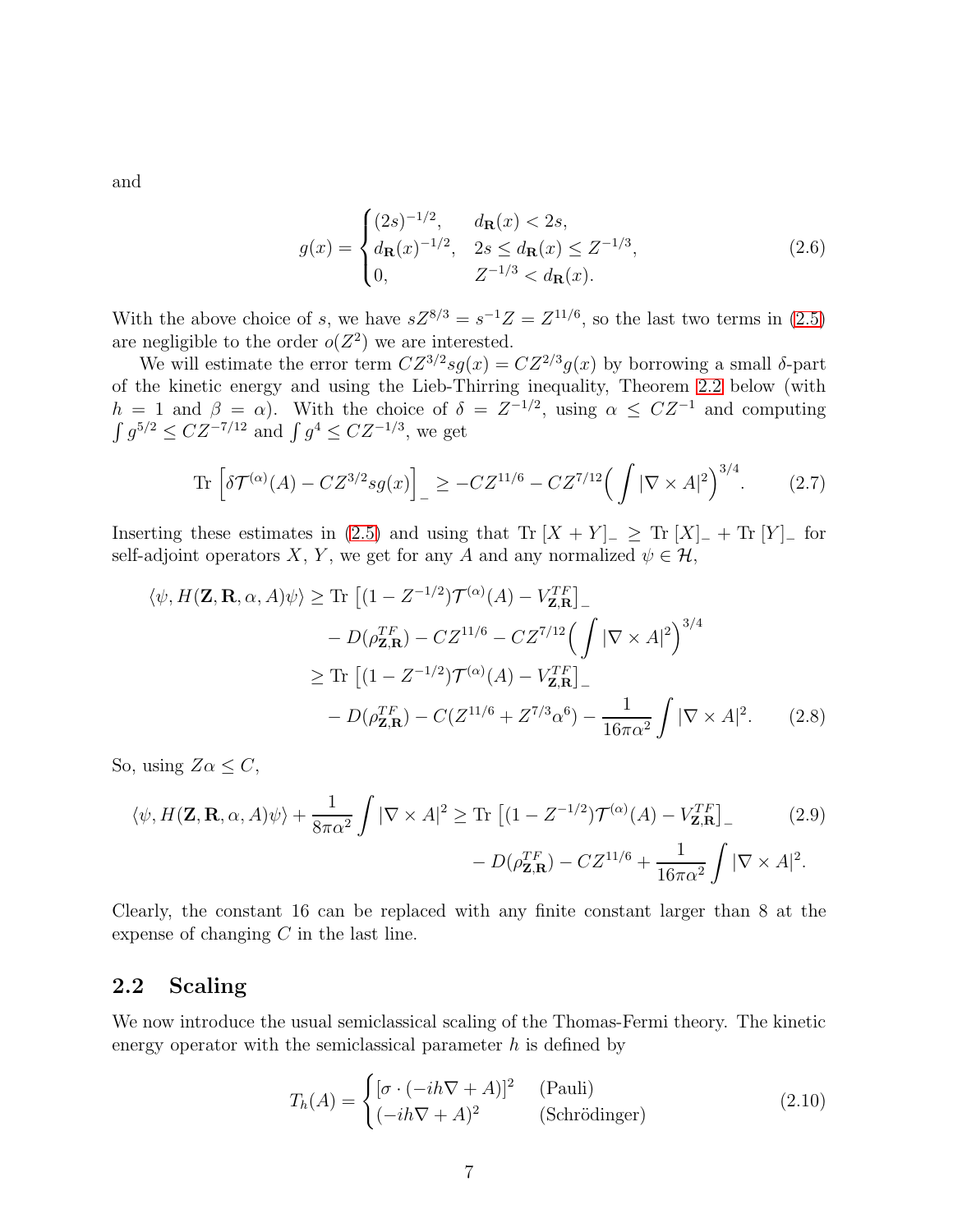and clearly  $T(A)$  from [\(1.2\)](#page-1-1) equals to  $T_{h=1}(A)$ .

Define

$$
\kappa = \min_{k} \frac{2}{\pi z_k}, \qquad h = \kappa^{1/2} Z^{-1/3}, \qquad \beta = Z^{2/3} \alpha \kappa^{-1/2} = \frac{Z \alpha}{\kappa} h. \tag{2.11}
$$

In particular, since  $Z_k \alpha \leq 2/\pi$ , we have  $\beta \leq h$ . Note that the notation generally follows [\[SSS\]](#page-33-0), but our definition of  $\beta$  differs from [\[SSS\]](#page-33-0) by a square root.

The Thomas-Fermi potential and density satisfy the scaling relation

$$
V_{\mathbf{Z},\mathbf{R}}^{TF}(x) = a^4 V_{a^{-3}\mathbf{Z},a\mathbf{R}}^{TF}(ax), \qquad \rho_{\mathbf{Z},\mathbf{R}}^{TF}(x) = a^6 \rho_{a^{-3}\mathbf{Z},a\mathbf{R}}^{TF}(ax)
$$

for any  $a > 0$ . In particular,

$$
V_{\mathbf{Z},\mathbf{R}}^{TF}(x) = Z^{4/3} V_{\mathbf{z},\mathbf{r}}^{TF}(Z^{1/3}x), \qquad D(\rho_{\mathbf{Z},\mathbf{R}}^{TF}) = Z^{7/3} D(\rho_{\mathbf{z},\mathbf{r}}^{TF}). \tag{2.12}
$$

We will perform the scaling  $x \mapsto Z^{-1/3}x$ . During the scaling we replace the vector potential A by

<span id="page-7-3"></span><span id="page-7-2"></span><span id="page-7-0"></span>
$$
\widetilde{A}(x) := Z^{-2/3} \kappa^{1/2} A(Z^{-1/3}x),
$$

so we get for the magnetic energy in [\(2.9\)](#page-6-0)

$$
\frac{1}{16\pi\alpha^2} \int |\nabla \otimes A|^2 = Z^{4/3} \left\{ \frac{1}{16\pi\beta^2 h^3 \kappa^{1/2}} \int |\nabla \otimes \widetilde{A}|^2 \right\}
$$

and  $T(A)$  is replaced with  $T_h(\widetilde{A})$ . Using [\(2.9\)](#page-6-0) and [\(2.12\)](#page-7-0) we therefore get

$$
\langle \psi, H(\mathbf{Z}, \mathbf{R}, \alpha, A)\psi \rangle + \frac{1}{8\pi\alpha^2} \int |\nabla \times A|^2
$$
  
\n
$$
\geq Z^{4/3} \kappa^{-1} (1 - Z^{-1/2}) \Big\{ \text{Tr} \left( \sqrt{\beta^{-2} T_h(\widetilde{A})} + \beta^{-4} - \beta^{-2} - \frac{\kappa}{1 - Z^{-1/2}} V_{\mathbf{z}, \mathbf{r}}^{TF} \right) - \frac{\kappa^{1/2}}{16\pi\beta^2 h^3} \int |\nabla \otimes \widetilde{A}|^2 \Big\}
$$
  
\n
$$
- Z^{7/3} D(\rho_{\mathbf{z}, \mathbf{r}}^{TF}) - CZ^{11/6}.
$$
 (2.13)

The proof of the Scott correction is now reduced to the proof of the following semiclassical theorem:

<span id="page-7-1"></span>Theorem 2.1 (Scott corrected semiclassics with self-generated field). Suppose that  $\lambda > 0$ . There exists a function  $\xi : \mathbb{R}_+ \to \mathbb{R}_+$  with  $\xi(h) \to 0$  as  $h \to 0$ , such that if  $0 \le \beta \le h$ , and  $\widetilde{\kappa} \max\{z_1, \ldots, z_M\} < 2/\pi$ , then

<span id="page-7-4"></span>
$$
\left| \inf_{\widetilde{A}} \left\{ \operatorname{Tr} \left[ \sqrt{\beta^{-2} T_h(\widetilde{A}) + \beta^{-4}} - \beta^{-2} - \widetilde{\kappa} V_{\mathbf{z}, \mathbf{r}}^{TF} \right]_{-} + \frac{\lambda}{\beta^2 h^3} \int |\nabla \otimes \widetilde{A}|^2 \right\} \right. \\
\left. - \frac{2}{(2\pi h)^3} \iint \left[ \frac{1}{2} p^2 - \widetilde{\kappa} V_{\mathbf{z}, \mathbf{r}}^{TF}(x) \right]_{-} dx dp - 2h^{-2} \sum_{k=1}^{M} (z_k \widetilde{\kappa})^2 S_2(\beta h^{-1} \widetilde{\kappa} z_k) \right| \\
\leq h^{-2} \xi(h). \tag{2.14}
$$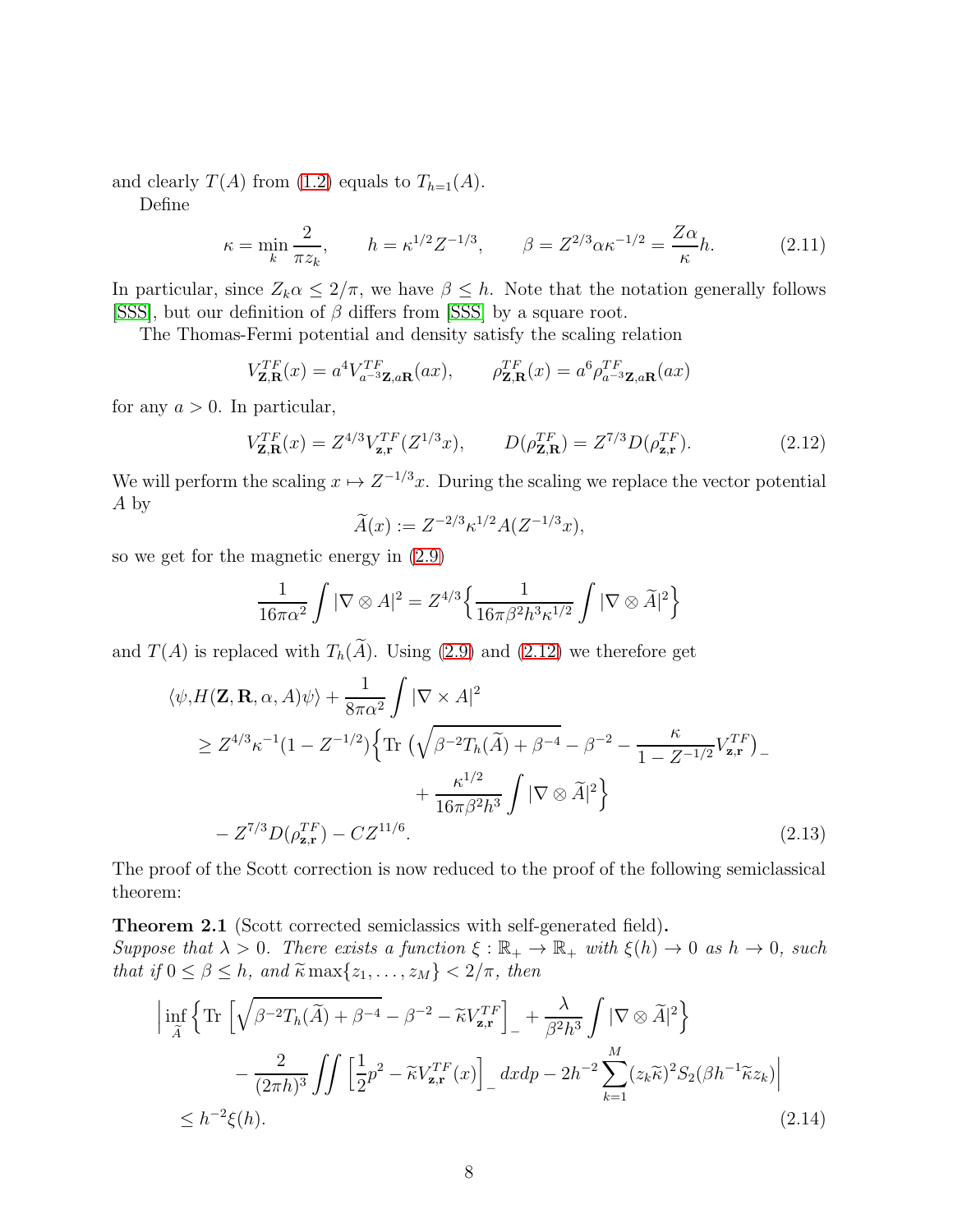Notice that the semiclassical asymptotics up to the subleading Scott term is independent of the parameter  $\lambda$  in front of the magnetic field energy. This justifies the remark that the specific constant  $8\pi$  in [\(1.7\)](#page-2-1) is irrelevant and can be replaced with any positive constant.

We will first finish the proof of Theorem [1.2](#page-3-1) using Theorem [2.1](#page-7-1) before giving the proof of the semiclassical result. Using Theorem [2.1](#page-7-1) in [\(2.13\)](#page-7-2) and the choice of the parameters  $(2.11)$ , we get

$$
\langle \psi, H(\mathbf{Z}, \mathbf{R}, \alpha, A)\psi \rangle + \frac{1}{8\pi\alpha^2} \int |\nabla \times A|^2
$$
  
\n
$$
\geq Z^{4/3} \kappa^{-1} (1 - Z^{-1/2}) \Big\{ \frac{2}{(2\pi h)^3} \int \int \Big[ \frac{1}{2} p^2 - \frac{\kappa}{1 - Z^{-1/2}} V_{\mathbf{z}, \mathbf{r}}^{TF}(x) \Big]_{-} dx dp
$$
  
\n
$$
+ 2h^{-2} \sum_{k=1}^{M} \Big( \frac{z_k \kappa}{1 - Z^{-1/2}} \Big)^2 S_2 \Big( \frac{\beta h^{-1} z_k \kappa}{1 - Z^{-1/2}} \Big) - h^{-2} g(h) \Big\} - D(\rho^{TF}) - C Z^{11/6}
$$
  
\n
$$
= Z^{7/3} E^{TF}(\mathbf{z}, \mathbf{r}) + 2 \sum_{k=1}^{M} Z_k^2 S_2(Z_k \alpha) + o(Z^2).
$$
\n(2.15)

Here we used the continuity of  $S_2$  and the facts that

$$
\iint \left[\frac{1}{2}p^2 - V_{\mathbf{z},\mathbf{r}}^{TF}(x)\right]_-\,dxdp = C\int [V_{\mathbf{z},\mathbf{r}}^{TF}(x)]^{5/2}dx < \infty
$$

and

$$
Z^{7/3}\frac{2}{(2\pi)^3}\int\int\left[\frac{1}{2}p^2-V_{\mathbf{z},\mathbf{r}}^{TF}(x)\right]_-\,dxdp-Z^{7/3}D(\rho_{\mathbf{z},\mathbf{r}}^{TF})=Z^{7/3}E^{TF}(\mathbf{z},\mathbf{r}),
$$

by standard results from Thomas-Fermi theory. This finishes the proof of Theorem [1.2.](#page-3-1)  $\Box$ 

### 2.3 Relativistic Lieb-Thirring inequalities with magnetic fields

In this section we present two new Lieb-Thirring type inequalities for the relativistic kinetic energy with a magnetic field. The proofs are given in Section [6.](#page-26-0)

<span id="page-8-0"></span>**Theorem 2.2** (Lieb-Thirring inequality for  $\mathcal{T}^{(\beta)}(A)$ ). There exists a universal constant  $C > 0$  such that for any positive number  $\beta > 0$ , for any potential V with  $[V]_+ \in L^{5/2} \cap$  $L^4(\mathbb{R}^3)$ , and magnetic field  $B = \nabla \times A \in L^2(\mathbb{R}^3)$ , we have

<span id="page-8-1"></span>Tr 
$$
\left[\sqrt{\beta^{-2}T(A) + \beta^{-4}} - \beta^{-2} - V(x)\right]_{-}
$$
  
\n
$$
\geq -C \left\{ \int \left[V\right]_{+}^{5/2} + \beta^{3} \int \left[V\right]_{+}^{4} + \left(\int B^{2}\right)^{3/4} \left(\int \left[V\right]_{+}^{4}\right)^{1/4} \right\}.
$$
\n(2.16)

Notice that Theorem [2.2](#page-8-0) reduces to the well-known Daubechies inequality in the case  $A = 0$  Dau, For the Schrödinger case, the Daubechies inequality was generalized (and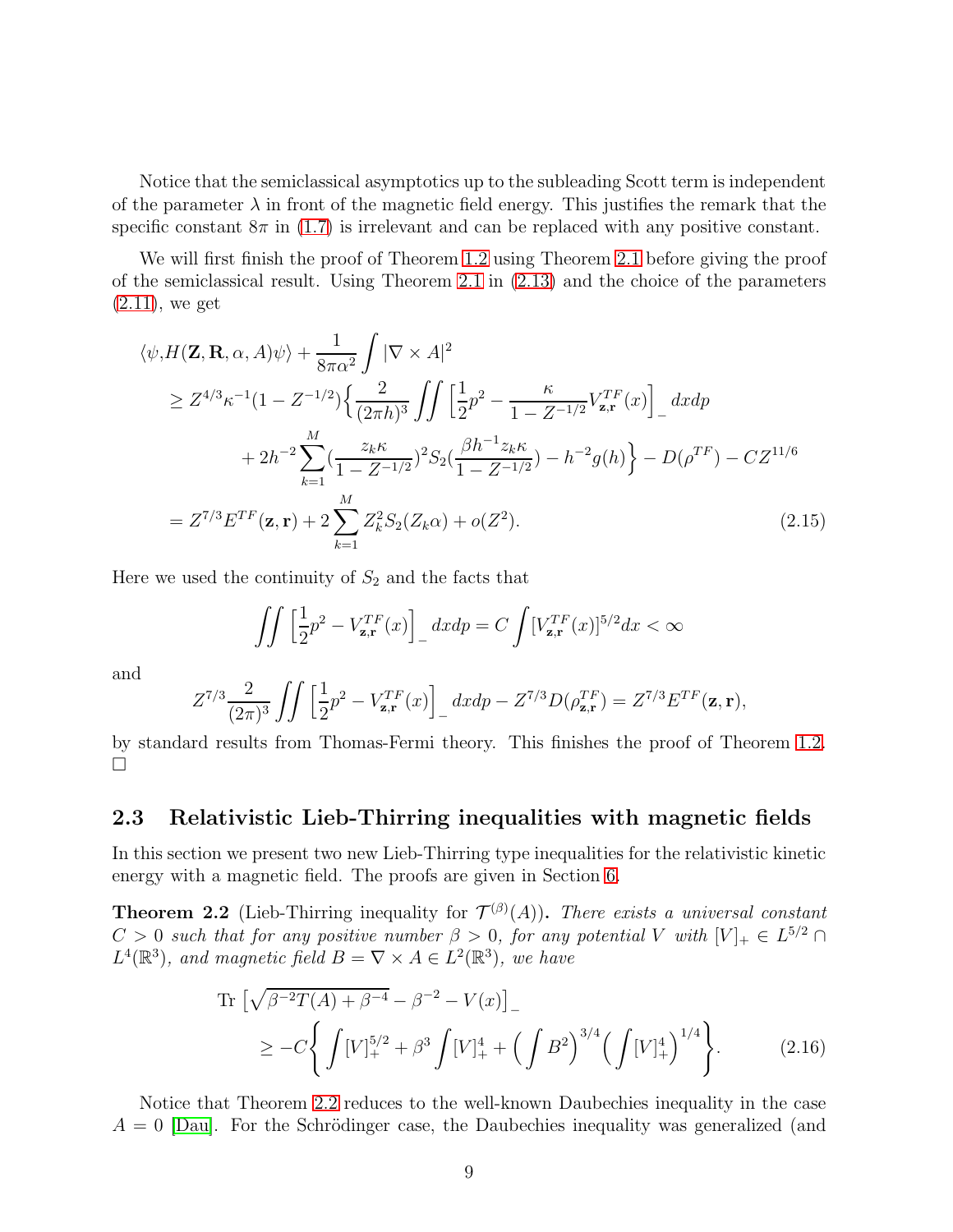improved to incorporate a critical Coulomb singularity) to non-zero  $A$  in [\[FLS\]](#page-32-12) by using diamagnetic techniques. Theorem [2.2](#page-8-0) is the generalization of the Daubechies inequality for the Pauli operator, in which case there is no diamagnetic inequality. Moreover, in the  $\beta \to 0$  limit, [\(2.16\)](#page-8-1) converges to the magnetic Lieb-Thirring inequality for the Pauli operator [\[LLS\]](#page-32-11) since

$$
\sqrt{\beta^{-2}T(A) + \beta^{-4}} - \beta^{-2} \to \frac{1}{2}T(A), \qquad \beta \to 0.
$$

Theorem [2.2](#page-8-0) does not cover the case of a Coulomb singularity. The next result shows that for  $\beta$  smaller than the critical value  $2/\pi$ , the Coulomb singularity can be included. The constraint  $\beta < 2/\pi$  in this theorem is the main reason why our proof of Theorem [1.2](#page-3-1) does not extend to the critical case,  $\kappa_0 = 2/\pi$ .

<span id="page-9-0"></span>**Theorem 2.3** (Local Lieb-Thirring inequality with a Coulomb potential). Let  $\phi_r$  be a real function satisfying supp  $\phi_r \subset \{|x| \leq r\}$ ,  $\|\phi_r\|_{\infty} \leq 1$ . There exists a constant  $C > 0$  such that if  $\beta \in (0, 2/\pi)$ , then

Tr 
$$
\left[ \phi_r \left( \sqrt{\beta^{-2} T(A) + \beta^{-4}} - \beta^{-2} - \frac{1}{|x|} - V \right) \phi_r \right]_-\
$$
  
\n $\geq -C \left\{ \eta^{-3/2} \int |\nabla \times A|^2 + \eta^{-3} r^3 + \eta^{-3/2} \int [V]_+^{5/2} + \eta^{-3} \beta^3 \int [V]_+^4 \right\}$   
\n $+ \left( \int |\nabla \times A|^2 \right)^{3/4} \left( \int [V]_+^4 \right)^{1/4} \right\},$  (2.17)

where  $\eta := \frac{1}{10} (1 - (\pi \beta / 2)^2)$ .

For simplicity, we stated both theorems for  $h = 1$ , but  $T(A) = T_{h=1}(A)$  can easily be replaced with  $T_h(A)$  and the h scaling on the right hand sides can be easily computed. In particular, we have from [\(2.16\)](#page-8-1) that

Tr 
$$
\left[\sqrt{\beta^{-2}T_h(A) + \beta^{-4}} - \beta^{-2} - V(x)\right]_-
$$
  
\n
$$
\geq -C \left\{ h^{-3} \int [V]_+^{5/2} + h^{-3} \beta^3 \int [V]_+^4 + \left(h^{-2} \int B^2\right)^{3/4} \left(\int [V]_+^4\right)^{1/4} \right\}.
$$
 (2.18)

# 3 Proof of Theorem [2.1](#page-7-1)

For the upper bound in Theorem [2.1](#page-7-1) we can just take  $A = 0$  and apply [\[SSS,](#page-33-0) Theorem 1.4]. Notice that this will actually also provide us with a non-magnetic trial state which has the correct energy.

For the lower bound we will follow the proof of the similar result in the non-magnetic case [\[SSS,](#page-33-0) Theorem 1.4] (see pages 68–75). In particular, we will use the same localizations.

Consider a smooth partition of unity,

<span id="page-9-1"></span>
$$
\theta_-^2 + \theta_+^2 = 1,
$$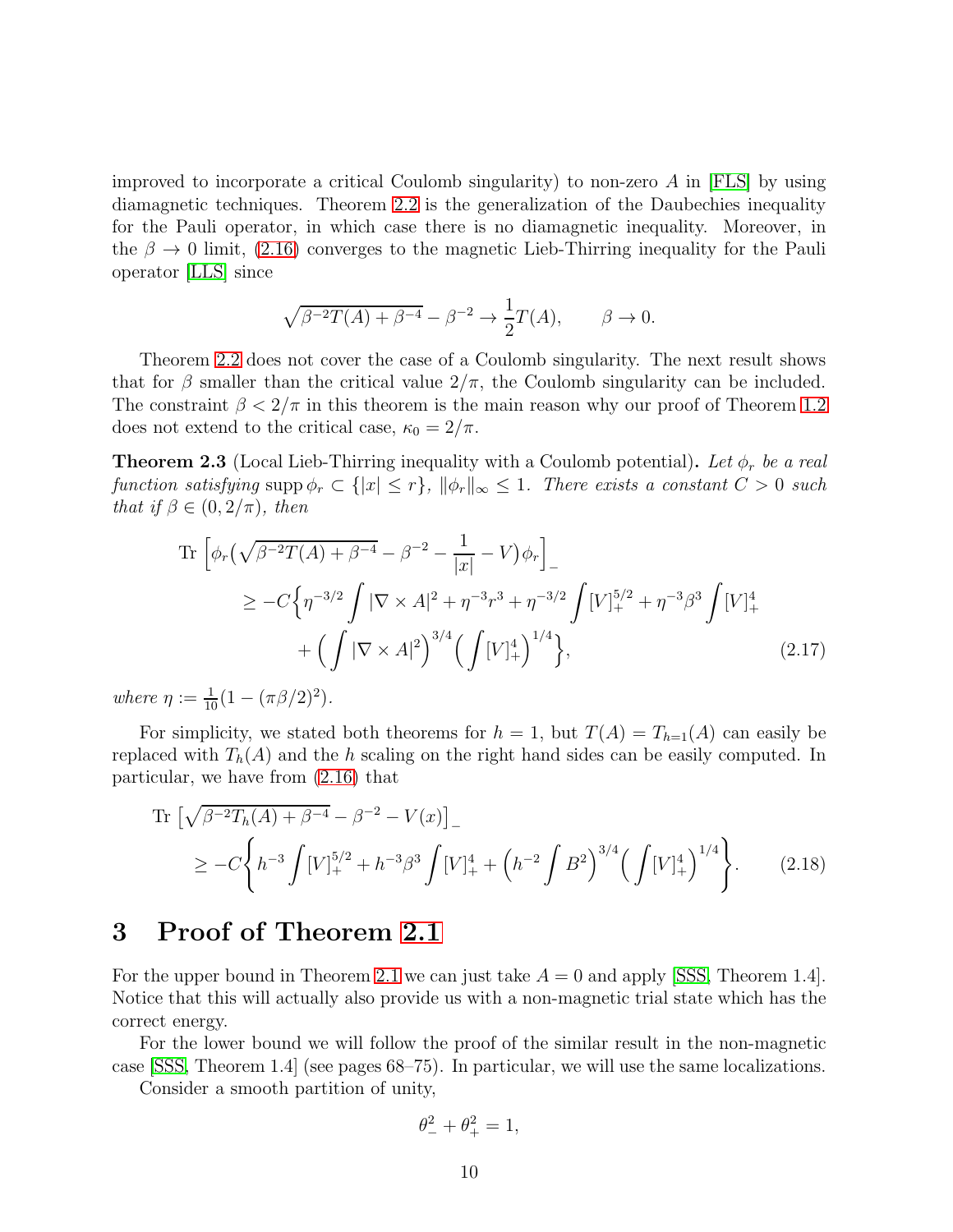where  $\theta_-(t) = 1$  if  $t < 1$ ,  $\theta_-(t) = 0$  if  $t > 2$ . Define

$$
\Phi_{\pm}(x) = \theta_{\pm}(d(x)/R), \qquad \phi_{\pm}(x) = \theta_{\pm}(d(x)/r).
$$
\n(3.1)

where  $d(x) := d_{\mathbf{r}}(x)$  for simplicity. At the end of the calculation we will see that the small parameter r can be chosen  $r = h^{3/2}$  and the large parameter R as  $R = h^{-1}$ . We note that r was chosen differently in [\[SSS\]](#page-33-0).

For  $r > 0$  we define

$$
\phi_{-}(x) := \sum_{k=1}^{M} \theta_{r,k}(x), \quad \text{ with } \theta_{r,k}(x) := \theta_{-}(|x - r_{k}|/r). \tag{3.2}
$$

and we note that for r sufficiently small and R sufficiently large,  $\theta_{r,k}$  have disjoint supports and these supports are in the regime where  $\Phi_-\equiv 1$ . We thus have

<span id="page-10-3"></span>
$$
\sum_k \theta_{r,k}^2 + \Phi_{-}^2 \phi_{+}^2 + \Phi_{+}^2 = 1
$$

as a partition of unity. Defining

$$
W_{r,R}(x) := r^{-2} \mathbf{1}_{\{r \le d(x) \le 2r\}} + R^{-2} \mathbf{1}_{\{R \le d(x) \le 2R\}},
$$

the IMS formula allows us to insert these localizations and estimate

$$
T_h(\widetilde{A}) + \beta^{-2} \ge \sum_{k=1}^M \theta_{r,k} (T_h(\widetilde{A}) - Ch^2 r^{-2} + \beta^{-2}) \theta_{r,k} + \Phi_- \phi_+ (T_h(\widetilde{A}) - Ch^2 W_{r,R} + \beta^{-2}) \Phi_- \phi_+ + \Phi_+ (T_h(\widetilde{A}) - Ch^2 R^{-2} \mathbf{1}_{\{d(x) \le 2R\}} + \beta^{-2}) \Phi_+.
$$
 (3.3)

Notice that all operators in the brackets in the right hand side are non-negative, since  $h^2R^{-2} \ll h^2r^{-2} = h^{-1} \ll \beta^{-2}$ . After multiplying both sides by  $\beta^{-2}$  we can take the square root of the inequality [\(3.3\)](#page-10-1), using that the square root is operator monotone. In order to pull out the localization functions from under the square root, we will need the following general estimate:

<span id="page-10-0"></span>**Lemma 3.1** (Pull-out estimate). Let I be a countable index set and let  $g_i$ ,  $i \in I$ , be a family of non-negative smooth functions such that  $\sum_{i \in I} g_i^2(x) = 1$  for every  $x \in \mathbb{R}^3$ . Let  $A_i, i \in I$ , be a family of positive self-adjoint operators on  $L^2(\mathbb{R}^3, \mathbb{C}^2)$ . Then

<span id="page-10-2"></span><span id="page-10-1"></span>
$$
\sqrt{\sum_{i \in I} g_i A_i g_i} \ge \sum_{i \in I} g_i \sqrt{A_i} g_i. \tag{3.4}
$$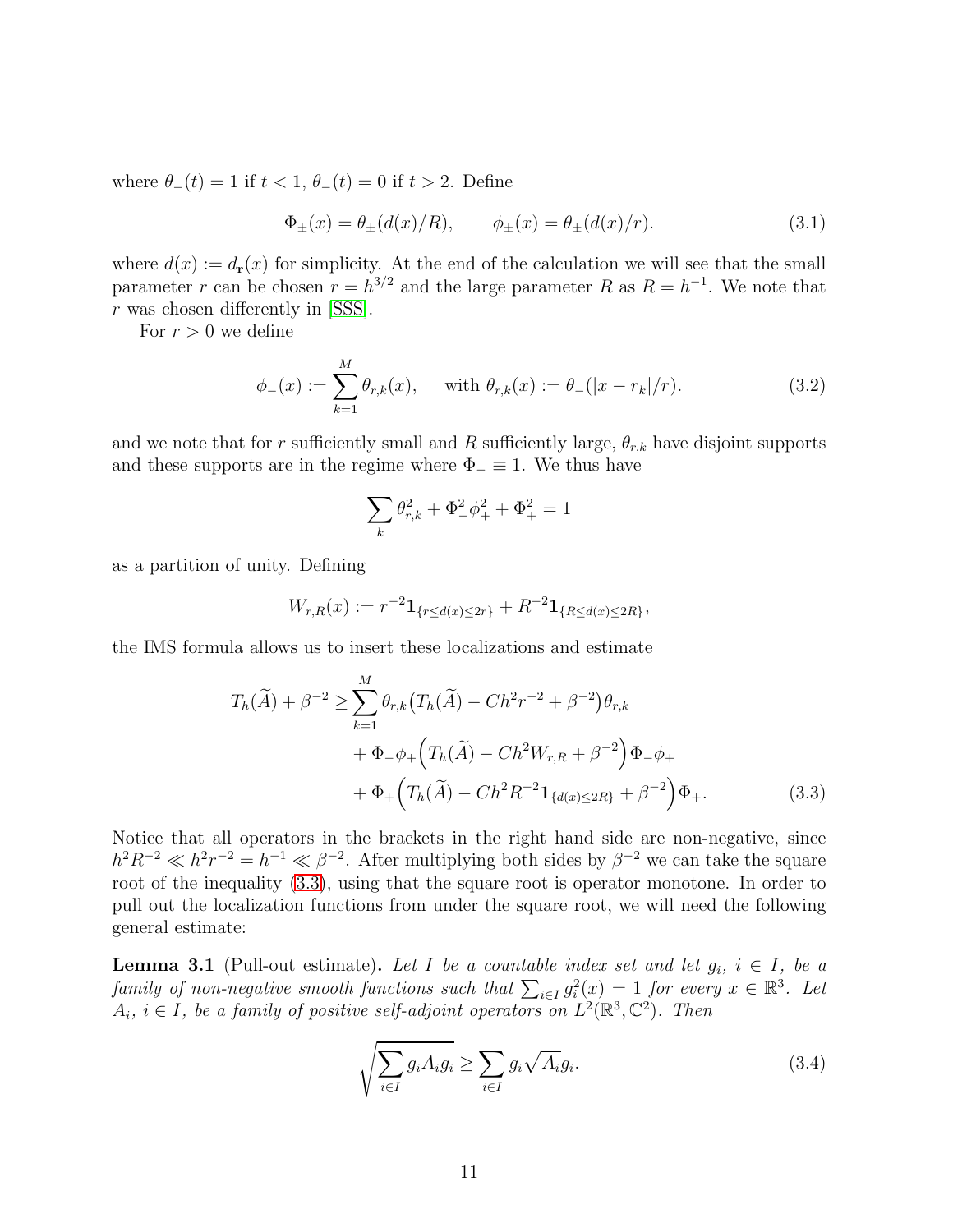Proof. The proof follows from the integral representation

<span id="page-11-0"></span>
$$
\sqrt{A} = \text{(const.)} \int_0^\infty \left(1 - \frac{t}{A + t}\right) \frac{dt}{\sqrt{t}},
$$

and from the similar "pull-up" formula for the resolvents which first appeared in [\[BFFGS\]](#page-31-3), see also [\[ES1,](#page-32-13) Proposition 6.1].  $\Box$ 

Applying the estimate [\(3.4\)](#page-10-2), we get from [\(3.3\)](#page-10-1) that

$$
\sqrt{\beta^{-2}T_h(\widetilde{A}) + \beta^{-4}} - \beta^{-2} - \widetilde{\kappa}V_{\mathbf{z},\mathbf{r}}^{TF}
$$
\n
$$
\geq \sum_{k=1}^{M} \theta_{r,k} \left( \sqrt{\beta^{-2}T_h(\widetilde{A}) - C\beta^{-2}h^2r^{-2} + \beta^{-4}} - \beta^{-2} - \widetilde{\kappa}V_{\mathbf{z},\mathbf{r}}^{TF} \right) \theta_{r,k}
$$
\n
$$
+ \Phi_{-\phi+} \left( \sqrt{\beta^{-2}T_h(\widetilde{A}) - C\beta^{-2}h^2W_{r,R} + \beta^{-4}} - \beta^{-2} - \widetilde{\kappa}V_{\mathbf{z},\mathbf{r}}^{TF} \right) \phi_{+} \Phi_{-}
$$
\n
$$
+ \Phi_{+} \left\{ \sqrt{\beta^{-2}T_h(\widetilde{A}) + \beta^{-4} - Ch^2\beta^{-2}R^{-2}\mathbf{1}_{\{d(x) \leq 2R\}}} - \beta^{-2} - \widetilde{\kappa}V_{\mathbf{z},\mathbf{r}}^{TF} \right\} \Phi_{+} \qquad (3.5)
$$

The three terms will be considered independently in the next three subsections. The first one contains the contributions from the nuclei and will give the Scott term. The second gives the main contribution to the energy and is semiclassical. Finally the third term is a small error term. The main technical results, the analysis of the Scott term and the local semiclassical asymptotics, will be proved separately in Sections [4](#page-18-0) and [5.](#page-22-0)

### 3.1 The region far from the nuclei

Let us start by considering the outer term in  $(3.5)$  resulting from the localization procedure, namely

$$
\operatorname{Tr}\left[\Phi_{+}\left\{\sqrt{\beta^{-2}T_{h}(\tilde{A})+\beta^{-4}-Ch^{2}\beta^{-2}R^{-2}\mathbf{1}_{\{d(x)\leq 2R\}}}-\beta^{-2}-\tilde{\kappa}V_{\mathbf{z},\mathbf{r}}^{TF}\right\}\Phi_{+}\right]_{-}.\tag{3.6}
$$

We introduce a dyadic partition of unity

$$
\text{supp}\,\phi_{0,R}\subset B(4R),\quad \text{supp}\,\phi_{j,R}\subset B(2^{j+2}R)\setminus B(2^jR),
$$
\n
$$
\sum_{j=0}^{\infty}\phi_{j,R}^2=1,\qquad \qquad |\nabla\phi_{j,R}|\leq C2^{-j}R^{-1}.\tag{3.7}
$$

Then

$$
T_h(\widetilde{A}) \ge \sum_j \phi_{j,R} \left[ T_h(\widetilde{A}) - C h^2 2^{-2j} R^{-2} \right] \phi_{j,R}.
$$
\n(3.8)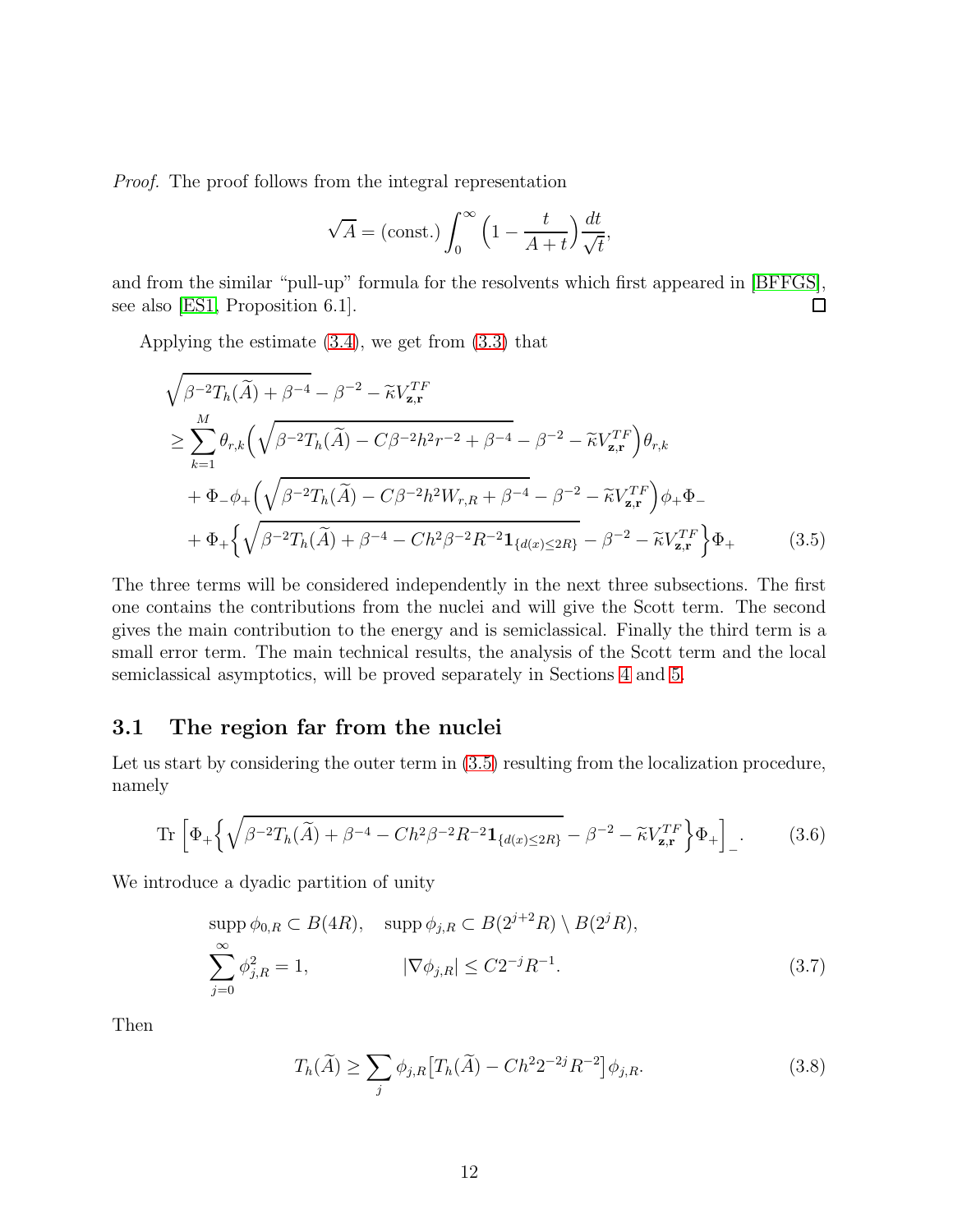So,

$$
\beta^{-2}T_h(\widetilde{A}) + \beta^{-4} - Ch^2 \beta^{-2} R^{-2} \mathbf{1}_{\{d(x) \le 2R\}} \n\ge \sum_j \phi_{j,R} [\beta^{-2} T_h(\widetilde{A}) - C \beta^{-2} h^2 2^{-2j} R^{-2} + \beta^{-4}] \phi_{j,R}. \tag{3.9}
$$

Therefore, by operator monotonicity of the square root and the pull-out estimate, Lemma [3.1,](#page-10-0)

$$
\Phi_{+}\left\{\sqrt{\beta^{-2}T_{h}(\tilde{A})+\beta^{-4}-Ch^{2}\beta^{-2}R^{-2}\mathbf{1}_{\{d(x)\leq 2R\}}}-\beta^{-2}-\tilde{\kappa}V_{\mathbf{z},\mathbf{r}}^{TF}\right\}\Phi_{+}
$$
\n
$$
\geq \sum_{j=0}^{\infty}\Phi_{+}\phi_{j,R}\left\{\sqrt{\beta^{-2}T_{h}(\tilde{A})+\beta^{-4}-Ch^{2}\beta^{-2}2^{-2j}R^{-2}}-\beta^{-2}-\tilde{\kappa}V_{\mathbf{z},\mathbf{r}}^{TF}\right\}\Phi_{+}\phi_{j,R}.\quad(3.10)
$$

We define

$$
\gamma_j := \beta (1 - C h^2 \beta^2 2^{-2j} R^{-2})^{-1/4},
$$

and note that  $\beta \leq \gamma_j \leq 2\beta \leq 2h$  using  $\beta \leq h$  and  $R \geq 1$ . We also have  $0 \leq \beta^{-2} - \gamma_j^{-2} \leq$  $Ch^22^{-2j}R^{-2}$ , so we can continue the estimate (using the operator monotonicity of the square root) as

$$
\Phi_{+}\left\{\sqrt{\beta^{-2}T_{h}(\tilde{A})+\beta^{-4}-Ch^{2}\beta^{-2}R^{-2}}\mathbf{1}_{\{d(x)\leq 2R\}}-\beta^{-2}-\tilde{\kappa}V_{\mathbf{z},\mathbf{r}}^{TF}\right\}\Phi_{+}
$$
\n
$$
\geq \sum_{j=0}^{\infty}\Phi_{+}\phi_{j,R}\left\{\sqrt{\gamma_{j}^{-2}T_{h}(\tilde{A})+\gamma_{j}^{-4}}-\gamma_{j}^{-2}-Ch^{2}2^{-2j}R^{-2}-\tilde{\kappa}V_{\mathbf{z},\mathbf{r}}^{TF}\right\}\Phi_{+}\phi_{j,R}.\tag{3.11}
$$

Recall from [\(2.3\)](#page-5-1) that  $|V_{\mathbf{z},\mathbf{r}}^{TF}(x)| \leq Cd_{\mathbf{r}}(x)^{-4}$  and  $\tilde{\kappa} \leq 2M/\pi$  since  $\tilde{\kappa} \max_k z_k \leq 2/\pi$  and  $\max_k z_k \geq 1/M$ . Thus  $|\widetilde{\kappa}V_{z,r}^{TF}(x)| \leq C|x|^{-4}$  as  $|x| \geq C$ , where the large constant C depends only on M and **r**. Hence  $|V_{\mathbf{z},\mathbf{r}}^{TF}| \leq C2^{-4j}R^{-4}$  on supp  $\phi_{j,R}$ . With the choice  $R = h^{-1}$  we can therefore absorb  $V_{\mathbf{z},\mathbf{r}}^{TF}$  in the term  $Ch^22^{-2j}R^{-2}$  by changing the constant C.

From the semiclassical form of the Lieb-Thirring inequality [\(2.18\)](#page-9-1) we get

Tr 
$$
\left[ \Phi_+ \phi_{j,R} \left\{ \sqrt{\gamma_j^{-2} T_h(\tilde{A}) + \gamma_j^{-4}} - \gamma_j^{-2} - C h^2 2^{-2j} R^{-2} \right\} \Phi_+ \phi_{j,R} \right]_-\right]
$$
  
\n
$$
\geq -C \left\{ h^{-3} 2^{3j} R^3 \left( h^5 2^{-5j} R^{-5} + \gamma_j^3 h^8 2^{-8j} R^{-8} \right) + \left( h^{-2} \int |\nabla \otimes \tilde{A}|^2 \right)^{3/4} (2^{-5j} R^{-5} h^8)^{1/4} \right\}
$$
  
\n
$$
\geq -C \left\{ h^2 R^{-2} 2^{-2j} + \gamma_j^3 h^5 2^{-5j} R^{-5} + 2^{-2j} h^5 R^{-5} + 2^{-j} h^{-1} \int |\nabla \otimes \tilde{A}|^2 \right\}.
$$
 (3.12)

Using the trivial estimate  $\gamma_j \leq 2h \leq 1$  and summing up, we therefore find

$$
\sum_{j} \text{Tr} \left[ \Phi_{+} \phi_{j,R} \left\{ \sqrt{\gamma_{j}^{-2} T_{h}(\tilde{A}) + \gamma_{j}^{-4}} - \gamma_{j}^{-2} - C h^{2} 2^{-2j} R^{-2} \right\} \Phi_{+} \phi_{j,R} \right]_{-\n\n\geq -C \left\{ h^{2} R^{-2} + h^{5} R^{-5} + h^{-1} \int |\nabla \otimes \tilde{A}|^{2} \right\}
$$
\n(3.13)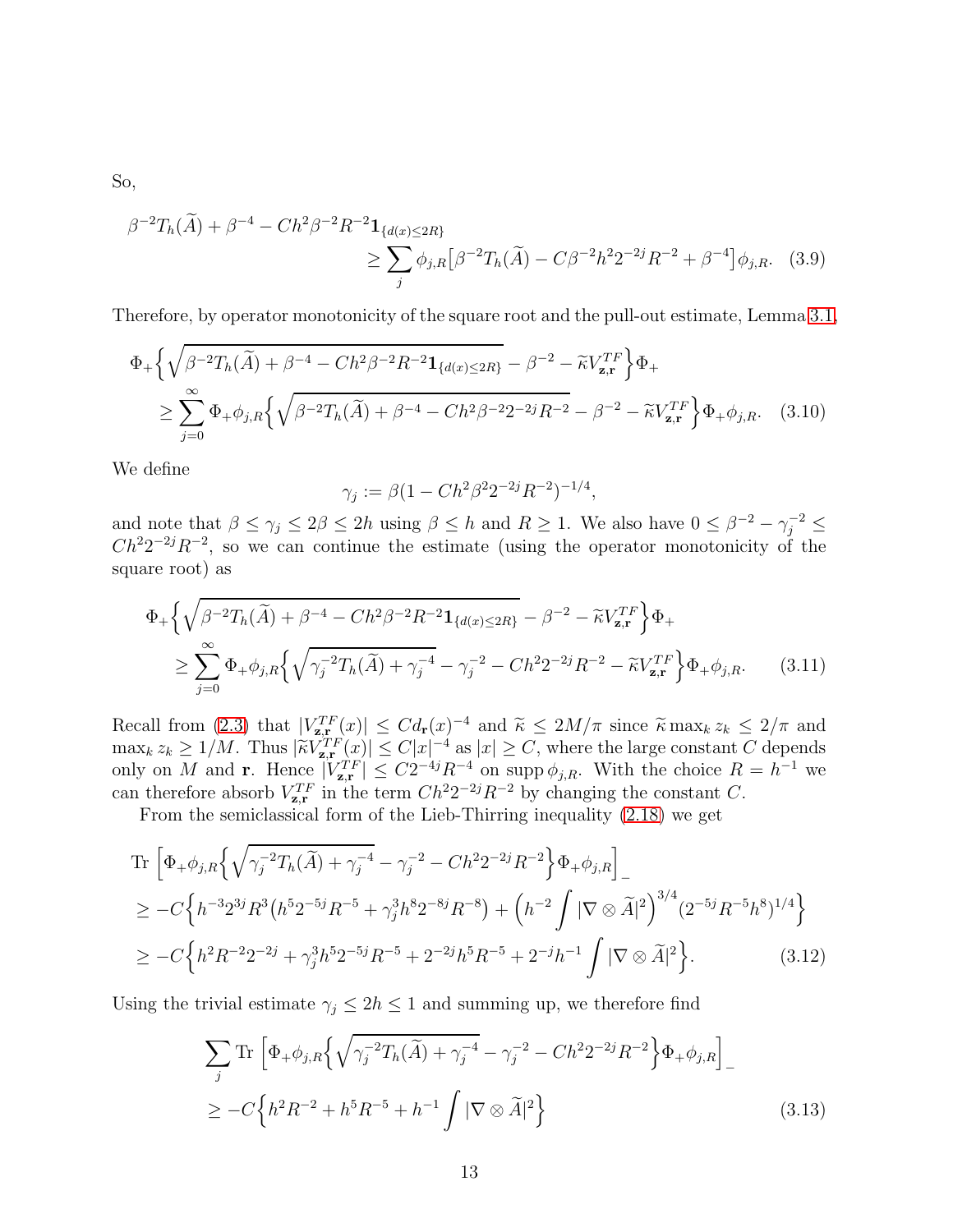With the choice  $R = h^{-1}$  we get

$$
\sum_{j} \text{Tr} \left[ \Phi_{+} \phi_{j,R} \left\{ \sqrt{\gamma_j^{-2} T_h(\tilde{A}) + \gamma_j^{-4}} - \gamma_j^{-2} - C h^2 2^{-2j} R^{-2} \right\} \Phi_{+} \phi_{j,R} \right]_{-\n\n\geq -C - C h^{-1} \int |\nabla \otimes \tilde{A}|^2.
$$
\n(3.14)

So in conclusion, using the choice  $R = h^{-1}$ ,

<span id="page-13-1"></span>
$$
\operatorname{Tr}\left[\Phi_{+}\left\{\sqrt{\beta^{-2}T_{h}(\tilde{A})+\beta^{-4}-Ch^{2}\beta^{-2}R^{-2}\mathbf{1}_{\{d(x)\leq 2R\}}}-\beta^{-2}-\tilde{\kappa}V_{\mathbf{z},\mathbf{r}}^{TF}\right\}\Phi_{+}\right]_{-}
$$
\n
$$
\geq -C-Ch^{-1}\int|\nabla\otimes\tilde{A}|^{2}.\tag{3.15}
$$

### 3.2 The semiclassical region

In this section we estimate the intermediate region, the second term in [\(3.5\)](#page-11-0). We apply a multiscale analysis by localizing the intermediate regime into balls of varying radii such that each radius is comparable with the distance of the center of the ball to the nearest nucleus. We then rescale the problem in each ball to a model problem in the unit ball with new parameters h and  $\beta$ . The model problem is analyzed in Section [5,](#page-22-0) here we state the scaled version of the main result:

<span id="page-13-0"></span>**Theorem 3.2** (Scaled local semiclassics). Let  $\ell, f, \lambda > 0$ . Let  $\theta$  be a bounded smooth cutoff function supported on the ball  $B(\ell)$  and let V a smooth real potential on  $B(\ell)$ . Assume that there is a constant C' and for any multiindex  $n \in \mathbb{N}^3$  there is a constant  $C_n$  such that

$$
|\ell^{|n|}\partial^n\theta| + |f^{-2}\ell^{|n|}\partial^n V| \le C_n, \quad \text{and} \quad \beta f^2 \ell \le C'h.
$$

Then

$$
\left| \inf_{A} \left\{ \text{Tr} \left[ \theta \{ \sqrt{\beta^{-2} T_h(A) + \beta^{-4}} - \beta^{-2} - V \} \theta \right]_{-} + \frac{\lambda f \ell^2}{\beta^2 h^3} \int_{B(2\ell)} |\nabla \otimes A|^2 \right\} \right. \\ \left. - \frac{2}{(2\pi h)^3} \iint \theta(x)^2 \left[ \frac{1}{2} p^2 - V(x) \right]_{-} dx dp \right| \le C h^{-2+1/11} \ell^{2-1/11} f^{4-1/11}, \tag{3.16}
$$

where C depends on  $\lambda$ , C' and on finitely many constants  $C_n$ .

Theorem [3.2](#page-13-0) follows from the unscaled version Theorem [5.1](#page-22-1) below with the rescaled variable  $x' = x/\ell$  and using the parameters  $\beta' = \beta f$ ,  $h' = h/(f\ell)$ .  $\Box$ 

The multiscale analysis requires two scaling functions,  $\ell(u) = \ell_u$  and  $f(u) = f_u$  depending on  $u \in \mathbb{R}^3$ . They express the lengthscale and the size of the potential around u, respectively. In our case we define

$$
\ell(u) = \ell_u := \frac{1}{100} \sqrt{r^2 + d(u)^2}, \qquad f(u) = f_u := \min\{\ell_u^{-1/2}, \ell_u^{-2}\},
$$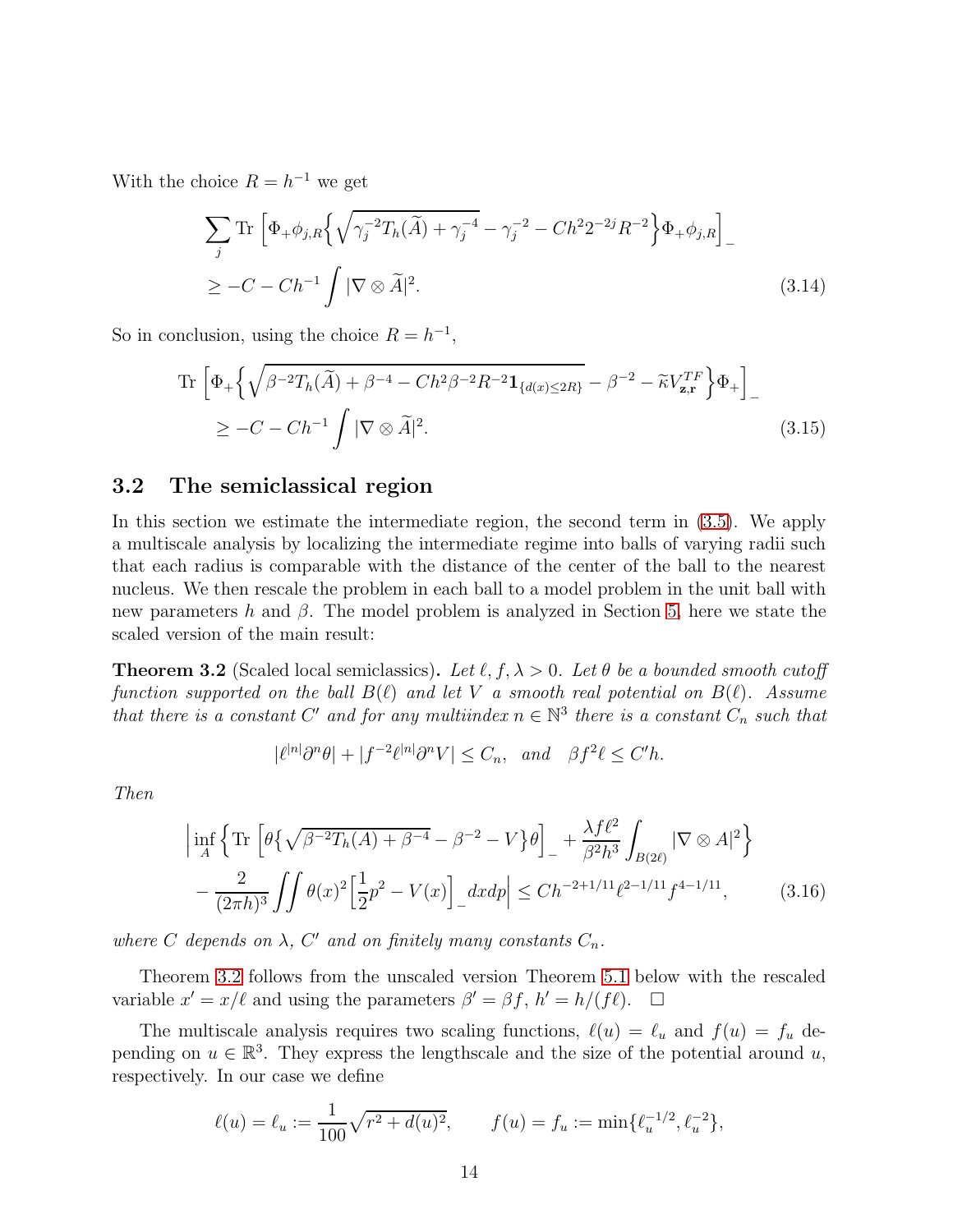where we recall the definition of  $d(u) = d_{\mathbf{r}}(u)$  from [\(2.1\)](#page-5-2) and that  $r = h^{3/2}$ . The function  $\ell_u$ is essentially the distance from u to the nearest nucleus, regularized on scale r, i.e.  $\ell_u$  and  $d(u)$  are comparable if  $d(u) \ge r/3$ . The scaling function  $f_u^2$  is the size of the Thomas-Fermi potential  $V_{\mathbf{z},\mathbf{r}}^{TF}$  near the point u. More precisely, it follows from [\(2.3\)](#page-5-1) that

<span id="page-14-1"></span>
$$
\left|\partial_x^n V_{\mathbf{z}, \mathbf{r}}^{TF}(x)\right| \le C_n f_u^2 \ell_u^{-|n|}, \quad n \in \mathbb{N}^3,
$$
\n(3.17)

for any x with  $|x - u| \leq \ell_u$  and  $d(u) \geq r/3$ . Moreover,  $\ell(u)$  is a continuously differentiable function with  $\|\nabla \ell\|_{\infty} < 1$ .

Fix a cutoff function  $\theta \in C_0^{\infty}(\mathbb{R}^3)$ ,  $0 \le \theta \le 1$ , supported in the unit ball and satisfying  $\int \theta^2 = 1$ . Define

$$
\theta_u(x):=\theta\Big(\frac{x-u}{\ell(u)}\Big)\sqrt{J(x,u)}\ell(u)^{3/2},
$$

where  $J(x, u)$  is the Jacobian of the (invertible) map  $u \to (x - u)/\ell(u)$ . Then Theorem 22 from [\[SS\]](#page-32-5) states that

<span id="page-14-2"></span>
$$
\int_{\mathbb{R}^3} \theta_u(x)^2 \ell_u^{-3} du = 1
$$
\n(3.18)

for any  $x \in \mathbb{R}^3$  and  $\|\partial^n \theta_u\|_{\infty} \leq C_n \ell_u^{-|n|}$  for any multiindex n.

Inserting this partition of unity and reallocating the localization error, we have

$$
\beta^{-2}T_h(\widetilde{A}) - C\beta^{-2}h^2W_{r,R} + \beta^{-4} \ge \int \theta_u \Big[\beta^{-2}T_h(\widetilde{A}) + \beta^{-4} - C\beta^{-2}h^2\ell_u^{-2}\Big] \theta_u du,
$$

where we also used that  $W_{r,R} \leq C \ell_u^{-2}$ . Since  $\beta \leq C'h$  and  $\ell_u \geq r/100 = h^{3/2}/100$ , we have  $C\beta^{-2}h^2\ell_u^{-2} \leq C\beta^{-2}h^{-1} \ll \beta^{-4}$  and we can thus define

<span id="page-14-0"></span>
$$
\widetilde{\beta}_u := \beta (1 - C h^2 \beta^2 \ell_u^{-2})^{-1/4} = \beta \left[ 1 + O\left( h^2 \beta^2 \ell_u^{-2} \right) \right].
$$

Using the monotonicity of the square root and the pull-out estimate of Lemma [3.1,](#page-10-0) we get

$$
\sqrt{\beta^{-2}T_h(\tilde{A}) - C\beta^{-2}h^2W_{r,R} + \beta^{-4}} - \beta^{-2} \ge \int \theta_u \left[ \sqrt{\tilde{\beta}_u^{-2}T_h(\tilde{A}) + \tilde{\beta}_u^{-4}} - \tilde{\beta}_u^{-2} - Ch^2\ell_u^{-2} \right] \theta_u.
$$
\n(3.19)

(Strictly speaking, the pull-out estimate was formulated for a countable partition of unity, but the integration over  $u$  can be approximated by a discrete sum up to arbitrary precision, and we neglect this technicality.) For any potential  $U \geq 0$  set

$$
\mathcal{E}(\widetilde{A},U,\theta_u) := \text{Tr}\left[\Phi_{-}\phi_{+}\theta_{u}\left(\sqrt{\widetilde{\beta}_{u}}^{2}T_{h}(\widetilde{A})+\widetilde{\beta}_{u}^{-4}-\widetilde{\beta}_{u}^{-2}-U\right)\theta_{u}\phi_{+}\Phi_{-}\right] + \frac{c_{1}\widetilde{\lambda}}{\beta^{2}h^{3}}\int_{B_{u}(2\ell_{u})}|\nabla\otimes\widetilde{A}|^{2}
$$

with a sufficiently small universal constant  $c_1$ . Define the region

$$
Q := \{ u : |u| \le 2R, |u - r_k| \ge r/3, k = 1, 2, ..., M \}
$$
\n(3.20)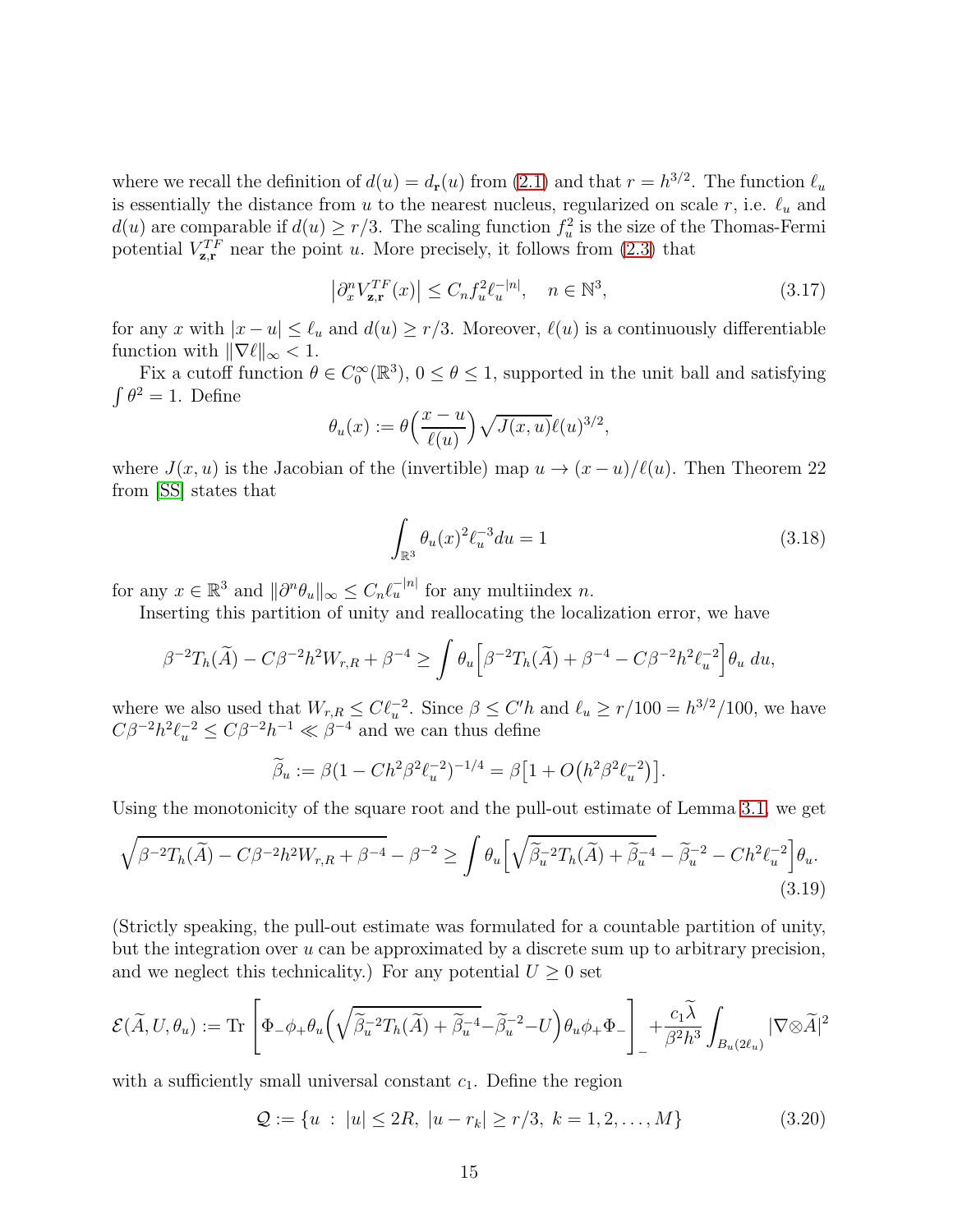which supports  $\Phi_-\phi_+$ . It is easy to check that  $\theta_u\Phi_-\phi_+ = 0$  for  $u \in \mathcal{Q}^c$ , in particular  $\mathcal{E}(A, U, \theta_u) \geq 0$  in this case.

Using  $(3.19)$  and reallocating the field energy (this is why  $c_1$  needs to be small) we obtain

$$
\operatorname{Tr}\left[\Phi_{-}\phi_{+}\left(\sqrt{\beta^{-2}T_{h}(\tilde{A})}-C\beta^{-2}h^{2}W_{r,R}+\beta^{-4}-\beta^{-2}-\tilde{\kappa}V_{\mathbf{z},\mathbf{r}}^{TF}\right)\phi_{+}\Phi_{-}\right]_{-}+\frac{\tilde{\lambda}}{\beta^{2}h^{3}}\int|\nabla\otimes\tilde{A}|^{2}\n\n\geq \int_{\mathcal{Q}}\frac{du}{\ell_{u}^{3}}\mathcal{E}(\tilde{A},V_{u}^{+},\theta_{u}),
$$
\n(3.21)

where

$$
V_u^+ := \widetilde{\kappa} V_{\mathbf{z}, \mathbf{r}}^{TF} + Ch^2 \ell_u^{-2}.
$$

For  $u \in \mathcal{Q}$  the localization error  $Ch^2\ell_u^{-2}$  can be bounded by  $Cf_u^2$  since  $h \leq C\ell_u f_u$  holds as long as  $ch^2 \leq \ell_u \leq Ch^{-1}$  and  $\ell_u$  is comparable with u. Using  $\widetilde{\kappa} \leq 2M/\pi$  and [\(3.17\)](#page-14-1), we see that

 $|\partial_x^n V_u^+(x)| \leq C_n f_u^2 \ell_u^{-|n|}$  for any  $x \in \text{supp}(\theta_u)$ ,  $u \in \mathcal{Q}$ ,  $n \in \mathbb{N}^3$ .

One can also easily check that

<span id="page-15-1"></span>
$$
|\partial^n(\theta_u \Phi_- \phi_+)| \le C_n \ell_u^{-|n|}, \quad u \in \mathcal{Q}.\tag{3.22}
$$

Noticing that  $f_u \ell_u^2 \leq 1$  and that the condition  $\beta_u f_u \ell_u^2 \leq C'h$  is satisfied by  $\beta \leq C'h$ (upon changing the value of C'), we can now apply Theorem [3.2](#page-13-0) to evaluate  $\mathcal{E}(\hat{A}, V_u^+, \theta_u)$ :

$$
\int_{Q} \frac{du}{\ell_u^3} \mathcal{E}(\tilde{A}, V_u^+, \theta_u) \tag{3.23}
$$
\n
$$
\geq \int_{Q} \frac{du}{\ell_u^3} \Big[ \frac{2}{(2\pi h)^3} \iint \left[ (\theta_u \Phi_- \phi_+)(x) \right]^2 \Big[ \frac{1}{2} p^2 - V_u^+(x) \Big]_- dx dp - C h^{-2+1/11} \ell_u^{2-1/11} f_u^{4-1/11} \Big].
$$

The second term is of order  $h^{-2+1/44}$ , hence negligibile, since

$$
\int_{\mathcal{Q}} \frac{du}{\ell_u^3} \ell_u^{2-1/11} f_u^{4-1/11} \le \int_{\mathcal{Q}} \min\{\ell_u^{-3-1/22}, \ell_u^{-9+1/11}\} du \le Cr^{-1/22} \le Ch^{-3/44},
$$

using that  $\ell_u \sim d(u) \ge r/3 = h^{-3/2}/3$ .

The double  $dxdp$  integral in the leading term is of order

$$
\int [(\theta_u \Phi - \phi_+)(x)]^2 \left[V_u^+(x)\right]_+^{5/2} dx = \int [(\theta_u \Phi - \phi_+)(x)]^2 \left[\widetilde{\kappa} V_{\mathbf{z},\mathbf{r}}^{TF} + Ch^2 \ell_u^{-2}\right]_+^{5/2} dx,
$$

which can be bounded by

<span id="page-15-0"></span>
$$
(1+\epsilon)\int [(\theta_u \Phi_- \phi_+)(x)]^2 \left[\tilde{\kappa} V_{\mathbf{z},\mathbf{r}}^{TF}\right]_+^{5/2} dx + C\epsilon^{-3/2} \int_{|x| \leq CR} \left[\frac{h^2}{d(x)+r}\right]^{5/2} dx
$$
  
 
$$
\leq \int [(\theta_u \Phi_- \phi_+)(x)]^2 \left[\tilde{\kappa} V_{\mathbf{z},\mathbf{r}}^{TF}\right]_+^{5/2} dx + C\epsilon + C\epsilon^{-3/2} h^5 R^{1/2}
$$
(3.24)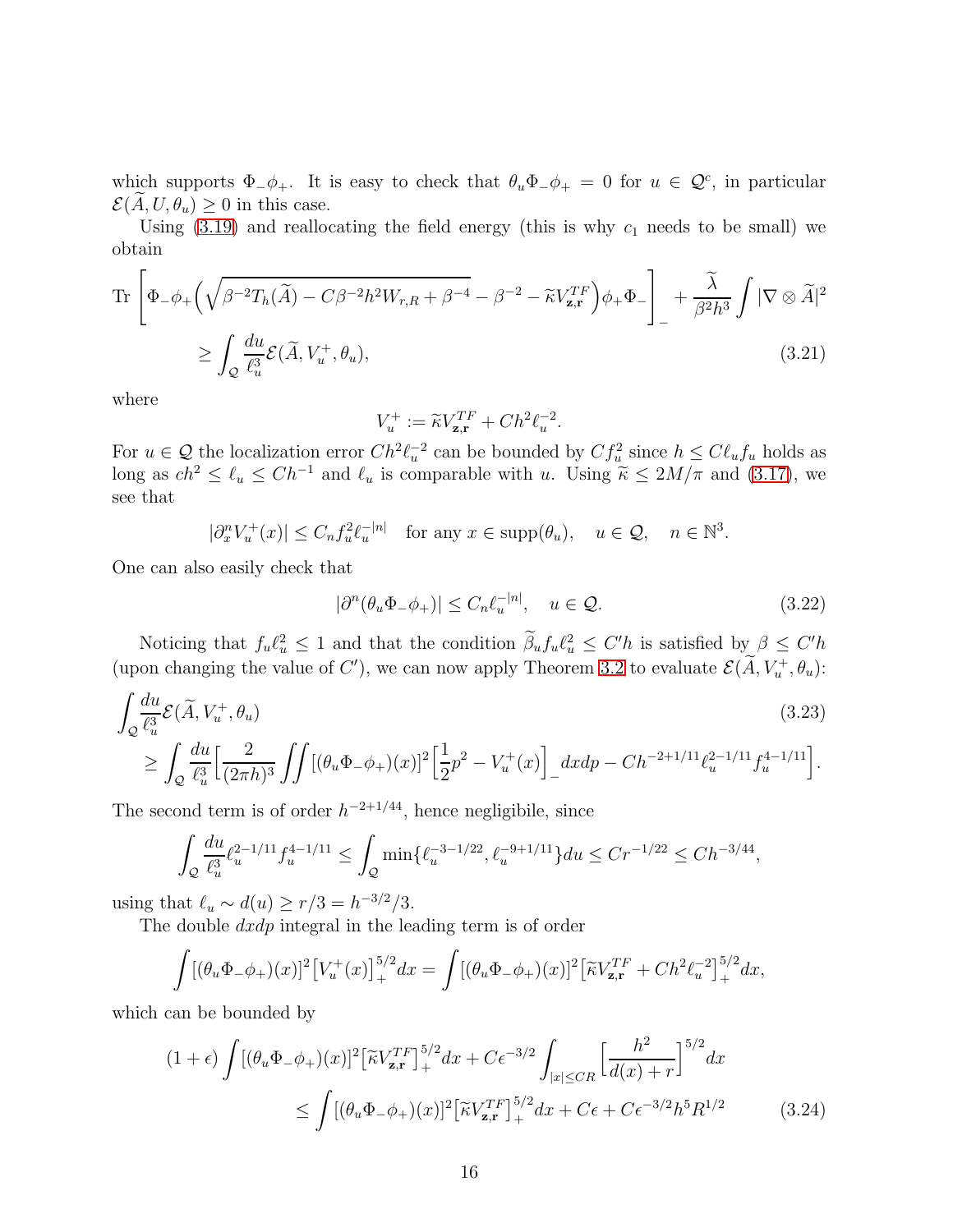since  $V_{\mathbf{z},\mathbf{r}}^{TF} \in L^{5/2}(\mathbb{R}^3)$  and  $\ell_u$  is comparable with  $d(x) + r$  for  $x \in \text{supp } \theta_u$ . Optimizing for  $\epsilon = h^2 R^{1/5} = h^{2-1/5}$ , we see that the two error terms in [\(3.24\)](#page-15-0), after multiplying them with  $h^{-3}$  and integrating over  $\int_{Q} \ell_u^{-3} du$ , are of order  $h^{-1-1/5} |\log h|$ , i.e. negligible.

In [\(3.23\)](#page-15-1) we can thus replace  $V_u^+$  with  $\tilde{\kappa} V_{\mathbf{z}, \mathbf{r}}^{TF}$  modulo irrelevant errors and we get

$$
\int_{\mathcal{Q}} \frac{du}{\ell_u^3} \mathcal{E}(\widetilde{A}, V_u^+, \theta_u) \ge \int_{\mathcal{Q}} \frac{du}{\ell_u^3} \frac{2}{(2\pi h)^3} \iint \left[ (\theta_u \Phi_- \phi_+)(x) \right]^2 \left[ \frac{1}{2} p^2 - \widetilde{\kappa} V_{\mathbf{z}, \mathbf{r}}^{TF}(x) \right]_{-} dx dp - C h^{-2+1/44}
$$

$$
\ge \frac{2}{(2\pi h)^3} \iint \left[ (\Phi_- \phi_+)(x) \right]^2 \left[ \frac{1}{2} p^2 - \widetilde{\kappa} V_{\mathbf{z}, \mathbf{r}}^{TF}(x) \right]_{-} dx dp - C h^{-2+1/44}
$$

after extending the du integration to  $\mathbb{R}^3$  and then performing it by using [\(3.18\)](#page-14-2).

Finally, we can remove the cutoff function  $\Phi_-\$  in the last term by computing that

$$
\left| \frac{2}{(2\pi h)^3} \iint (1 - \Phi_{-}(x)^2) \phi_{+}(x)^2 \left[ \frac{1}{2} p^2 - \widetilde{\kappa} V_{\mathbf{z}, \mathbf{r}}^{TF}(x) \right]_{-} dx dp \right|
$$
  
\n
$$
\leq Ch^{-3} \int \left[ V_{\mathbf{z}, \mathbf{r}}^{TF} \right]^{5/2} \mathbf{1}(|x| \geq R)
$$
  
\n
$$
\leq Ch^{-3} R^{-7} = Ch^4,
$$

which is negligible.

Thus the final result for the second term in [\(3.5\)](#page-11-0) is that for any  $\tilde{\lambda} > 0$  and any admissible  $A$  we have

$$
\operatorname{Tr}\left[\Phi_{-}\phi_{+}\left(\sqrt{\beta^{-2}T_{h}(\tilde{A})}-C\beta^{-2}h^{2}W_{r,R}+\beta^{-4}-\beta^{-2}-\tilde{\kappa}V_{\mathbf{z},\mathbf{r}}^{TF}\right)\phi_{+}\Phi_{-}\right]_{-}+\frac{\tilde{\lambda}}{\beta^{2}h^{3}}\int|\nabla\otimes\tilde{A}|^{2}
$$

$$
\geq \frac{2}{(2\pi h)^{3}}\iint\phi_{+}(x)^{2}\left[\frac{1}{2}p^{2}-\tilde{\kappa}V_{\mathbf{z},\mathbf{r}}^{TF}(x)\right]_{-}dxdp-Ch^{-2+1/44}.\tag{3.25}
$$

### 3.3 The region near the nuclei

Here we will consider the first term in [\(3.5\)](#page-11-0). We consider each of the finitely many summands individually. Without loss of generality, we may assume that  $r_k = 0$ , so we study

$$
\begin{split} \operatorname{Tr}\left[\theta_{-}(|x|/r)\left(\sqrt{\beta^{-2}T_{h}(\widetilde{A})-C\beta^{-2}h^{2}r^{-2}+\beta^{-4}}-\beta^{-2}-\widetilde{\kappa}V_{\mathbf{z},\mathbf{r}}^{TF}\right)\theta_{-}(|x|/r)\right]_{-} \\ &+h^{1/4}\frac{\lambda}{\beta^{2}h^{3}}\int|\nabla\otimes\widetilde{A}|^{2}, \end{split} \tag{3.26}
$$

where we also borrowed a small fraction  $h^{1/4}$  of the magnetic energy.

Define

<span id="page-16-0"></span>
$$
\widetilde{\beta} := \beta (1 - C h^2 \beta^2 r^{-2})^{-1/4} \ge \beta.
$$

Then we have

$$
0 \le \beta^{-2} - \tilde{\beta}^{-2} \le Ch^2 r^{-2} \le Ch^2 r^{-1} V_{\mathbf{z}, \mathbf{r}}^{TF}(x), \tag{3.27}
$$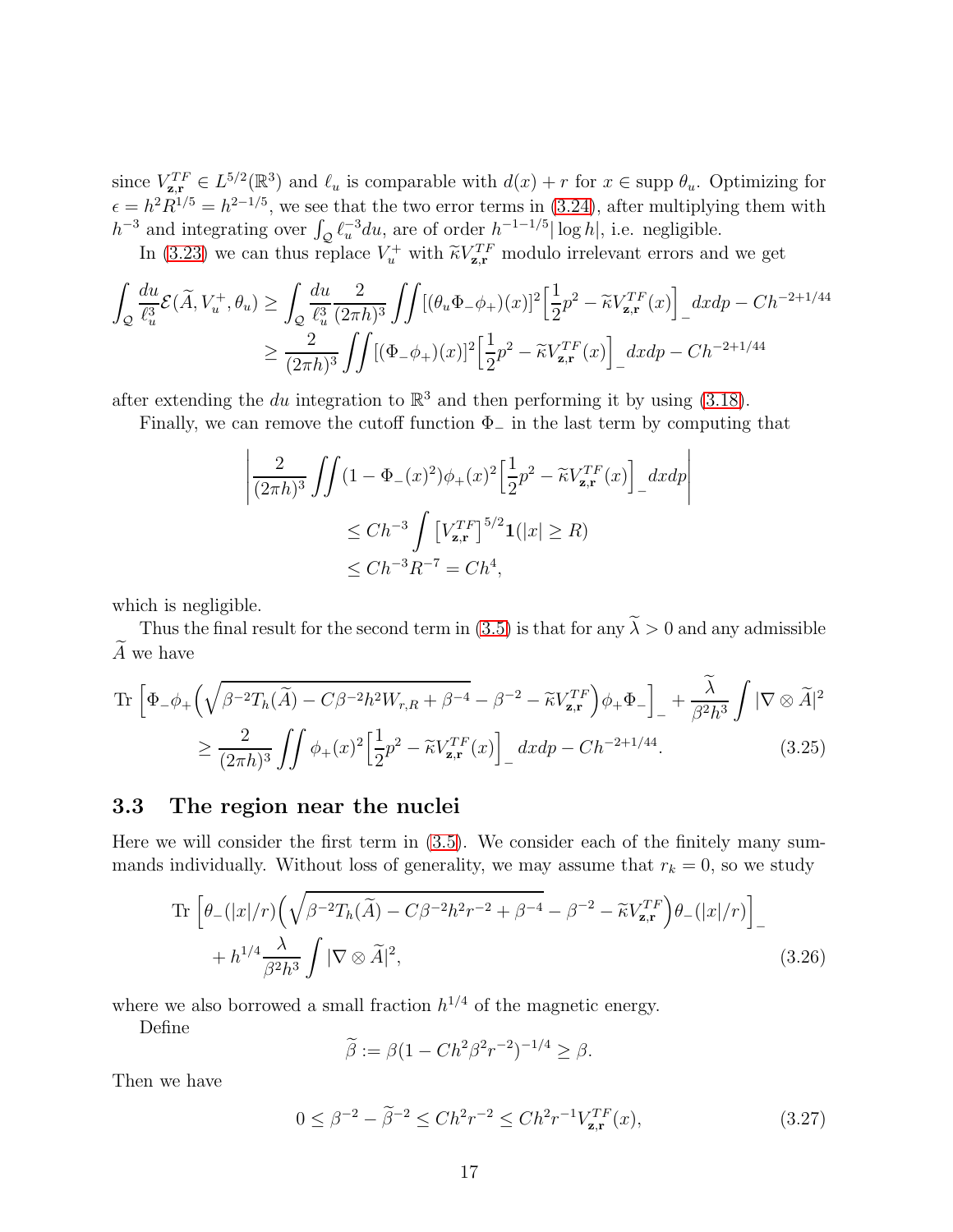on  $|x| \le r \le r_0/2$ . Here we used from [\(2.4\)](#page-5-3) that for a small positive constant c (depending on z), we have

$$
V_{\mathbf{z},\mathbf{r}}^{TF}(x) \ge \frac{z_k}{|x|} - C \ge \frac{c}{|x|}
$$

for  $|x| \leq r \ll 1$ . So we have

$$
\begin{split} \operatorname{Tr}\Big[\theta_{-}(|x|/r)\Big(\sqrt{\beta^{-2}T_{h}(\widetilde{A})-C\beta^{-2}h^{2}r^{-2}+\beta^{-4}}-\beta^{-2}-\widetilde{\kappa}V_{\mathbf{z},\mathbf{r}}^{TF}\Big)\theta_{-}(|x|/r)\Big]_{-} \\ \geq \operatorname{Tr}\Big[\theta_{-}(|x|/r)\Big(\sqrt{\widetilde{\beta}^{-2}T_{h}(\widetilde{A})+\widetilde{\beta}^{-4}}-\widetilde{\beta}^{-2}-\frac{\mu}{|x|}\Big)\theta_{-}(|x|/r)\Big]_{-}, \end{split}
$$

with

$$
\mu := (\widetilde{\kappa} + Ch^2r^{-1})(z_k + Cr),
$$

where we used the estimate

$$
V_{\mathbf{z},\mathbf{r}}^{TF}(x) \le \frac{z_k}{|x|} + C \le \frac{z_k + Cr}{|x|}
$$

for  $|x| \le r$  from [\(2.4\)](#page-5-3). By scaling  $x = h^2 \mu^{-1} y$ , this becomes

$$
\operatorname{Tr}\left[\theta_{-}(|x|/r)\left(\sqrt{\tilde{\beta}^{-2}T_{h}(\tilde{A})+\tilde{\beta}^{-4}}-\tilde{\beta}^{-2}-\frac{\mu}{|x|}\right)\theta_{-}(|x|/r)\right]_{-}
$$
\n
$$
\geq \frac{\mu^{2}}{h^{2}}\operatorname{Tr}\left[\theta_{-}(|y|/\mathcal{R})\left(\sqrt{\tilde{\alpha}^{-2}T_{h=1}(\bar{A})+\tilde{\alpha}^{-4}}-\tilde{\alpha}^{-2}-\frac{1}{|y|}\right)\theta_{-}(|y|/\mathcal{R})\right]_{-} \tag{3.28}
$$

with

$$
\widetilde{\alpha} := \widetilde{\beta}h^{-1}\mu, \quad \mathcal{R} := \frac{r}{h^2}\mu, \qquad \bar{A}(y) := \frac{h}{\mu}\widetilde{A}(h^2y/\mu). \tag{3.29}
$$

Notice that

$$
\mu \int |\nabla \otimes \overline{A}(y)|^2 dy = \int |\nabla \otimes \widetilde{A}(x)|^2 dx,
$$

therefore

$$
\frac{\lambda h^{1/4}}{\beta^2 h^3} \int |\nabla \otimes \widetilde{A}(x)|^2 dx = \frac{\mu^2}{h^2} \Big\{ \Lambda \int |\nabla \otimes \bar{A}(y)|^2 dy \Big\},\tag{3.30}
$$

with

$$
\Lambda = \frac{\lambda h^{1/4}}{\beta^2 h \mu} \gg 1.
$$

So with the choice  $r = h^{3/2}$  we have (using  $\beta \leq h$  and  $\tilde{\kappa}z_k \leq C$ ),

$$
\mathcal{R}^5/\Lambda \le Ch^{1/4},\tag{3.31}
$$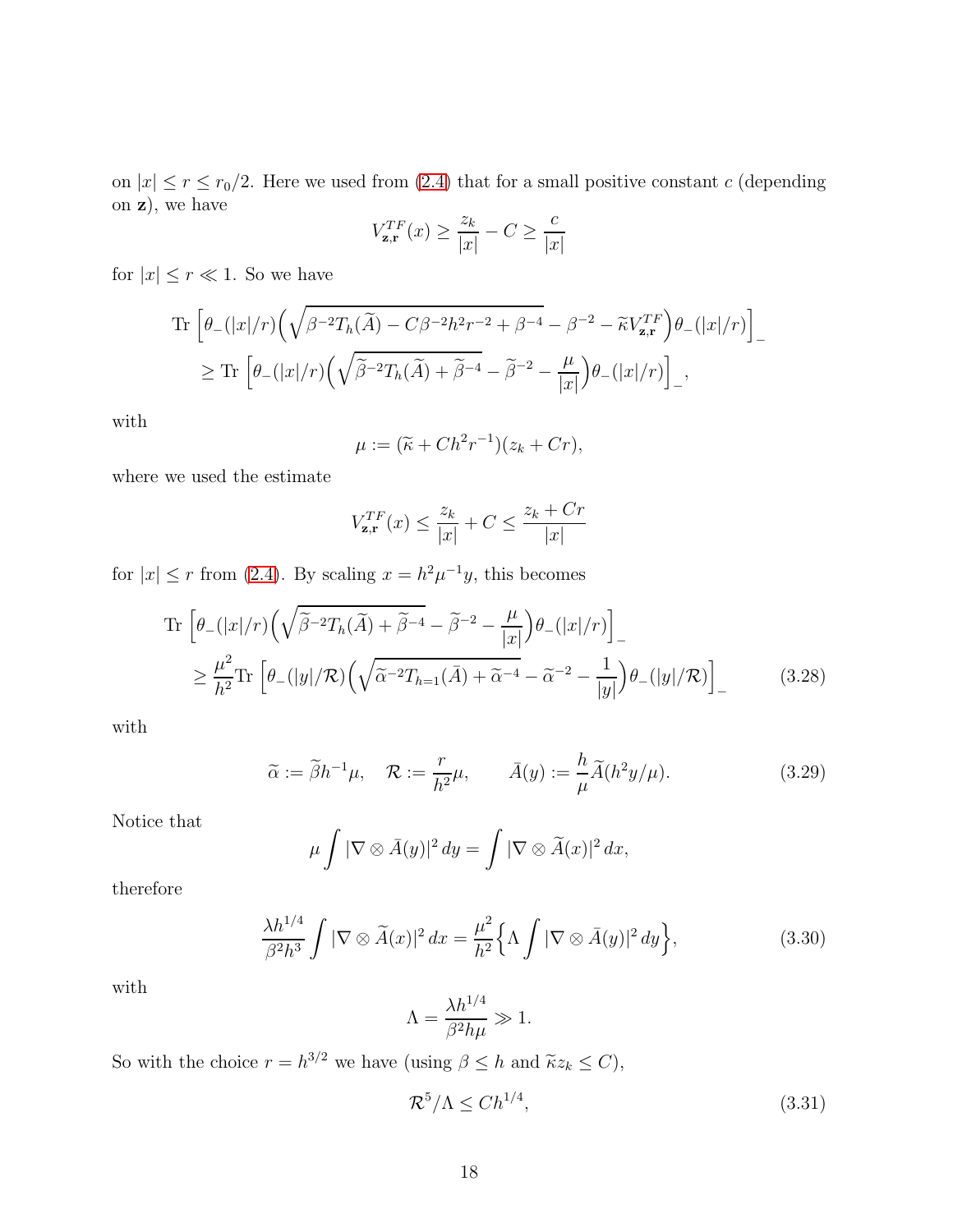where the constant depends on  $\lambda$ . With this choice we also have

$$
\widetilde{\alpha} = \widetilde{\beta}h^{-1}\mu = \beta h^{-1}(\widetilde{\kappa} + Ch^2r^{-1})(z_k + Cr)(1 - Ch^2\beta^2r^{-2})^{-1/4} = \beta h^{-1}\widetilde{\kappa}z_k + O(h^{1/2}).
$$

So using Lemma [4.1](#page-19-0) below and the continuity of  $S_2$ , we get, after rescaling to the original coordinates that

$$
\liminf_{h \to 0} h^2 \left\{ \text{Tr} \left[ \theta_-(|x|/r) \left( \sqrt{\beta^{-2} T_h(\widetilde{A}) - C \beta^{-2} h^2 r^{-2} + \beta^{-4}} - \beta^{-2} - \widetilde{\kappa} V_{\mathbf{z}, \mathbf{r}}^{TF} \right) \theta_-(|x|/r) \right]_+ + h^{1/4} \frac{\lambda}{\beta^2 h^3} \int |\nabla \otimes \widetilde{A}|^2 - \frac{2}{(2\pi h)^3} \iint \theta_-^2(|x|/r) \left[ \frac{1}{2} p^2 - \frac{\mu}{|x|} \right]_- dxdp
$$

$$
- 2(\widetilde{\kappa} z_k)^2 S_2(\beta h^{-1} \widetilde{\kappa} z_k) \right\} \ge 0. \tag{3.32}
$$

We can replace  $\mu/|x|$  with  $\tilde{\kappa}V_{\mathbf{z},\mathbf{r}}^{TF}(x)$  in the semiclassical formula, the error is of order

<span id="page-18-1"></span>
$$
\left| \int \theta_-^2(|x|/r) \Bigg\{ \Big[\frac{\mu}{|x|}\Big]^{5/2} - \Big[ \widetilde{\kappa} V_{\mathbf{z},\mathbf{r}}^{TF}(x) \Big]^{5/2} \Bigg\} dx \right| \leq C r^{1/2} h^{1/2} + C r^{3/2} \leq C h^{5/4},
$$

which is negligible, where we used [\(2.4\)](#page-5-3) and that  $\mu = \tilde{\kappa} z_k + O(h^{1/2})$ . After this replacement, we can sum up  $(3.32)$  for each k to obtain the final result of this section:

<span id="page-18-2"></span>
$$
\liminf_{h \to 0} h^2 \sum_{k=1}^M \left\{ \text{Tr} \left[ \theta_{r,k} \left( \sqrt{\beta^{-2} T_h(\tilde{A}) - C \beta^{-2} h^2 r^{-2} + \beta^{-4}} - \beta^{-2} - \tilde{\kappa} V_{\mathbf{z},\mathbf{r}}^{TF} \right) \theta_{r,k} \right]_{-} + h^{1/4} \frac{\lambda}{\beta^2 h^3} \int |\nabla \otimes \tilde{A}|^2 - \frac{2}{(2\pi h)^3} \int \theta_{r,k}^2(x) \left[ \frac{1}{2} p^2 - \tilde{\kappa} V_{\mathbf{z},\mathbf{r}}^{TF} \right]_{-} dx dp - 2(\tilde{\kappa} z_k)^2 S_2(\beta h^{-1} \tilde{\kappa} z_k) \right\} \ge 0.
$$
\n(3.33)

Combining the estimates  $(3.15)$ ,  $(3.25)$  and  $(3.33)$  on the three terms in  $(3.5)$  and recalling [\(3.2\)](#page-10-3), we immediately obtain [\(2.14\)](#page-7-4). This completes the proof of Theorem [2.1.](#page-7-1)  $\Box$ 

# <span id="page-18-0"></span>4 The Scott region

In this section we fix a non-negative cutoff function  $\phi : \mathbb{R}^3 \to [0,1]$  with support on the unit ball  $B(1)$  and such that  $\phi \equiv 1$  on  $B(1/2)$ , the ball of radius  $1/2$ . Set  $\phi_r(x) := \phi(x/r)$ for any  $r > 0$ . Define, for  $R, \Lambda > 0$  and  $\alpha \in (0, 2/\pi)$ ,

$$
\mathcal{E}_{R,\alpha,\Lambda}(A) = \text{Tr}\left[\phi_R\left(\sqrt{\alpha^{-2}T_{h=1}(A) + \alpha^{-4}} - \alpha^{-2} - \frac{1}{|x|}\right)\phi_R\right]_+ + \Lambda \int |\nabla \otimes A|^2
$$

$$
-\frac{2}{(2\pi)^3} \iint \phi_R^2(x) \left[\frac{1}{2}p^2 - \frac{1}{|x|}\right]_+ dx dp \tag{4.1}
$$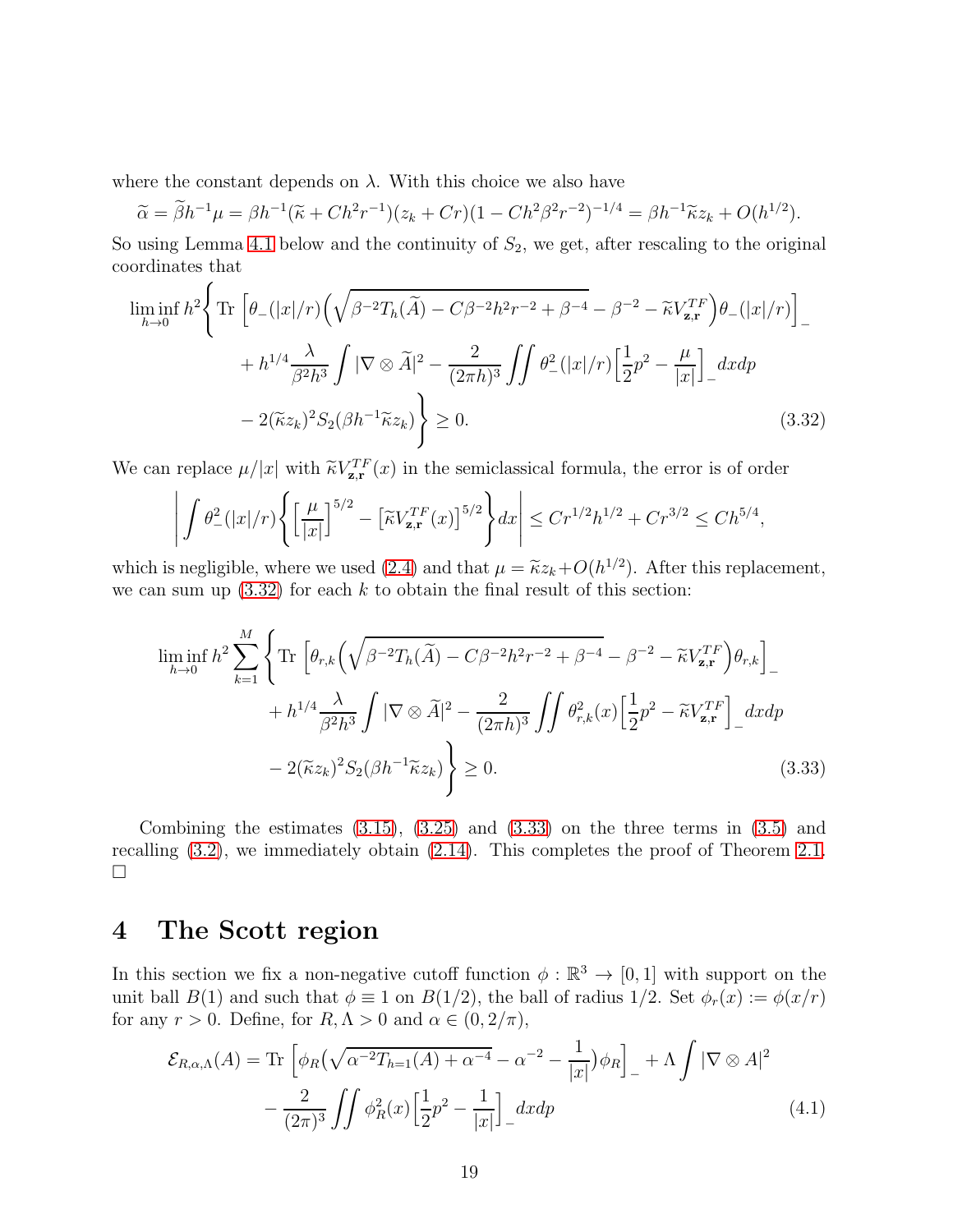and

$$
E(R, \alpha, \Lambda) = \inf_{A} \mathcal{E}_{R, \alpha, \Lambda}(A). \tag{4.2}
$$

Clearly,  $E(R, \alpha, \Lambda) \leq \mathcal{E}_{R,\alpha,\Lambda}(A = 0)$ , and we know from [\[SSS,](#page-33-0) Lemma 4.3] that  $\mathcal{E}_{R,\alpha,\Lambda}(A = 0)$  tends to the non-magnetic, relativistic Scott term  $2S_2(\alpha)$  (the factor 2 being due to the spin degrees of freedom).

<span id="page-19-0"></span>**Lemma 4.1.** Fix  $\alpha_0 \in (0, 2/\pi)$ . We take the limits  $R, \Lambda \to \infty$  in such a way that  $R^5/\Lambda \to$ 0. Then we have

<span id="page-19-3"></span>
$$
\lim_{R,\Lambda \to \infty, R^5/\Lambda \to 0} E(R,\alpha,\Lambda) = 2S_2(\alpha),\tag{4.3}
$$

where the limit is uniform in  $\alpha \leq \alpha_0$ .

*Proof.* As mentioned above, the upper bound follows by taking  $A = 0$  and using SSS, Lemma 4.3]. We proceed to give the lower bound.

Step 1: A priori bound on the field energy. Theorem [2.3](#page-9-0) with  $V = 0$  yields

Tr 
$$
\left[ \phi_R(\sqrt{\alpha^{-2}T_{h=1}(A) + \alpha^{-4}} - \alpha^{-2} - 1/|x|) \phi_R \right]_-\geq -C\left\{ \int |\nabla \otimes A|^2 + R^3 \right\},
$$
 (4.4)

with a constant C that only depends on  $\frac{2}{\pi} - \alpha > 0$ , i.e. on the distance of  $\alpha$  from its critical value  $\frac{2}{\pi}$ . Notice that the Weyl term also satisfies a similar bound,

$$
\left| \iint \phi_R^2(x) \left[ \frac{1}{2} p^2 - \frac{\kappa}{|x|} \right] \right| dx dp \right| = C_\phi \kappa^{5/2} R^{1/2}, \tag{4.5}
$$

for some constant  $C_{\phi}$  only depending on  $\phi$ .

Inserting these bounds in  $\mathcal{E}_{R,\alpha,\Lambda}$  we get for any A with  $\mathcal{E}_{R,\alpha,\Lambda}(A) \leq \mathcal{E}_{R,\alpha,\Lambda}(A=0)$  that

$$
\left(\Lambda - C\right) \int |\nabla \otimes A|^2 - C(R^3 + R^{1/2}) \leq \mathcal{E}_{R,\alpha,\Lambda}(A=0). \tag{4.6}
$$

We know from [\[SSS\]](#page-33-0) that  $\mathcal{E}_{R,\alpha,\Lambda}(A=0)$  tends to  $2S_2(\alpha)$  and  $S_2$  is bounded by 1/4. In particular, the right hand side of [\(4.6\)](#page-19-1) is bounded by some constant C for large values of R. So we get for all  $\Lambda$ , R sufficiently large that

<span id="page-19-4"></span><span id="page-19-1"></span>
$$
\int |\nabla \otimes A|^2 \le C R^3 / \Lambda. \tag{4.7}
$$

Step 2: Localization of the vector potential. We start by localizing the vector potential A. Suppose that A satisfies that  $\mathcal{E}_{R,\alpha,\Lambda}(A) \leq \mathcal{E}_{R,\alpha,\Lambda}(A = 0)$ . We may add a constant to A without changing  $\mathcal{E}_{R,\alpha,\Lambda}(A)$ . So we will assume that

<span id="page-19-2"></span>
$$
\int_{B(2R)} A \, dx = 0.
$$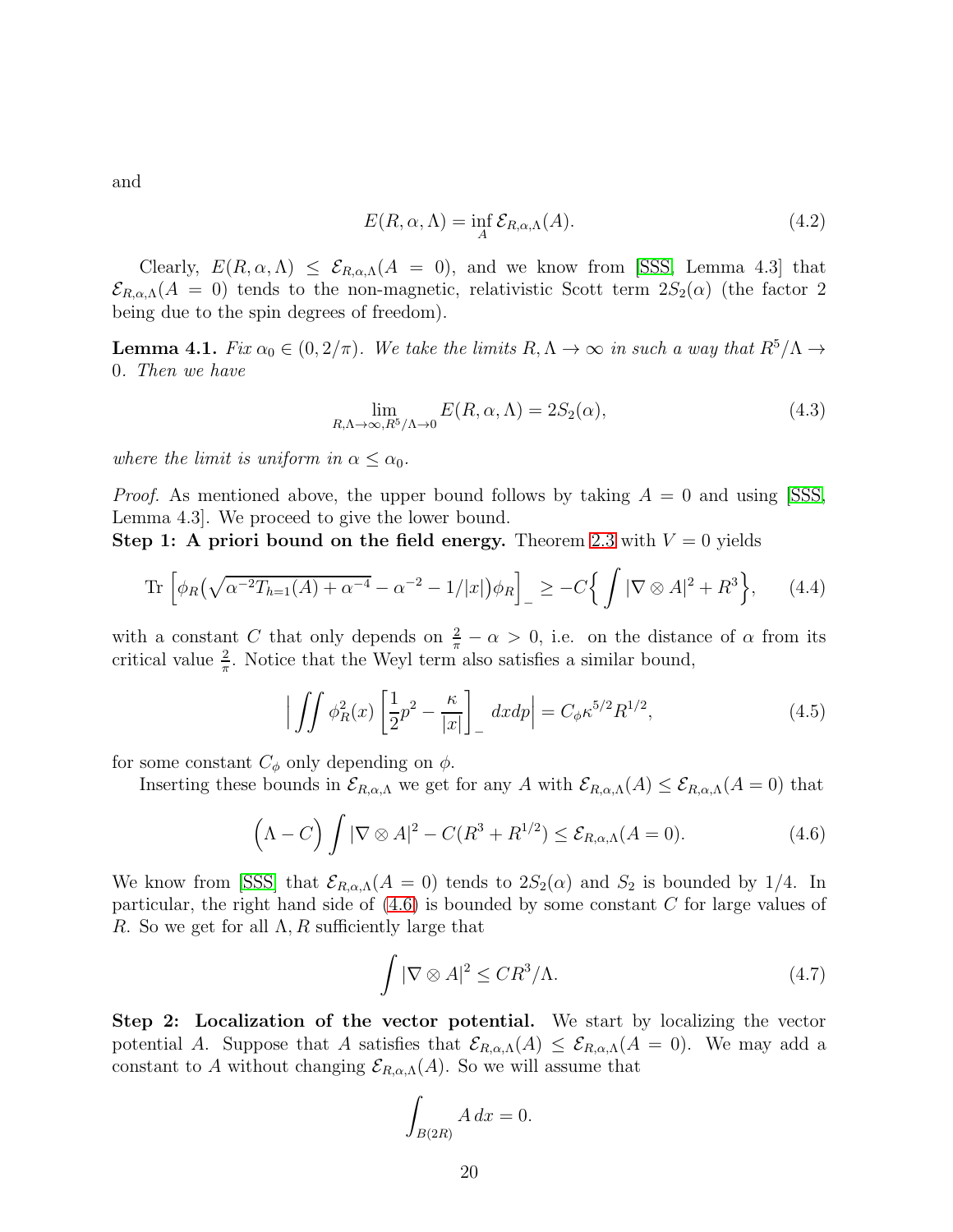Let  $\chi_1, \chi_2 \in C^{\infty}(\mathbb{R}^3)$  be a partition of unity satisfying

 $\chi_1^2 + \chi_2^2 = 1,$   $\chi_1 = 1$  on  $B(1)$ ,  $\text{supp }\chi_1 \subset B(2)$ . (4.8)

Define  $\chi_{j,R}(x) = \chi_j(x/R)$ ,  $j = 1, 2$ . Let also  $\tilde{\chi}_1 \in C_0^{\infty}(B(2))$  with  $\tilde{\chi}_1 = 1$  on supp  $\chi_1$ . We define

$$
\tilde{A}(x) = \tilde{\chi}_1(x/R)A(x).
$$

With this notation we get from the IMS-formula (and since  $\tilde{\chi}_1 \chi_1 = \chi_1$ )

$$
\alpha^{-2}T_{h=1}(A) + \alpha^{-4} \ge \chi_{1,R}\big[\alpha^{-2}T_{h=1}(\tilde{A}) - C\alpha^{-2}R^{-2} + \alpha^{-4}\big]\chi_{1,R} + \chi_{2,R}\big[\alpha^{-2}T_{h=1}(A) - C\alpha^{-2}R^{-2} + \alpha^{-4}\big]\chi_{2,R}.
$$
(4.9)

Using the operator monotonicity of the square root, the pull-out estimate of Lemma [3.1](#page-10-0) and that  $\phi_R \chi_{1,R} = \phi_R$ ,  $\phi_R \chi_{2,R} = 0$ , we therefore have

$$
\phi_R \sqrt{\alpha^{-2} T_{h=1}(A) + \alpha^{-4}} \phi_R \ge \phi_R \sqrt{\alpha^{-2} T_{h=1}(\tilde{A}) - C \alpha^{-2} R^{-2} + \alpha^{-4}} \phi_R
$$
  

$$
\ge \phi_R \sqrt{\gamma^{-2} T_{h=1}(\tilde{A}) + \gamma^{-4}} \phi_R,
$$
(4.10)

where

$$
\gamma = \alpha (1 - C\alpha^2 R^{-2})^{-1/4} \ge \alpha.
$$
\n(4.11)

Step 3: Removing the magnetic field. To continue the lower bound, we estimate

$$
T_{h=1}(\tilde{A}) \ge -(1 - 2\epsilon)\Delta + \epsilon \left(-\Delta - \epsilon^{-2}\tilde{A}^2\right) \tag{4.12}
$$

with some  $\epsilon \in (0, 1/2)$  to be determined later. By the CLR-inequality

<span id="page-20-2"></span><span id="page-20-1"></span>
$$
-\Delta - \epsilon^{-2} \tilde{A}^2 \ge 0
$$

if

<span id="page-20-0"></span>
$$
C_{\rm CLR} \int (\epsilon^{-2} \tilde{A}^2)^{3/2} < 1,\tag{4.13}
$$

where  $C_{CLR}$  is an explicit constant in the CLR inequality. By the Cauchy-Schwarz and Sobolev inequalities, and using that A is supported on  $B(2R)$ , we obtain

$$
\int (\epsilon^{-2} \tilde{A}^2)^{3/2} = \epsilon^{-3} \Big( \int_{B(2R)} 1 \Big)^{1/2} \Big( \int \tilde{A}^6 \Big)^{1/2} \le C \epsilon^{-3} R^{3/2} \Big( \int |\nabla \otimes \tilde{A}|^2 \Big)^{3/2}.
$$
 (4.14)

We can continue the estimates using the Poincare inequality (since  $\int_{B(2R)} A dx = 0$ ).

$$
\int |\nabla \otimes \tilde{A}|^2 \le \int |\nabla \otimes A|^2 + |\nabla \tilde{\chi}_1(\cdot/R)|^2 A^2 \le \int |\nabla \otimes A|^2 + CR^{-2} \int_{B(2R)} A^2
$$
  

$$
\le C' \int |\nabla \otimes A|^2.
$$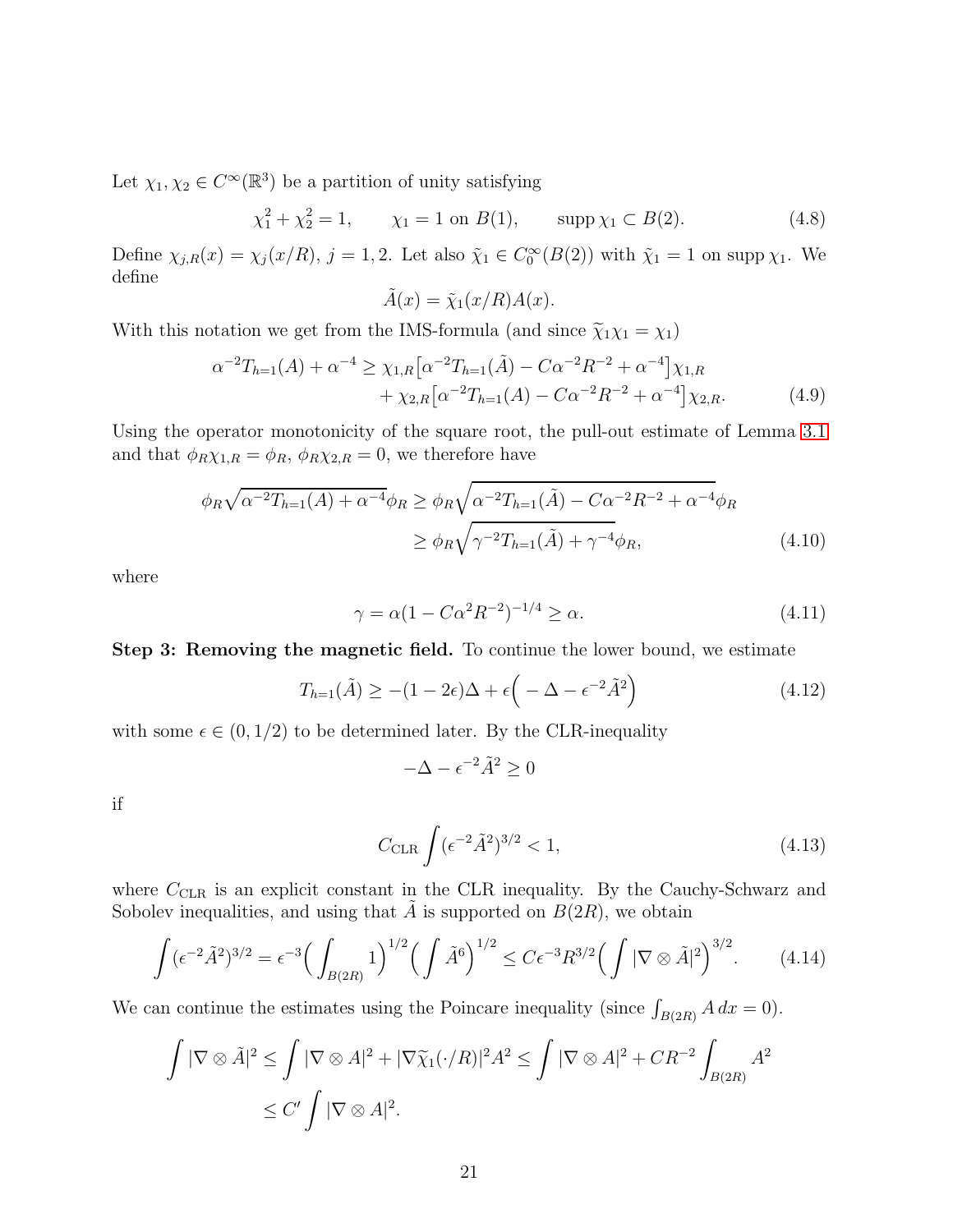So we may replace  $\tilde{A}$  by A in [\(4.14\)](#page-20-0).

Upon inserting this estimate in  $(4.14)$  and using  $(4.7)$ , we see that the condition  $(4.13)$ is satisfied if we take

<span id="page-21-0"></span>
$$
\epsilon = \mu R^2 \Lambda^{-1/2} \tag{4.15}
$$

with a sufficiently large constant  $\mu$ . Clearly  $\epsilon \in (0, 1/2)$  can be achieved in the limit considered in [\(4.3\)](#page-19-3).

With the choice of  $\epsilon$  from [\(4.15\)](#page-21-0) and using [\(4.12\)](#page-20-2) and the operator monotonicity of the square root, we have

$$
\mathcal{E}_{R,\alpha,\Lambda}(A) \ge \text{Tr}\left[\phi_R\left(\sqrt{\gamma^{-2}(1-2\epsilon)(-\Delta)+\gamma^{-4}}-\alpha^{-2}-1/|x|\right)\phi_R\right]_-\right.
$$

$$
-\frac{2}{(2\pi)^3}\iint \phi_R^2(x)\left[\frac{1}{2}p^2-\frac{1}{|x|}\right]_-\,dxdp.\tag{4.16}
$$

We perform the scaling  $y = (1 - 2\epsilon)^{-1/2}x$  in order to absorb the factor  $(1 - 2\epsilon)$ . With the new parameter

<span id="page-21-1"></span>
$$
\widetilde{R} = (1 - 2\epsilon)^{-1/2} R,
$$

we get

Tr 
$$
\left[ \phi_R(\sqrt{\gamma^{-2}(1-2\epsilon)(-\Delta) + \gamma^{-4}} - \alpha^{-2} - 1/|x|) \phi_R \right]_-
$$
  
= Tr  $\left[ \phi_{\tilde{R}}(\sqrt{\gamma^{-2}(-\Delta) + \gamma^{-4}} - \gamma^{-2} - (\alpha^{-2} - \gamma^{-2}) - \frac{\sqrt{1-2\epsilon}}{|x|} \right) \phi_{\tilde{R}} \right]_-(4.17)$ 

We use the Lieb-Thirring inequality Theorem [2.2](#page-8-0) (in this case Theorem [2.2](#page-8-0) is the usual Daubechies inequality) to control the difference  $(\alpha^{-2} - \gamma^{-2})$ . For this we will use a small δ-part of the kinetic energy (in the end we will make the optimal choice  $\delta = R^{-1}$ ). Since

$$
0 \le \alpha^{-2} - \gamma^{-2} \le CR^{-2},
$$

we get

Tr 
$$
\left[ \phi_{\tilde{R}} \left( \delta(\sqrt{\gamma^{-2}(-\Delta) + \gamma^{-4}} - \gamma^{-2}) - (\alpha^{-2} - \gamma^{-2}) \right) \phi_{\tilde{R}} \right]_{-}
$$
  
\n
$$
\geq -C \int_{\{|x| \leq \tilde{R}\}} \left( \delta^{-3/2} (\alpha^{-2} - \gamma^{-2})^{5/2} + \gamma^3 \delta^{-3} (\alpha^{-2} - \gamma^{-2})^4 \right)
$$
  
\n
$$
\geq -C(\delta^{-3/2} R^{-2} + \delta^{-3} R^{-5}).
$$
\n(4.18)

With the choice  $\delta = R^{-1}$  this term is estimated as  $CR^{-1/2}$ .

For the main term, containing  $(1 - \delta)$ -part of the kinetic energy and the Coulomb potential, by scaling  $x = \frac{1-\delta}{\sqrt{1-\delta}}$  $\frac{1-\delta}{1-2\epsilon}y$ , we have

$$
(1 - \delta)\mathrm{Tr}\left[\phi_{\tilde{R}}\left(\sqrt{\gamma^{-2}(-\Delta) + \gamma^{-4}} - \gamma^{-2} - \frac{(1 - \delta)^{-1}\sqrt{1 - 2\epsilon}}{|x|}\right)\phi_{\tilde{R}}\right]_{-}
$$

$$
= \frac{1 - 2\epsilon}{1 - \delta}\mathrm{Tr}\left[\phi_{\tilde{R}}\left(\sqrt{\tilde{\gamma}^{-2}(-\Delta) + \tilde{\gamma}^{-4}} - \tilde{\gamma}^{-2} - \frac{1}{|x|}\right)\phi_{\tilde{R}}\right]_{-},\tag{4.19}
$$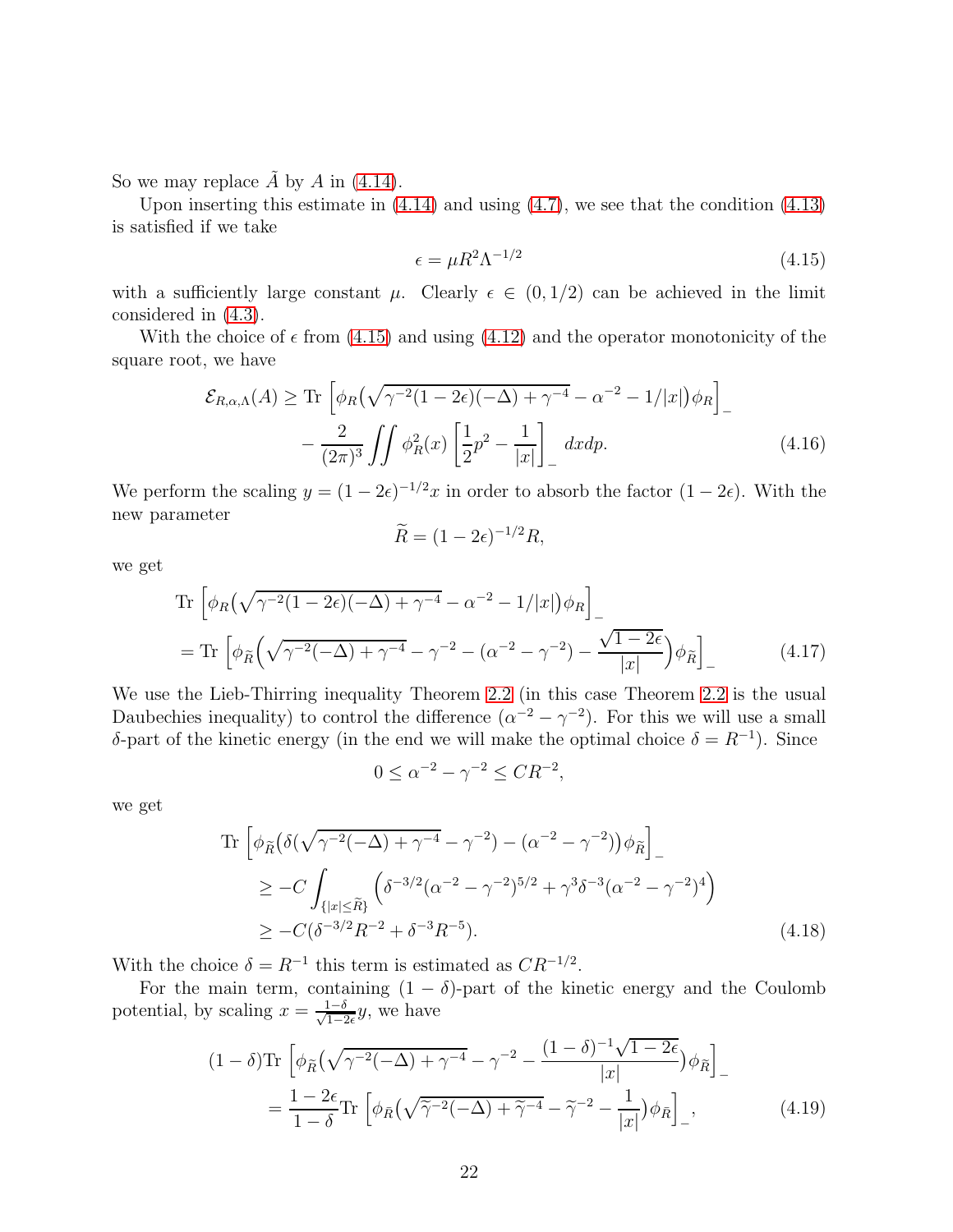with  $\bar{R} = \widetilde{R} \frac{\sqrt{1-2\epsilon}}{1-\delta}$  $\frac{\sqrt{1-2\epsilon}}{1-\delta}$  and  $\widetilde{\gamma} = \gamma \frac{\sqrt{1-2\epsilon}}{1-\delta}$  $\frac{1-2\epsilon}{1-\delta}$ . Notice that the classical (Weyl) terms satisfy [\(4.5\)](#page-19-4) and therefore,

$$
\left| \iint \phi_R^2(x) \left[ \frac{1}{2} p^2 - \frac{1}{|x|} \right] \right| \, dx \, dp - \frac{1 - 2\epsilon}{1 - \delta} \iint \phi_R^2(x) \left[ \frac{1}{2} p^2 - \frac{1}{|x|} \right] \, dx \, dp
$$
\n
$$
= C_\phi \left| R^{1/2} - \frac{1 - 2\epsilon}{1 - \delta} \bar{R}^{1/2} \right| \le C R^{1/2} [\epsilon + \delta] = o(1), \tag{4.20}
$$

using the choice  $\delta = R^{-1}$  and by the choice of  $\epsilon$  and since  $R^{1/2} \epsilon \to 0$  under the limit taken in [\(4.3\)](#page-19-3).

So we can insert the above estimates into [\(4.16\)](#page-21-1) to get

$$
\mathcal{E}_{R,\alpha,\Lambda}(A) \ge \frac{1 - 2\epsilon}{1 - \delta} \mathcal{E}_{\bar{R},\tilde{\gamma},\Lambda}(A=0) - C R^{1/2} [\epsilon + \delta] - C(\delta^{-3/2} R^{-2} + \delta^{-3} R^{-5}).\tag{4.21}
$$

Since we know from [\[SSS\]](#page-33-0) that  $\mathcal{E}_{\bar{R}, \tilde{\gamma}, \Lambda}(A = 0) \rightarrow 2S_2(\alpha)$  this finishes the proof using the previously mentioned choices  $\delta = R^{-1}$  and  $\epsilon$  from [\(4.15\)](#page-21-0).

# <span id="page-22-0"></span>5 Local semiclassics

<span id="page-22-1"></span>**Theorem 5.1.** Let  $\theta$  be a bounded cutoff function supported on the unit ball  $B(1)$  and V a smooth potential on  $B(1)$ . Let  $\lambda > 0$  be fixed. Assume that there is a constant C' and for any  $n \in \mathbb{N}^3$  there is a constant  $C_n$  such that

$$
|\partial^n V| \le C_n, \quad and \quad \beta \le C'h.
$$

Then

$$
\left| \inf_{A} \left\{ \text{Tr} \left[ \theta \{ \sqrt{\beta^{-2} T_h(A) + \beta^{-4}} - \beta^{-2} - V \} \theta \right]_{-} + \frac{\lambda}{\beta^2 h^3} \int_{B(2)} |\nabla \otimes A|^2 \right\} - \frac{2}{(2\pi h)^3} \iint \theta(x)^2 \left[ \frac{1}{2} p^2 - V(x) \right]_{-} dx dp \right| \le C h^{-2+1/11}, \tag{5.1}
$$

where C depends on  $\lambda$  and on finitely many constants  $C_n$ .

*Proof.* The upper bound follows by choosing  $A = 0$  and applying [\[SSS,](#page-33-0) Theorem 4.1]. Also, using Theorem [2.2,](#page-8-0) it suffices to prove the estimate when h is sufficiently small, say  $h < 10^{-11}$ .

Let  $\ell$  be a parameter satisfying  $h \leq \ell \leq 1/10$ . At the end of the proof we will choose  $\ell = h^{1/11}$ . Let  $\{\phi_{j,\ell}\}_{j \in \mathbb{Z}^3}$  be a collection of smooth functions satisfying

$$
\sum_{j} \phi_{j,\ell}^2 = 1, \qquad \text{supp }\phi_{j,\ell} \subset B_{j\ell}(\ell), \qquad \sum_{j} |\nabla \phi_j|^2 \le C\ell^{-2},
$$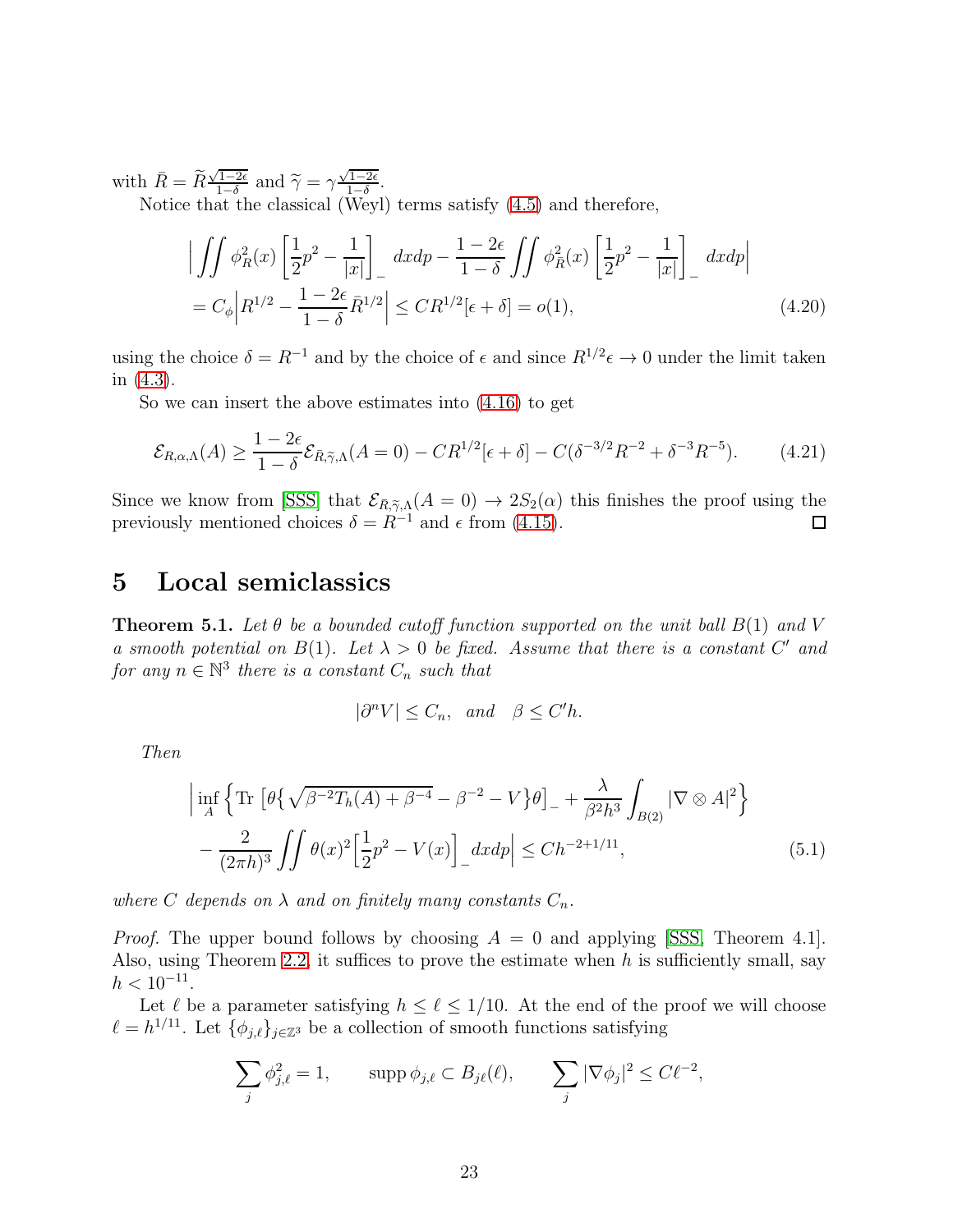where  $B_x(r)$  is the ball of radius r centered at x. Then, by the IMS-formula

$$
T_h(A) \ge \sum_j \phi_{j,\ell} (T_h(A) - C h^2 \ell^{-2}) \phi_{j,\ell}.
$$

So by the pull-out estimate of Lemma [3.1](#page-10-0) and operator monotonicity of the square root,

Tr 
$$
\left[\theta \{\sqrt{\beta^{-2}T_h(A) + \beta^{-4}} - \beta^{-2} - V \} \theta \right]
$$
  
\n $\ge \sum_j$ Tr  $\left[\theta \phi_{j,\ell} \{\sqrt{\beta^{-2}T_h(A) - C\beta^{-2}h^2\ell^{-2} + \beta^{-4}} - \beta^{-2} - V \} \phi_{j,\ell} \theta \right]$  (5.2)

Also, with some universal constant  $c_0$ 

<span id="page-23-0"></span>
$$
\sum_{j:B_{j\ell}(\ell)\cap B(1)\neq\emptyset}\int_{B_{j\ell}(2\ell)}|\nabla\otimes A|^2\leq c_0\int_{B(2)}|\nabla\otimes A|^2,
$$

so

$$
\operatorname{Tr}\left[\theta\{\sqrt{\beta^{-2}T_h(A)+\beta^{-4}}-\beta^{-2}-V\}\theta\right]_- + \frac{\lambda}{\beta^2h^3}\int_{B(2)}|\nabla\otimes A|^2
$$
  
\n
$$
\geq \sum_j \left\{\operatorname{Tr}\left[\theta\phi_{j,\ell}\{\sqrt{\beta^{-2}T_h(A)-C\beta^{-2}h^2\ell^{-2}+\beta^{-4}}-\beta^{-2}-V\}\phi_{j,\ell}\theta\right]_- + \frac{\lambda}{c_0\beta^2h^3}\int_{B_{j\ell}(2\ell)}|\nabla\otimes A|^2\right\}.
$$
\n(5.3)

We may consider each summand independently and we can focus only on those that give negative contribution. For simplicity of notation, we take  $j = 0$ . Choose a new, smooth partition of unity  $\chi_1^2 + \chi_2^2 = 1$ , with

$$
\sup p \chi_1 \subset B(2\ell),
$$
  $\chi_1 = 1$  on  $\sup p \phi_{0,\ell},$   $|\nabla \chi_1|^2 + |\nabla \chi_2|^2 \leq C \ell^{-2}.$ 

By a constant shift in A and gauge invariance we may assume that  $\int_{B(2\ell)} A = 0$ . Choose  $\tilde{A} = \tilde{\chi}A$ , with  $\tilde{\chi}$  satisfying the same conditions as  $\chi_1$  and  $\tilde{\chi}\chi_1 = \chi_1$ . Define  $W_{h,\ell} = h^2(|\nabla \chi_1|^2 + |\nabla \chi_2|^2).$ 

Then, by IMS and the pull-out estimate again

$$
\phi_{j,\ell}\sqrt{\beta^{-2}T_h(A) - C\beta^{-2}h^2\ell^{-2} + \beta^{-4}}\phi_{j,\ell}
$$
\n
$$
= \phi_{j,\ell}\sqrt{\beta^{-2}(\chi_1T_h(\widetilde{A})\chi_1 + \chi_2T_h(A)\chi_2 - W_{h,\ell}) - C\beta^{-2}h^2\ell^{-2} + \beta^{-4}}\phi_{j,\ell}
$$
\n
$$
\geq \phi_{j,\ell}\sqrt{\beta^{-2}T_h(\widetilde{A}) - C'\beta^{-2}h^2\ell^{-2} + \beta^{-4}}\phi_{j,\ell}
$$
\n(5.4)

with a different constant C', where we used that  $\chi_1 \phi_{j,\ell} = \phi_{j,\ell}$ .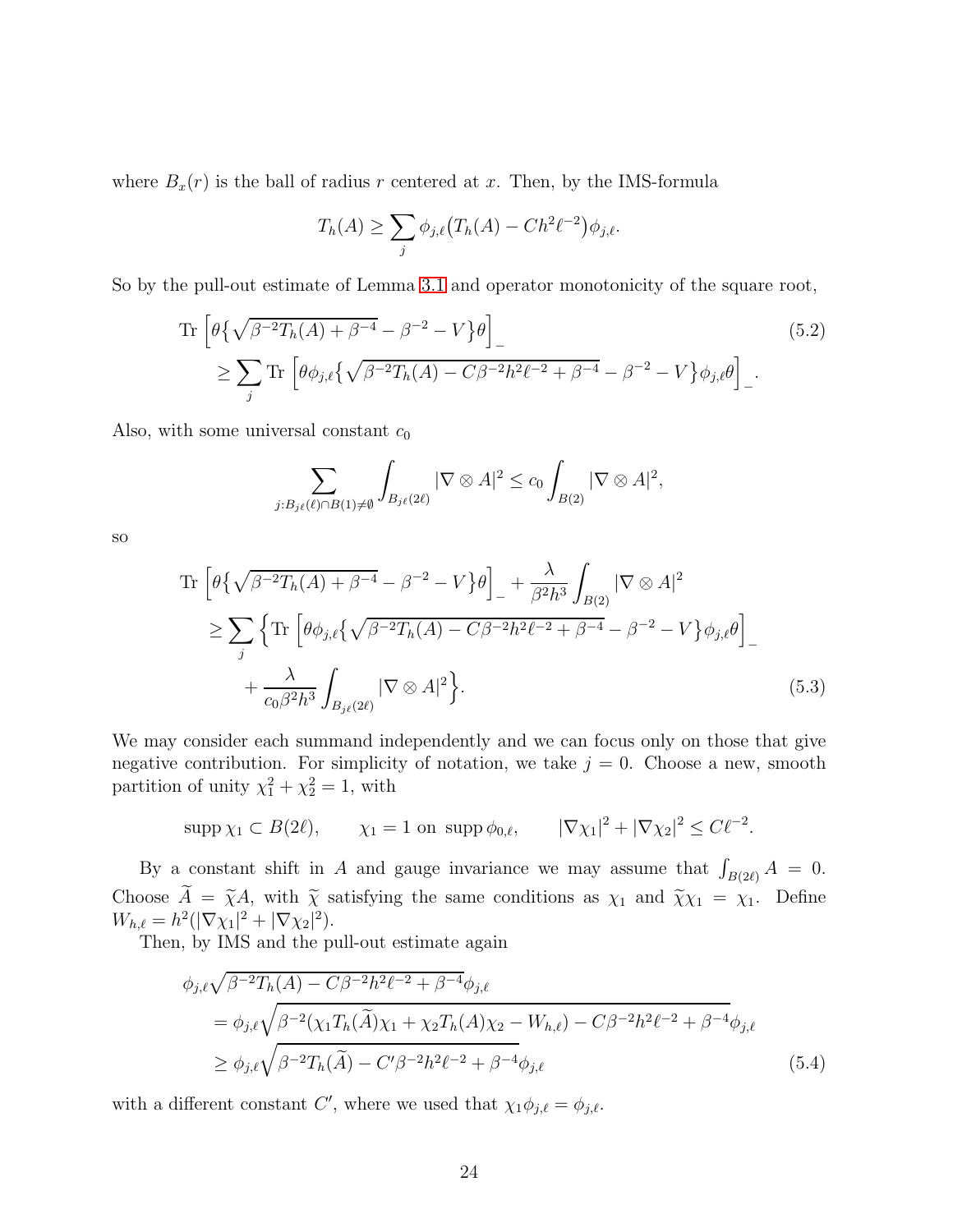Using the Poincare inequality, we also have

$$
\int_{\mathbb{R}^3} |\nabla \otimes \widetilde{A}|^2 = \int_{B(2\ell)} |\nabla \otimes \widetilde{A}|^2 \le \int_{B(2\ell)} \widetilde{\chi}^2 |\nabla \otimes A|^2 + 2|\nabla \widetilde{\chi}|^2 A^2
$$
\n
$$
\le C_1 \int_{B(2\ell)} |\nabla \otimes A|^2 \tag{5.5}
$$

for some universal constant  $C_1$ .

So for each  $j$ , it suffices to consider a semiclassical lower bound to

$$
\inf_{A} \left\{ \operatorname{Tr} \left[ \theta \phi_{j,\ell} \left\{ \sqrt{\beta^{-2} T_h(A) - C \beta^{-2} h^2 \ell^{-2} + \beta^{-4}} - \beta^{-2} - V \right\} \phi_{j,\ell} \theta \right]_{-} + \frac{\lambda}{c_0 \beta^2 h^3} \int_{B_{j\ell}(2\ell)} |\nabla \otimes A|^2 \right\},\tag{5.6}
$$

where  $c_0$  is a given fixed constant, and the infimum is taken over all vector fields  $A$  with support contained in  $B_{i\ell}(2\ell)$ .

First we get a crude upper bound on the field energy. Clearly

$$
\sqrt{\beta^{-2}T_h(A) - C\beta^{-2}h^2\ell^{-2} + \beta^{-4}} - \beta^{-2} \ge \sqrt{\widetilde{\beta}^{-2}T_h(A) + \widetilde{\beta}^{-4}} - \widetilde{\beta}^{-2} - Ch^2\ell^{-2}
$$

with  $\widetilde{\beta}$  defined by

<span id="page-24-1"></span><span id="page-24-0"></span>
$$
\widetilde{\beta}^{-4}=\beta^{-4}-C\beta^{-2}h^2\ell^{-2}.
$$

We can apply the Lieb-Thirring inequality Theorem [2.2](#page-8-0) for the first line of [\(5.6\)](#page-24-0) with the bounded potential  $V(x) + Ch^2\ell^{-2}\mathbf{1}(x \in \text{supp }\phi_{j,\ell})$  to obtain a lower bound of order  $-Ch^{-3}\ell^3$ . This implies that

<span id="page-24-2"></span>
$$
\mathcal{B}^2 := \int_{B(2\ell)} |\nabla \otimes A|^2 \le C\beta^2 \ell^3,\tag{5.7}
$$

with a large constant  $C$  whenever the vector field  $A$  gives a non-positive energy.

We now estimate, for any  $\epsilon \in (0, 1)$ ,

$$
T_h(A) \ge -(1 - 2\epsilon)h^2\Delta + \epsilon(-h^2\Delta - \epsilon^{-2}A^2)
$$
  
\n
$$
\ge -(1 - 2\epsilon)h^2\Delta - Ch^{-3}\epsilon^{-4}\ell^{1/2}\mathcal{B}^5.
$$
\n(5.8)

Here the last inequality follows from the Lieb-Thirring, Hölder and Sobolev inequalities recalling that A is supported in  $B_{j\ell}(2\ell)$ :

$$
-h^{2}\Delta - \epsilon^{-2}A^{2} \ge -Ch^{-3}\epsilon^{-5} \int A^{5} \ge -Ch^{-3}\epsilon^{-5} \Big(\int_{B(2\ell)} 1\Big)^{1/6} \Big(\int A^{6}\Big)^{5/6}
$$
  

$$
\ge -Ch^{-3}\epsilon^{-5}\ell^{1/2} \Big(\int |\nabla \otimes A|^{2}\Big)^{5/2}.
$$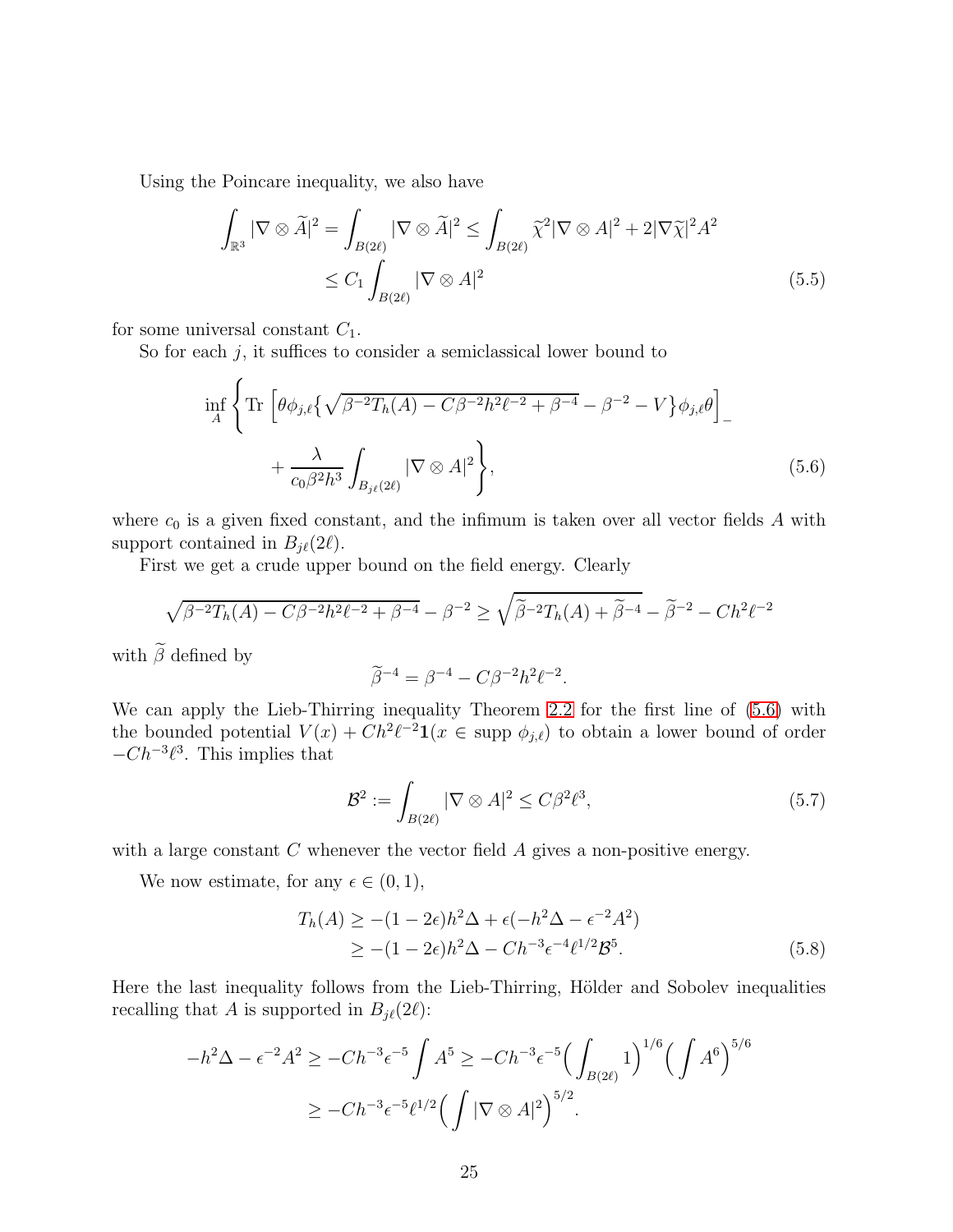Define

$$
\gamma^{-4} := \beta^{-4} - C\beta^{-2}h^2\ell^{-2} - C\beta^{-2}h^{-3}\epsilon^{-4}\ell^{1/2}\mathcal{B}^5, \qquad \tilde{h} = h\sqrt{1 - 2\epsilon}.
$$
 (5.9)

We will in the end make the (optimal) choice

<span id="page-25-0"></span>
$$
\epsilon = h^{-3/5} \ell^{1/10} \mathcal{B}.\tag{5.10}
$$

Using [\(5.7\)](#page-24-1), this choice will ensure that

$$
\epsilon \ll 1, \qquad h^{-3} \epsilon^{-4} \ell^{1/2} \mathcal{B}^5 = h^{-3/5} \ell^{1/10} \mathcal{B} \ll 1,
$$

so  $\gamma$  is well defined. Using operator monotonicity of the square root we get from [\(5.8\)](#page-24-2) that

$$
\sqrt{\beta^{-2}T_h(A) + \beta^{-4}} - \beta^{-2} - V(x)
$$
\n
$$
\geq \sqrt{\gamma^{-2}(-\tilde{h}^2\Delta) + \gamma^{-4}} - \beta^{-2} - V(x)
$$
\n
$$
\geq \sqrt{\gamma^{-2}(-\tilde{h}^2\Delta) + \gamma^{-4}} - \gamma^{-2} - (V(x) + Ch^{-3}\epsilon^{-4}\ell^{1/2}\mathcal{B}^5 + Ch^2\ell^{-2}).
$$
\n(5.11)

Using [\[SSS,](#page-33-0) Theorem 4.1] we therefore have

Tr 
$$
\left[ \theta \phi_{0,\ell} \{ \sqrt{\beta^{-2} T_h(A) + \beta^{-4}} - \beta^{-2} - V(x) \} \phi_{0,\ell} \theta \right]_{-} + \frac{\lambda}{c_0 \beta^2 h^3} \int_{B(2\ell)} |\nabla \otimes A|^2
$$
  
\n
$$
\geq \frac{2}{(2\pi h)^3} \iint \theta(x)^2 \phi_{0,\ell}^2(x) \left[ \sqrt{\beta^{-2} p^2 + \beta^{-4}} - \beta^{-2} - V(x) \right]_{-} dx dp - C(h/\ell)^{-9/5}
$$
  
\n
$$
- C(h/\ell)^{-3} \left( \epsilon + h^{-3} \epsilon^{-4} \ell^{1/2} \mathcal{B}^5 \right) + \beta^{-2} h^{-3} \mathcal{B}^2.
$$
\n(5.12)

The leading semiclassical term is of order  $(h/\ell)^3$ . The  $\epsilon$  term in the second line comes from adjusting h to h in the main term and we have absorbed the term  $C(h/\ell)^{-3}h^2\ell^{-2}$  (from the last line of [\(5.11\)](#page-25-0)) in  $(h/\ell)^{-9/5}$ . In the leading term we can replace  $\sqrt{\beta^{-2}p^2+\beta^{-4}}-\beta^{-2}$ with  $\frac{1}{2}p^2$  at the expense of a  $\beta^2(h/\ell)^{-3}$  error.

By the choice of  $\epsilon$  above, the last line is

<span id="page-25-1"></span>
$$
-Ch^{-3}\ell^{31/10}h^{-3/5}\mathcal{B}+\beta^{-2}h^{-3}\mathcal{B}^2.
$$

Clearly,

$$
Ch^{-3}\ell^{31/10}h^{-3/5}\mathcal{B} \leq \beta^{-2}h^{-3}\mathcal{B}^2 + C^2h^{-3}\ell^{31/5}\beta^2h^{-6/5} \leq \beta^{-2}h^{-3}\mathcal{B}^2 + C^2h^{-3}(\ell^{31/5}h^{4/5}),
$$

using the bound  $\beta \leq C'h$ . So we get

Tr 
$$
\left[\theta\phi_{0,\ell}\left\{\sqrt{\beta^{-2}T_h(A)+\beta^{-4}}-\beta^{-2}-V(x)\right\}\phi_{0,\ell}\theta\right]_+ + \frac{\lambda}{c_0\beta^2h^3}\int_{B(2\ell)}|\nabla\otimes A|^2
$$
  
\n $\geq \frac{2}{(2\pi h)^3}\iint \theta(x)^2\phi_{0,\ell}^2(x)\left[\frac{1}{2}p^2-V(x)\right]_+dxdp - C(h/\ell)^{-9/5}$   
\n $-C(h/\ell)^{-3}(\beta^2+\ell^{16/5}h^{4/5}).$  (5.13)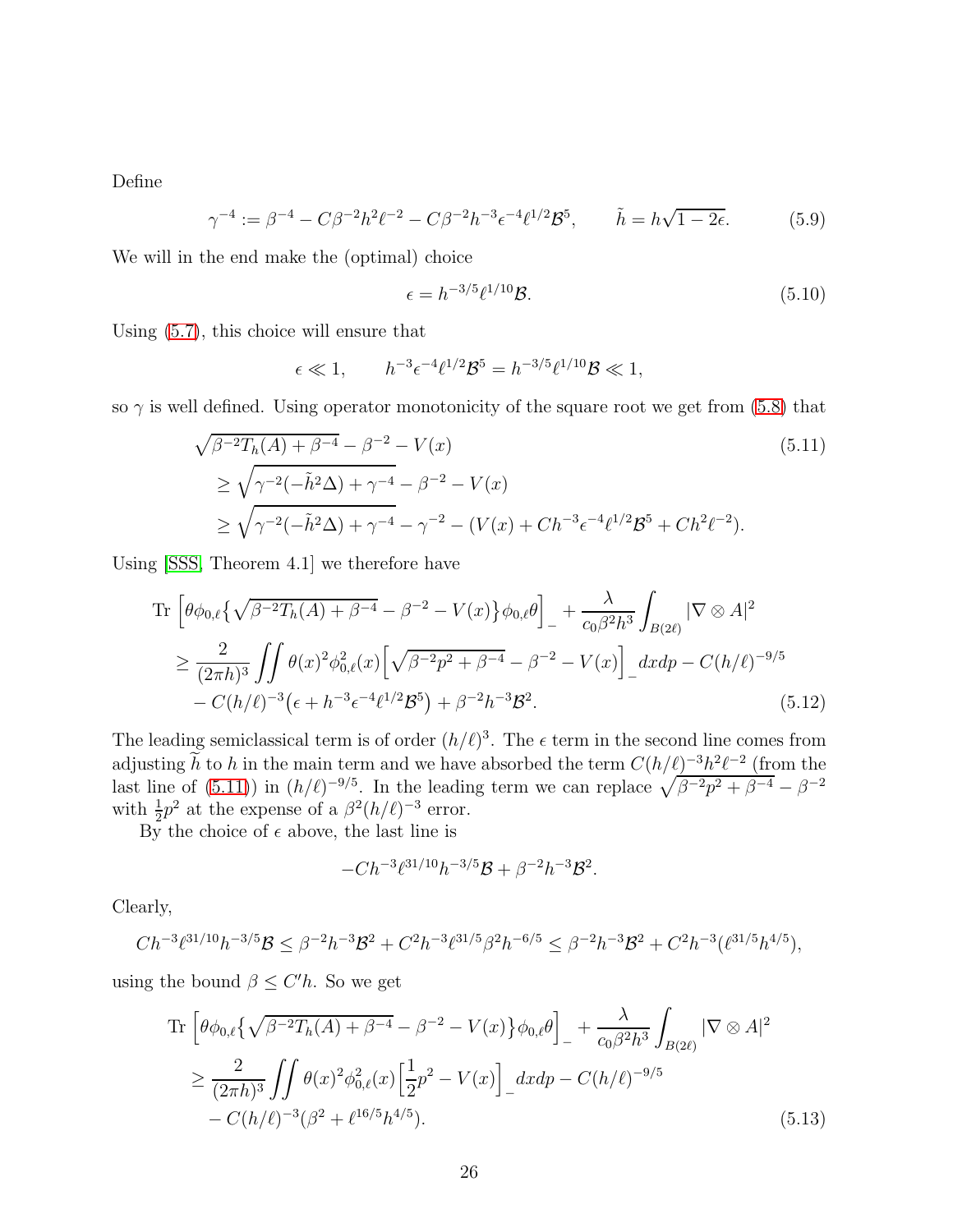With the choice  $\ell = h^{1/11}$ , we have

$$
(h/\ell)^{-9/5} + (h/\ell)^{-3} (\ell^{16/5} h^{4/5}) = 2(h/\ell)^{-3} h^{12/11}
$$

and the error term from  $\beta^2$  is negligible since  $\beta \leq C'h$ .

Similar bound holds for any *i*. We proceed to insert  $(5.13)$  for each *i* in  $(5.3)$  and get

Tr 
$$
\left[\theta \{\sqrt{\beta^{-2}T_h(A) + \beta^{-4}} - \beta^{-2} - V(x)\}\theta\right]_+ + \frac{\lambda}{c_0\beta^2 h^3} \int_{B(2)} |\nabla \otimes A|^2
$$
  
\n $\ge \frac{2}{(2\pi h)^3} \iint \theta(x)^2 \left[\frac{1}{2}p^2 - V(x)\right]_+ dx dp - Ch^{-3+12/11}.$  (5.14)

Here we used that the summation in  $(5.3)$  can be restricted to those j, where the ball  $B_{j\ell}(\ell)$  has non-empty intersection with  $B(1)$ . By a volume argument there are of order of magnitude  $\ell^{-3}$  such balls.

<span id="page-26-2"></span><span id="page-26-1"></span> $\Box$ 

# <span id="page-26-0"></span>6 Proof of the relativistic Lieb-Thirring inequalities

*Proof of Theorem [2.2.](#page-8-0)* By scaling it suffices to prove that there exists a constant  $C > 0$ such that for all  $m > 0$ ,

Tr 
$$
\left[\sqrt{T(A) + m^2} - m - V(x)\right]_{-}
$$
  
\n $\geq -C \left\{ m^{3/2} \int [V]_{+}^{5/2} + \int [V]_{+}^{4} + \left(\int |\nabla \times A|^2\right)^{3/4} \left(\int [V]_{+}^{4}\right)^{1/4} \right\}.$  (6.1)

The basic idea is to consider the spectral subspaces on which  $T = T(A) \leq 10m^2$  and its complement,  $T \ge 10m^2$ , separately. For any  $T \ge 0$  and  $m \ge 0$  we have the following simple arithmetic inequalities:

$$
\sqrt{T + m^2} - m \ge \frac{c_0 T}{m}, \quad \text{if } T < 10m^2
$$
  

$$
\sqrt{T + m^2} - m \ge \frac{2}{3}\sqrt{T}, \quad \text{if } T \ge 10m^2
$$
 (6.2)

where  $c_0$  is a universal constant (actually  $c_0 = \frac{1}{10}(\sqrt{11} - 1)$  will do). In the first regime we can use the non-relativistic magnetic Lieb-Thirring inequality. In the second regime we will use the BKS inequality [\[BKS\]](#page-31-4) stating that

<span id="page-26-3"></span>
$$
Tr (P - Q)_{-} \geq -Tr [-(P^{2} - Q^{2})_{-}]^{1/2}
$$
\n(6.3)

for any positive operators  $P, Q$ . In this way we can turn the problem in the second regime into a Lieb-Thirring type estimate on the half moments of the negative eigenvalues of the Pauli operator.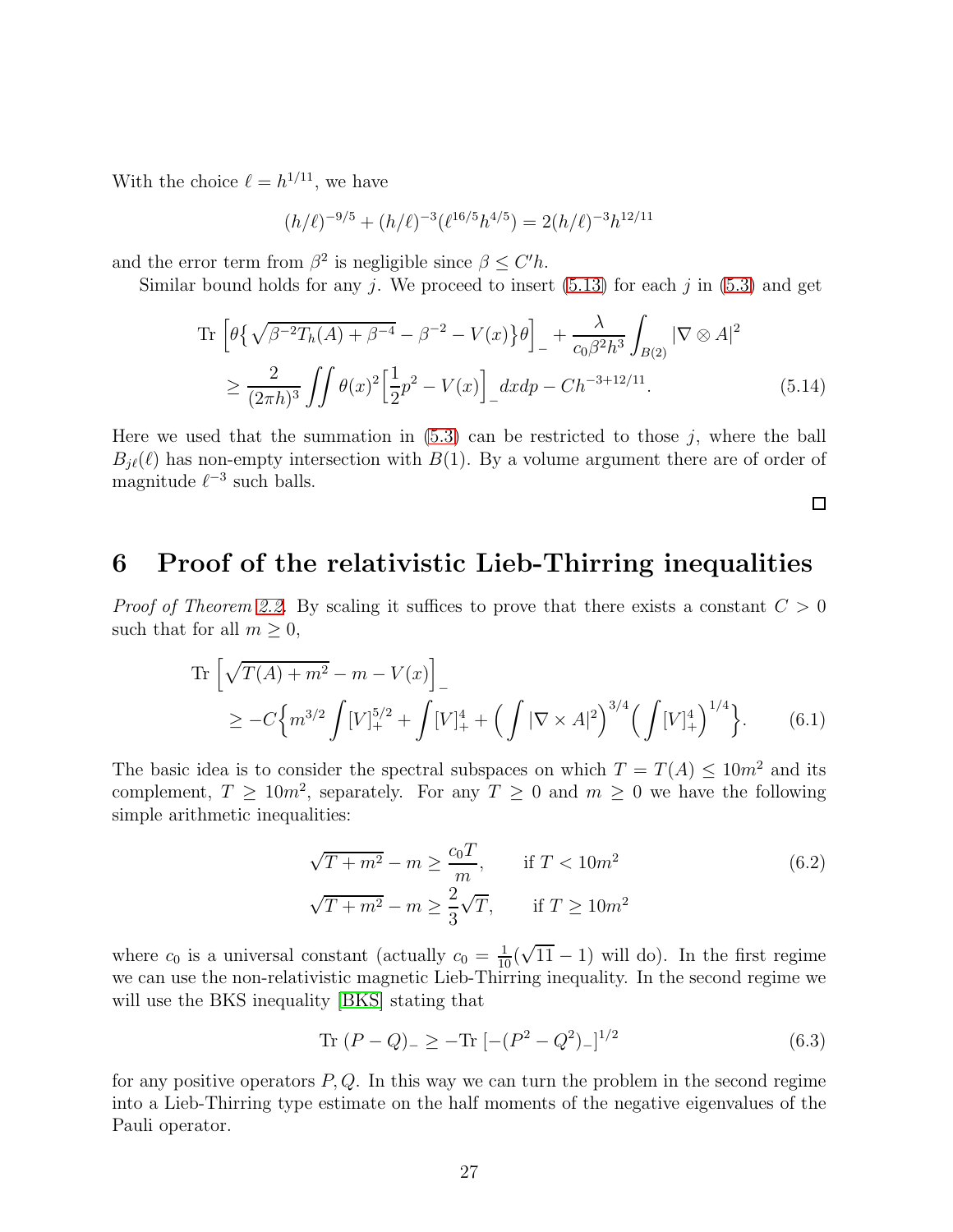For the detailed proof, we can clearly assume that  $V \geq 0$ . We split the potential as

$$
V = V_1 + V_2, \qquad V_1(x) := V(x) \cdot \mathbf{1}_{\{V(x) \le m/2\}}, \qquad V_2(x) := V(x) \cdot \mathbf{1}_{\{V(x) > m/2\}}.
$$

Since

Tr 
$$
\left[\sqrt{T+m^2} - m - V_1(x) - V_2(x)\right]_-\ge \frac{1}{2}\text{Tr}\left[\sqrt{T+m^2} - m - 2V_1(x)\right]_-\n+ \frac{1}{2}\text{Tr}\left[\sqrt{T+m^2} - m - 2V_2(x)\right]_-,
$$

for the proof of  $(6.1)$  it suffices to consider separately the cases

- $V(x) \leq m$  for all x;
- $V(x) > m$  whenever  $V(x) \neq 0$ .

The first case will be applied to V being  $2V_1$ , while the second to V being  $2V_2$ .

In the first case,  $V \leq m$ , consider the projections

<span id="page-27-0"></span>
$$
P_{<}:=\mathbf{1}_{\{T<10m^2\}},\qquad P_{\geq}:=\mathbf{1}_{\{T\geq10m^2\}},
$$

and estimate

$$
V = (P_{<} + P_{\geq})V(P_{<} + P_{\geq}) \leq 2P_{<} VP_{<} + 2P_{\geq} VP_{\geq}.
$$

Since  $V \leq m$ , we have

$$
\sqrt{T+m^2} - m - V \ge P_{<} \left(\sqrt{T+m^2} - m - 2V\right) P_{<} + P_{\ge} \left(\sqrt{T+m^2} - m - 2V\right) P_{\ge} \\
\ge P_{<} \left(m^{-1}c_0T - 2V\right) P_{<} \tag{6.4}
$$

where we used the spectral theorem and the elementary inequality  $(6.2)$ .

Therefore,

Tr 
$$
\left[\sqrt{T+m^2} - m - V(x)\right]_-\geq m^{-1}\text{Tr }[c_0T - 2mV]_-\n\geq -C\left\{m^{3/2}\int [V]_+^{5/2} + \left(\int B^2\right)^{3/4}\left(\int [V]_+^4\right)^{1/4}\right\},
$$
\n(6.5)

where the last inequality follows by the Lieb-Thirring inequality for the Pauli operator.

We now consider the case where  $V(x) \geq m$  whenever  $V(x) \neq 0$ . Notice, that in the special case  $m = 0$  this condition is automatically satisfied. Here we first use the BKS inequality [\(6.3\)](#page-26-3) to get

Tr 
$$
\left[\sqrt{T+m^2} - m - V(x)\right]_{-} \ge -\text{Tr}\left(-\left[T+m^2 - (m+V)^2\right]_{-}\right)^{1/2}
$$
  
  $\ge -\text{Tr}\left(-\left[T-3V^2\right]_{-}\right)^{1/2}.$  (6.6)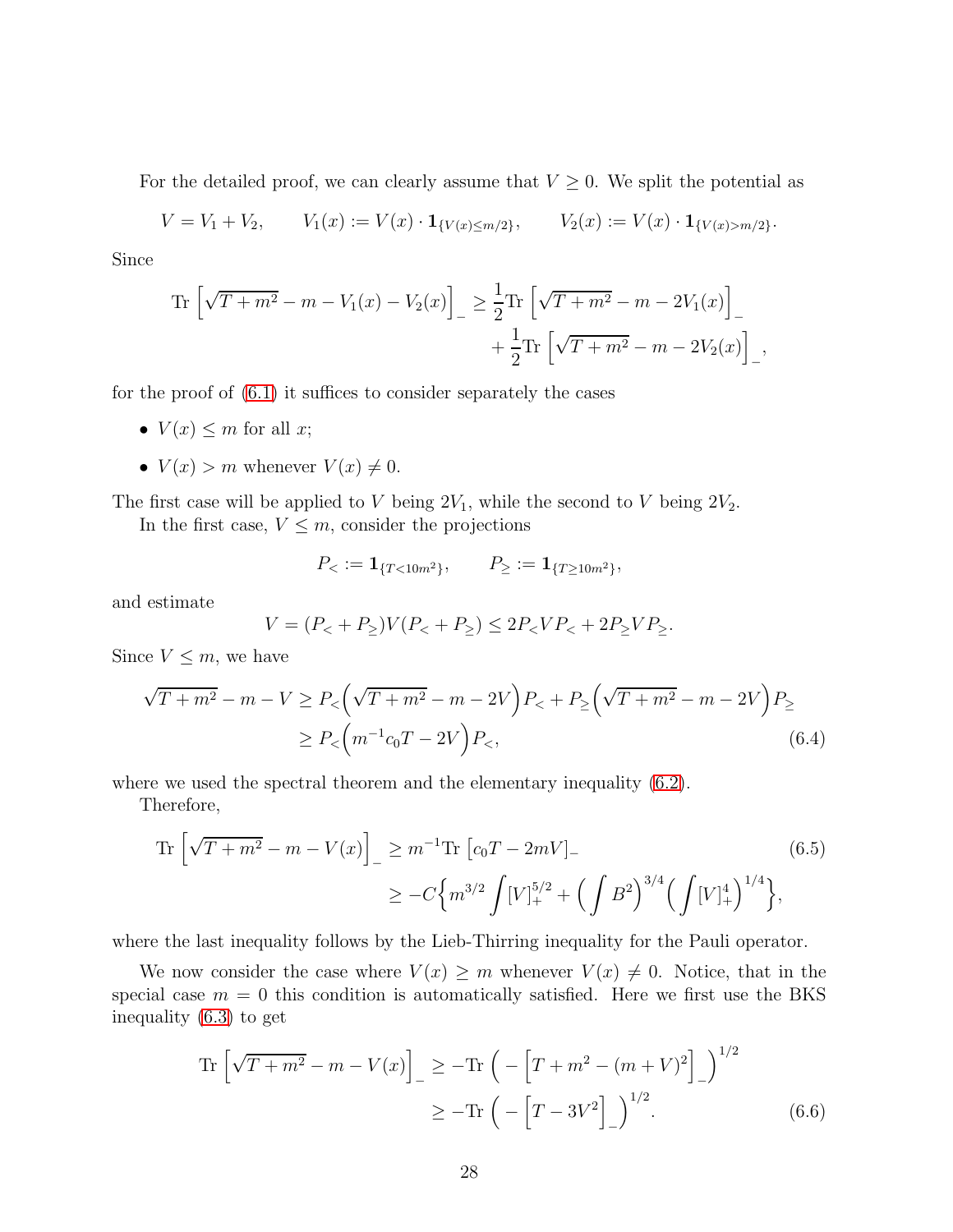Here we estimated  $mV \leq V^2$  by the assumption on V to get the last inequality.

We now use the "running energy scale" method from [\[LLS\]](#page-32-11). For a self-adjoint operator H let  $\mathcal{N}(H)$  denote the dimension of the negative spectral subspace. Let  $\lambda \in [0,1]$  be a real parameter chosen at the end. Using that  $T \geq 0$  and  $T \geq (p+A)^2 - |\nabla \times A|$ , we obtain

$$
\operatorname{Tr}\left(-\left[T-3V^2\right]_{-}\right)^{1/2} = \int_0^\infty \mathcal{N}(T-3V^2+e)\frac{de}{\sqrt{e}}
$$
  
\n
$$
\leq \int_0^\infty \mathcal{N}(\lambda T-3V^2+e)\frac{de}{\sqrt{e}}
$$
  
\n
$$
\leq \int_0^\infty \mathcal{N}(\lambda(p+A)^2-\lambda|\nabla\times A|-3V^2+e)\frac{de}{\sqrt{e}}.
$$
 (6.7)

We now apply the CLR-estimate to get

$$
\operatorname{Tr}\left(-\left[T-3V^2\right]_{-}\right)^{1/2} \le C \int_0^\infty \int_{\mathbb{R}^3} \left[|\nabla \times A| + 3\lambda^{-1}V^2 - \lambda^{-1}e\right]_+^{3/2} dx \frac{de}{\sqrt{e}}
$$
  

$$
\le C' \left\{\sqrt{\lambda} \int |\nabla \times A|^2 + \lambda^{-2} \int V^4\right\}.
$$
 (6.8)

Setting  $B = |\nabla \times A|$  for simplicity, if  $\int B^2 \leq \int V^4$ , we choose  $\lambda = 1$  and get a total estimate of size  $\int V^4$ . If  $\int B^2 \le \int V^4$  we choose  $\lambda = (\int V^4/\int B^2)^{1/2}$  and get an estimate of size  $\left(\int B^2\right)^{3/4} \left(\int V^4\right)^{1/4}$ . Thus the choice  $\lambda = \min\left\{1, \left(\int V^4 / \int B^2\right)^{1/2}\right\}$  will do the job in both cases. This finishes the proof of [\(6.1\)](#page-26-1) and therefore of Theorem [2.2.](#page-8-0)  $\Box$ 

Proof of Theorem [2.3.](#page-9-0) A potential with Coulomb singularity is not allowed in Theorem [2.2.](#page-8-0) We will need to use Kato's inequality to control the Coulomb singularity directly; the remaining part of the potential will be treated as in the proof of Theorem [2.2.](#page-8-0) This will be done in Lemma [6.1.](#page-28-0) However, this estimate does not have the expected behavior for small values of  $\beta$ , where one should be close to the non-relativistic situation. So Lemma [6.1](#page-28-0) will be used only if  $\beta$  is separated away from zero, say  $\beta \geq 1/20$ . When  $\beta \in (0, 1/20)$ , we can estimate  $(\beta^{-2}T + \beta^{-4})^{1/2} - \beta^{-2}$  by (const.)T effectively, and we use a result from [\[ES2\]](#page-32-14) to "pull the Coulomb tooth". This is the content of Lemma [6.2](#page-30-0) below.

<span id="page-28-0"></span>**Lemma 6.1** (Stability up to the critical coupling). Let  $r \ge r_0$  for some given  $r_0 > 0$ . Let  $\phi_r$  be a real function satisfying supp  $\phi_r \subset \{|x| \leq r\}$ ,  $\|\phi_r\|_{\infty} \leq 1$ . There exists a constant  $C > 0$ , depending only on  $r_0$ , such that if  $\beta \in (0, 2/\pi)$ , then

<span id="page-28-1"></span>Tr 
$$
\left[ \phi_r \left( \sqrt{\beta^{-2} T(A) + \beta^{-4}} - \beta^{-2} - \frac{1}{|x|} - V \right) \phi_r \right]_{-}
$$
  
\n
$$
\geq -C \left\{ \eta^{-3/2} \beta^{-1} \int |\nabla \times A|^2 + \beta^{-5} \eta^{-3} r^3 + \eta^{-3/2} \int [V]_{+}^{5/2} + \eta^{-3} \beta^3 \int [V]_{+}^{4} + \left( \int |\nabla \times A|^2 \right)^{3/4} \left[ \beta^{-1/2} r^{3/4} + \left( \int [V]_{+}^{4} \right)^{1/4} \right] \right\},
$$
\n(6.9)

where  $\eta = \frac{1}{10} (1 - (\pi \beta / 2)^2)$ .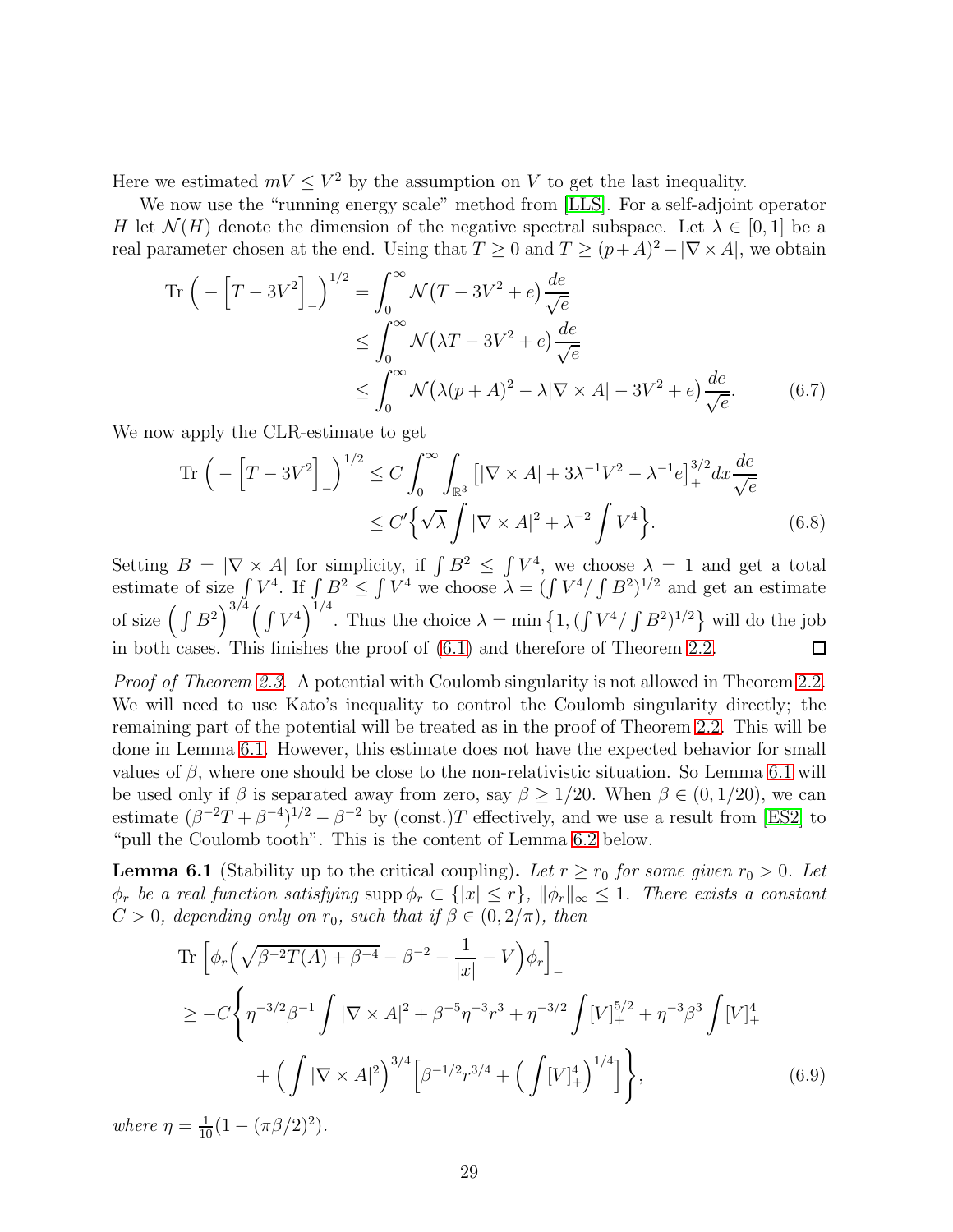*Proof of Lemma [6.1.](#page-28-0)* Without loss of generality we can assume that  $V \geq 0$ . We estimate

<span id="page-29-1"></span>
$$
\phi_r \left[ \sqrt{\beta^{-2} T(A) + \beta^{-4}} - \beta^{-2} - \frac{1}{|x|} - V \right] \phi_r
$$
\n
$$
\geq \phi_r \left[ (1 - \eta) \sqrt{\beta^{-2} T(A)} - \frac{1}{|x|} \right] \phi_r + \phi_r \left[ \eta \sqrt{\beta^{-2} T(A) + \beta^{-4}} - \beta^{-2} \mathbf{1}_{\{|x| \leq r\}} - V \right] \phi_r.
$$
\n(6.10)

In the first term we use the Kato inequality  $(2/\pi)/|x| \leq |(-i\nabla + A)|$  and the BKS inequality  $(6.3)$  to get

$$
\begin{split}\n\text{Tr}\left[\phi_r\big((1-\eta)\sqrt{\beta^{-2}T(A)}-\frac{1}{|x|}\big)\phi_r\right]_{-} \\
&\geq \text{Tr}\left[\phi_r\big((1-\eta)\sqrt{\beta^{-2}T(A)}-(\pi/2)|(-i\nabla+A)|\big)\phi_r\right]_{-} \\
&\geq \text{Tr}\left[(1-\eta)\sqrt{\beta^{-2}T(A)}-(\pi/2)|(-i\nabla+A)|\right]_{-} \\
&\geq -\text{Tr}\left(-\left[(1-\eta)^2\beta^{-2}T(A)-(\pi/2)^2|(-i\nabla+A)|^2\right]_{-}\right)^{1/2} \\
&\geq -\beta^{-1}\text{Tr}\left(-\left[\left((1-\eta)^2-(\beta\pi/2)^2\right)(-i\nabla+A)^2-(1-\eta)^2|\nabla\times A|\right]_{-}\right)^{1/2} \\
&\geq -\beta^{-1}\text{Tr}\left(-\left[8\eta(-i\nabla+A)^2-|\nabla\times A|\right]_{-}\right)^{1/2} \\
&\geq -C\beta^{-1}\eta^{-3/2}\int|\nabla\times A|^2,\n\end{split} \tag{6.11}
$$

where we also used the trivial lower bound for the Pauli operator,  $T(A) \geq (-i\nabla + A)^2$  –  $|\nabla \times A|$ , in the fourth line and the special choice of  $\eta$  in the fifth line. The last inequality in [\(6.11\)](#page-29-0) is the non-relativistic Lieb-Thirring inequality for half moments of the negative eigenvalues. Note that the bound on this term is consistent with [\(6.9\)](#page-28-1).

We proceed to estimate the second term in [\(6.10\)](#page-29-1) using the Lieb-Thirring inequality of Theorem [2.2.](#page-8-0)

Tr 
$$
\left[ \phi_r (\eta \sqrt{\beta^{-2} T(A) + \beta^{-4}} - \beta^{-2} \mathbf{1}_{\{|x| \le r\}} - V) \phi_r \right]
$$
  
\n
$$
\geq -C \eta \left\{ \eta^{-5/2} \int (\beta^{-2} \mathbf{1}_{\{|x| \le r\}} + V)^{5/2} + \beta^3 \eta^{-4} \int (\beta^{-2} \mathbf{1}_{\{|x| \le r\}} + V)^4 \right. \\ \left. + \left( \int |\nabla \times A|^2 \right)^{3/4} \eta^{-1} \left( \int (\beta^{-2} \mathbf{1}_{\{|x| \le r\}} + V)^4 \right)^{1/4} \right\}.
$$
\n(6.12)

<span id="page-29-0"></span> $\Box$ 

Elementary calculations show that this is also consistent with [\(6.9\)](#page-28-1).

Finally, the expected behaviour for small values of  $\beta$  can be obtained by the following modified version of Lemma [6.1.](#page-28-0)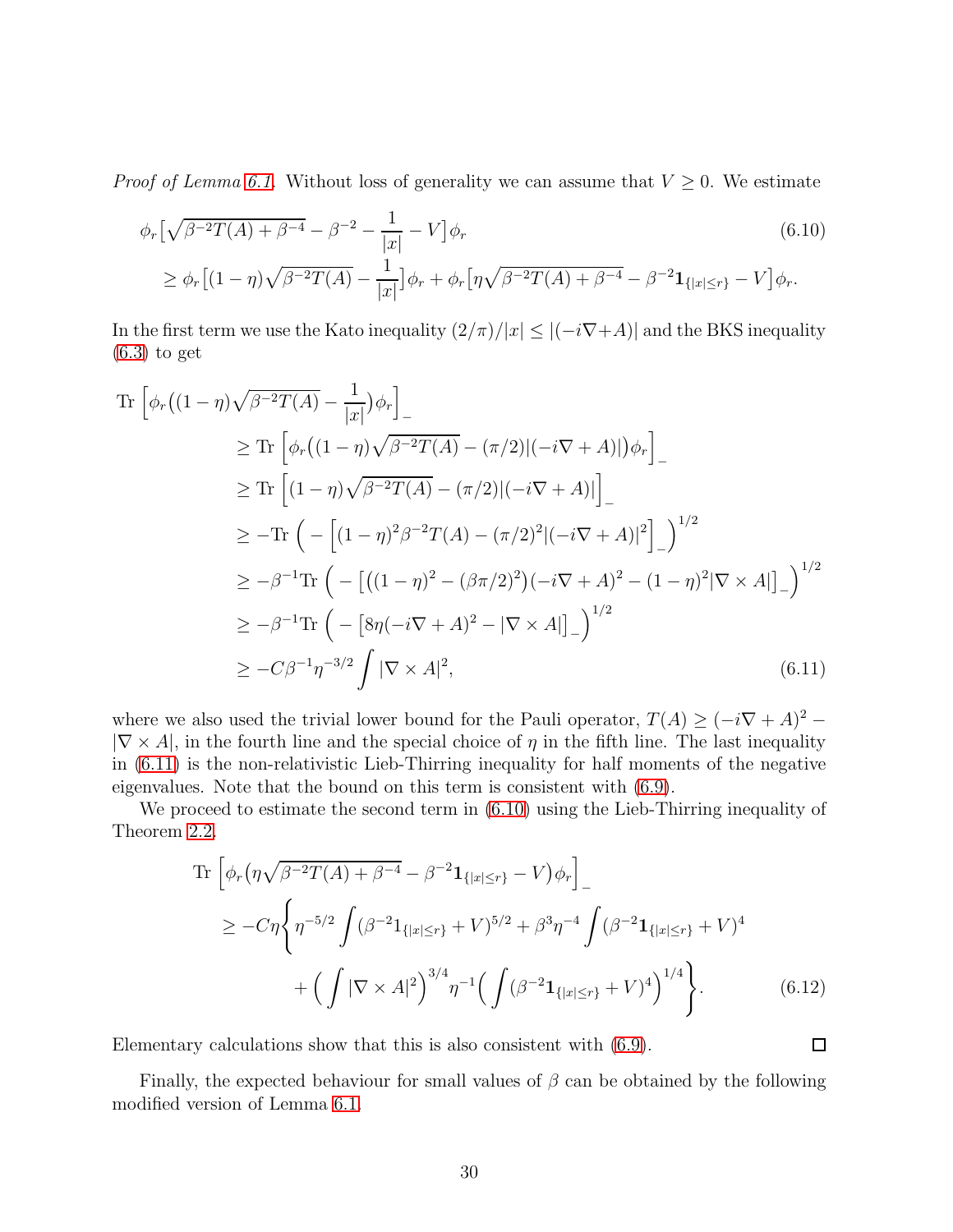<span id="page-30-0"></span>**Lemma 6.2.** Suppose  $\beta \in (0, 1/20)$ , and  $r_1 > 0$ . Then there exists a constant C depending only on  $r_1$  such that for any  $r \leq r_1$  we have

Tr 
$$
\left[\sqrt{\beta^{-2}T(A) + \beta^{-4}} - \beta^{-2} - \frac{1}{|x|} \cdot \mathbf{1}_{\{|x| \le r\}} - V\right]_{-}
$$
  
\n
$$
\ge -C \left\{ 1 + \int [V]_{+}^{5/2} + \int [V]_{+}^{4} + \int |\nabla \times A|^{2} \right\}.
$$
 (6.13)

*Proof of Lemma [6.2.](#page-30-0)* Assuming again  $V \geq 0$ , we first split the energy as follows

Tr 
$$
\left[\sqrt{\beta^{-2}T(A) + \beta^{-4}} - \beta^{-2} - \frac{1}{|x|} \mathbf{1}_{\{|x| \le r\}} - V\right]
$$
  
\n $\ge \frac{1}{2}$ Tr  $\left[\sqrt{\beta^{-2}T(A) + \beta^{-4}} - \beta^{-2} - 2V\right]$   
\n $+ \frac{1}{2}$ Tr  $\left[\sqrt{\beta^{-2}T(A) + \beta^{-4}} - \beta^{-2} - \frac{2}{|x|} \mathbf{1}_{\{|x| \le r\}}\right]$  (6.14)

The desired estimate for the term with  $V$  follows from Theorem [2.2,](#page-8-0) so it suffices to consider the second term with the Coulomb potential. Following the proof of Theorem [2.2](#page-8-0) we split this as

<span id="page-30-1"></span>
$$
\operatorname{Tr}\left[\sqrt{\beta^{-2}T(A)+\beta^{-4}}-\beta^{-2}-\frac{2}{|x|}\mathbf{1}_{\{|x|\leq r\}}\right]_{-}
$$
\n
$$
\geq \frac{1}{2}\operatorname{Tr}\left[\sqrt{\beta^{-2}T(A)+\beta^{-4}}-\beta^{-2}-\frac{4}{|x|}\mathbf{1}_{\{4\beta^{2}\leq |x|\leq r\}}\right]_{-}
$$
\n
$$
+\frac{1}{2}\operatorname{Tr}\left[\sqrt{\beta^{-2}T(A)+\beta^{-4}}-\beta^{-2}-\frac{4}{|x|}\mathbf{1}_{\{|x|\leq 4\beta^{2}\}}\right]_{-}.
$$
\n(6.15)

The first term on the right, where the potential is bounded by  $\beta^{-2}$ , we can estimate similarly to [\(6.4\)](#page-27-0) as

$$
\operatorname{Tr}\left[\sqrt{\beta^{-2}T(A)+\beta^{-4}}-\beta^{-2}-\frac{4}{|x|}1_{\{4\beta^2\leq |x|\leq r\}}\right]_{-} \geq \operatorname{Tr}\left[c_0T(A)-\frac{8}{|x|}1_{\{|x|\leq r\}}\right]_{-}.\tag{6.16}
$$

This is a Pauli operator with a Coulomb singularity and is known to be bounded from below by a constant depending only on the upper bound on  $r$ , see the (proof of) Lemma 2.1 in [\[ES2\]](#page-32-14) with the choice of  $Z = 8c_1^{-1}$  (see also [\[EFS3,](#page-32-7) Equation (4.8)] with a special choice of the constants).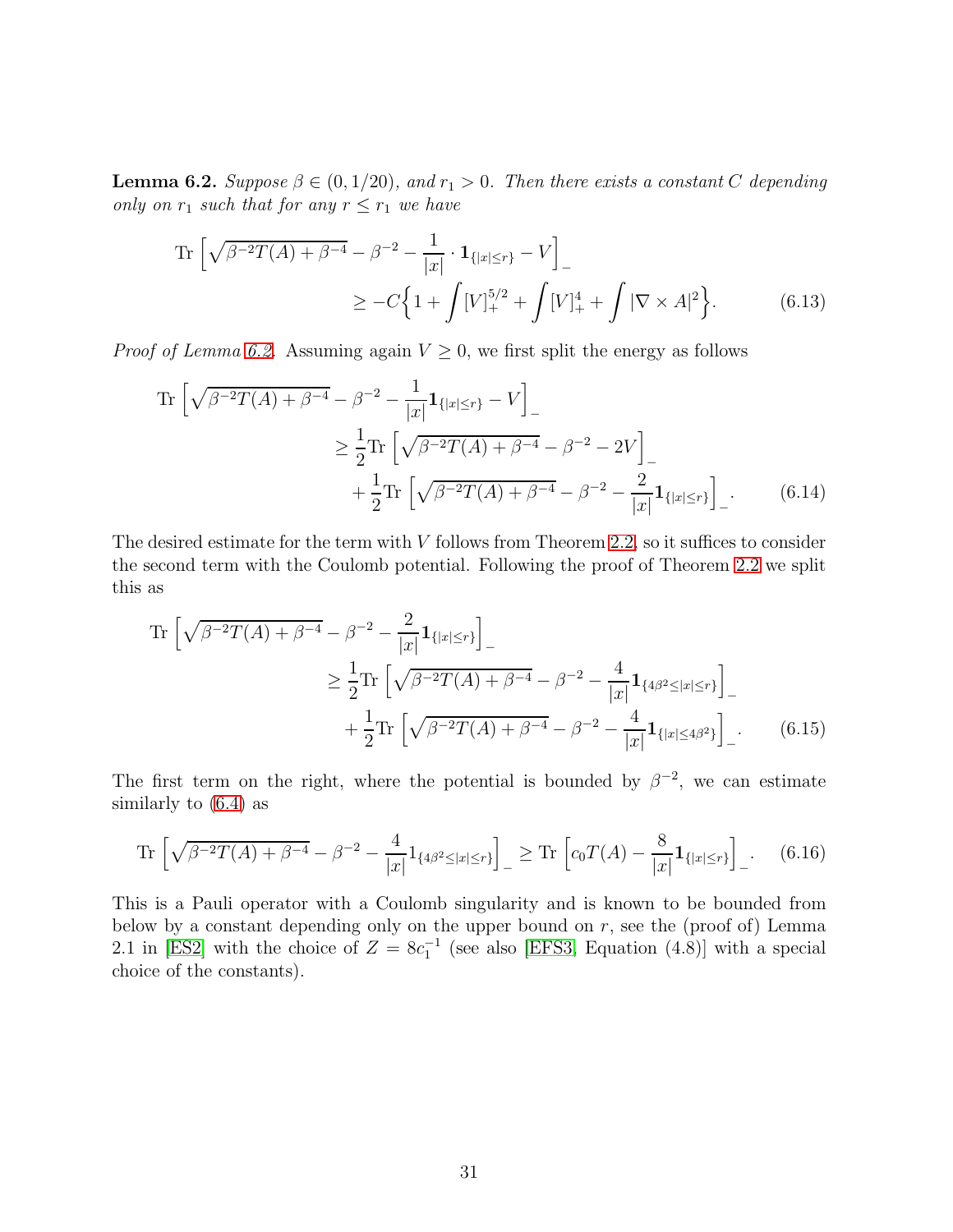For the second term in [\(6.15\)](#page-30-1) we use the BKS inequality [\(6.3\)](#page-26-3) and estimate

Tr 
$$
\left[\sqrt{\beta^{-2}T(A) + \beta^{-4}} - \beta^{-2} - \frac{4}{|x|} \mathbf{1}_{\{|x| \le 4\beta^2\}}\right]_{-}
$$
  
\n $\ge -\text{Tr}\left(-\left[\beta^{-2}T(A) + \beta^{-4} - (\beta^{-2} + \frac{4}{|x|} \mathbf{1}_{\{|x| \le 4\beta^2\}})^2\right]_{-}\right)^{1/2}$   
\n $= -\text{Tr}\left(-\left[\beta^{-2}T(A) - \beta^{-2}\frac{8}{|x|} \mathbf{1}_{\{|x| \le 4\beta^2\}} - \frac{16}{|x|^2} \mathbf{1}_{\{|x| \le 4\beta^2\}}\right]_{-}\right)^{1/2}$   
\n $\ge -\text{Tr}\left(-\left[\beta^{-2}T(A) - \frac{48}{|x|^2} \mathbf{1}_{\{|x| \le 4\beta^2\}}\right]_{-}\right)^{1/2}$   
\n $\ge -\text{Tr}\left(-\left[400\{(-i\nabla + A)^2 - |\nabla \times A|\} - \frac{48}{|x|^2}\right]_{-}\right)^{1/2},$  (6.17)

where we used  $\beta < 1/20$ ,  $T(A) \ge 0$  and that  $T(A) \ge (-i\nabla + A)^2 - |\nabla \times A|$ . We now use the Hardy inequality,  $(4|x|)^{-2} \leq (-i\nabla + A)^2$  to continue this estimate as

$$
\geq -\text{Tr}\left(-\left[208(-i\nabla + A)^2 - 400|\nabla \times A|\right]_-\right)^{1/2} \geq -C\int |\nabla \times A|^2\tag{6.18}
$$

by the non-relativistic Lieb-Thirring inequality for the half moments. This finishes the proof of Lemma [6.2.](#page-30-0)  $\Box$ 

As explained previously, the results of Lemma [6.2](#page-30-0) and Lemma [6.1](#page-28-0) combine to imply Theorem [2.3.](#page-9-0) Therefore the proof of Theorem [2.3](#page-9-0) is finished.  $\Box$ 

# References

- <span id="page-31-3"></span>[BFFGS] L. Bugliaro, C. Fefferman, J. Fröhlich, G. M. Graf and J. Stubbe: A Lieb-Thirring bound for a magnetic Pauli Hamiltonian, Commun. Math. Phys. 187, 567–582 (1997)
- <span id="page-31-4"></span>[BKS] M.S. Birman, L.S. Koplienko and M.Z. Solomyak: Estimates for the spectrum of the difference between fractional powers of two self adjoint operators. Soviet Mathematics, 19(3) 1-6, (1975)
- <span id="page-31-2"></span>[Dau] I. Daubechies: An uncertainty principle for fermions with generalized kinetic energy. Commun. Math. Phys 90 (1983) no. 4, 511-520.
- <span id="page-31-0"></span>[EFS1] L. Erd˝os, S. Fournais, J.P. Solovej: Stability and semiclassics in self-generated fields. Preprint: arxiv.org/1105.0506
- <span id="page-31-1"></span>[EFS2] L. Erdős, S. Fournais, J.P. Solovej: Second order semiclassics with selfgenerated magnetic fields. Preprint: arxiv.org/1105.0512. To appear in Ann. Henri Poincaré.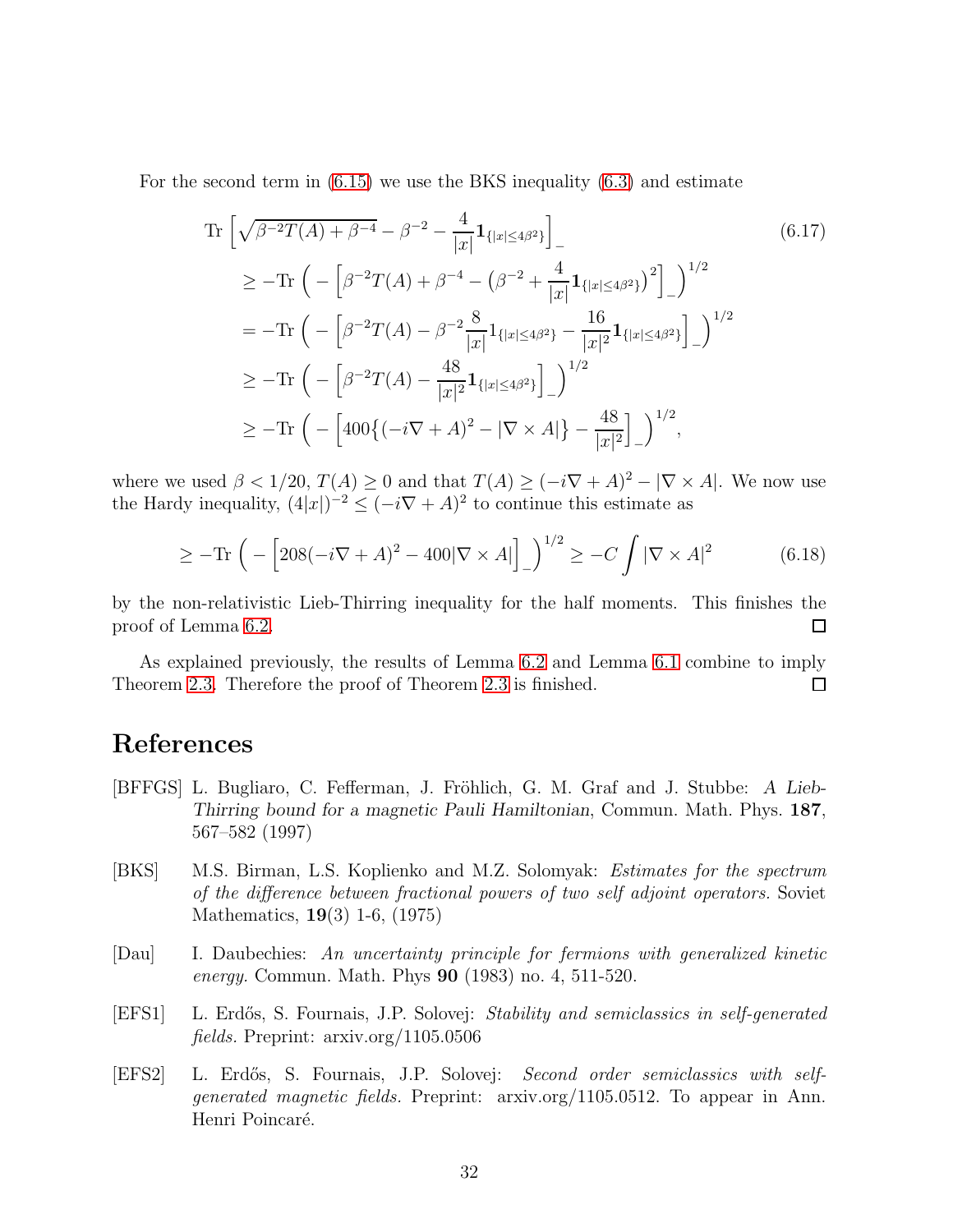- <span id="page-32-7"></span>[EFS3] L. Erd˝os, S. Fournais, J.P. Solovej: Scott correction for large atoms and molecules in a self-generated magnetic field. Preprint: arxiv.org/1105.0521. To appear in Commun. Math. Phys.
- <span id="page-32-13"></span>[ES1] L. Erdős, J.P. Solovej: Uniform Lieb-Thirring inequality for the three dimensional Pauli operator with a strong non-homogeneous magnetic field. Ann. Henri Poincaré 5 (2004), no. 4, 671-741.
- <span id="page-32-14"></span>[ES2] L. Erd˝os, J.P. Solovej, Ground state energy of large atoms in a self-generated magnetic field. Commun. Math. Phys. **294**, No. 1, 229-249 (2009)
- <span id="page-32-0"></span>[FLL] J. Fröhlich, E. H. Lieb, and M. Loss: Stability of Coulomb systems with magnetic fields. I. The one-electron atom. Commun. Math. Phys. 104 251–270 (1986)
- <span id="page-32-12"></span>[FLS] R. L. Frank, E. H. Lieb, R. Seiringer: Hardy-Lieb-Thirring inequalities for frac $tional Schrödinger operators. Journal AMS 21, No. 4, 925-950 (2008).$
- <span id="page-32-6"></span>[FSW1] R. L. Frank, H. Siedentop, S. Warzel: The ground state energy of heavy atoms: relativistic lowering of the leading energy correction. Commun. Math. Phys. 278 no. 2, 549–566 (2008)
- <span id="page-32-2"></span>[H] W. Hughes: An atomic energy bound that gives Scott's correction, Adv. Math. 79, 213–270 (1990).
- <span id="page-32-8"></span>[Iv] V.I. Ivrii: Local trace asymptotics in the self-generated magnetic field, Preprint. [arXiv:1108.4108](http://arxiv.org/abs/1108.4108)
- <span id="page-32-9"></span>[Iv1] V.I. Ivrii: Global trace asymptotics in the self-generated magnetic field in the case of Coulomb-like singularities Preprint. [arXiv:1112.2487](http://arxiv.org/abs/1112.2487)
- <span id="page-32-10"></span>[Iv2] V.I. Ivrii: Asymptotics of the ground state energy for atoms and molecules in the self-generated magnetic field, Preprint. [arXiv:1112.5538](http://arxiv.org/abs/1112.5538)
- <span id="page-32-4"></span>[IS] V.I. Ivrii and I.M. Sigal: Asymptotics of the ground state energies of large Coulomb systems, Ann. of Math. (2), 138, 243–335 (1993).
- <span id="page-32-11"></span>[LLS] E. H. Lieb, M. Loss and J. P. Solovej: Stability of Matter in Magnetic Fields, Phys. Rev. Lett. 75, 985–989 (1995)
- <span id="page-32-1"></span>[LS] E. H. Lieb and B. Simon: The Thomas-Fermi theory of atoms, molecules and solids, Adv. Math. 23, 22-116 (1977)
- <span id="page-32-3"></span>[SW1] H. Siedentop and R. Weikard: On the leading energy correction for the statistical model of an atom: interacting case, Commun. Math. Phys. 112, 471–490 (1987)
- <span id="page-32-5"></span>[SS] J. P. Solovej, W. Spitzer: A new coherent states approach to semiclassics which gives Scott's correction. Commun. Math. Phys. 241 (2003), no. 2-3, 383–420.